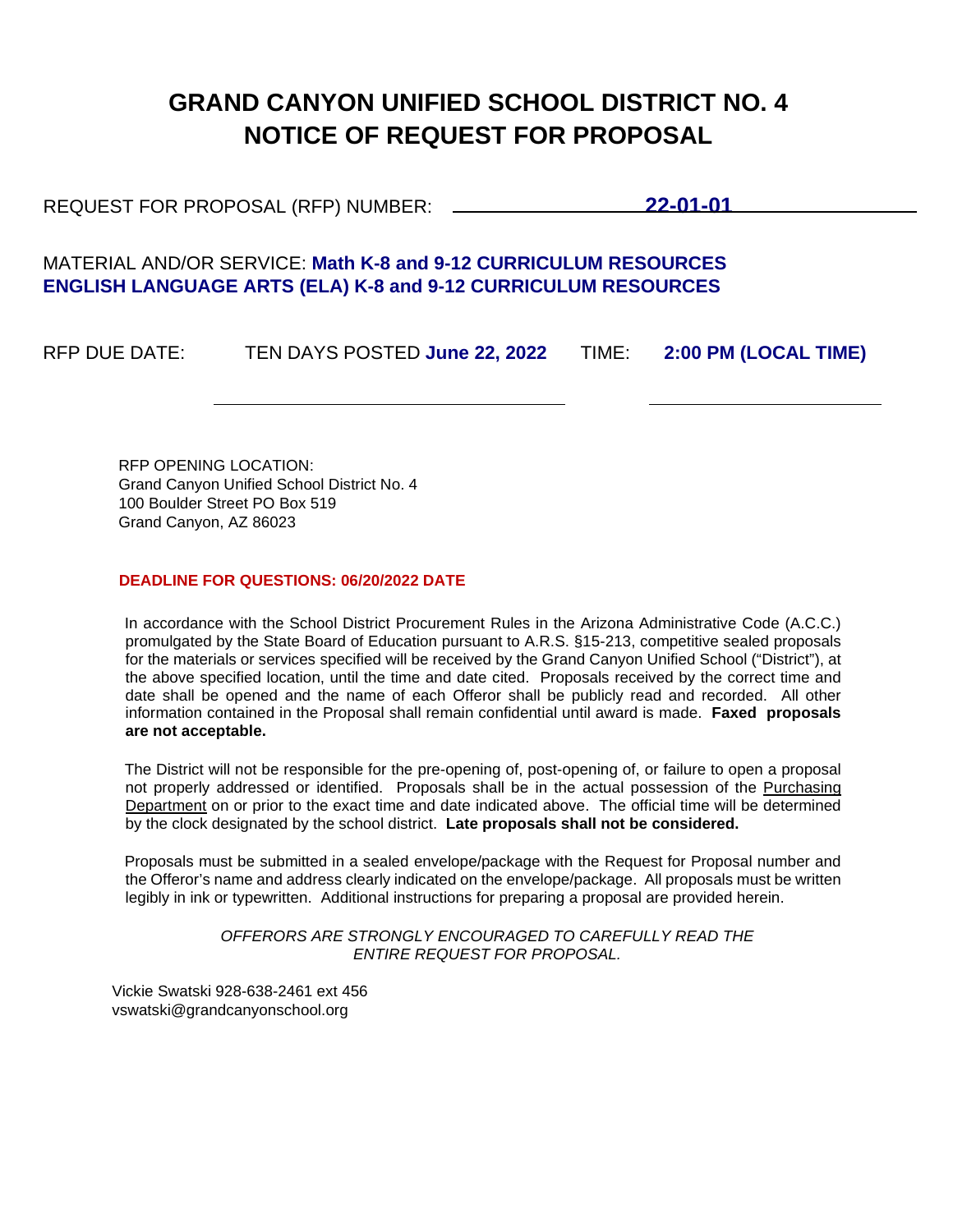# **TABLE OF CONTENTS**

| Section | Page |
|---------|------|
|         |      |
|         |      |
|         |      |
|         |      |
|         |      |
|         |      |
|         |      |
|         |      |
|         |      |
|         |      |
|         |      |
|         |      |
|         |      |
|         |      |
|         |      |
|         |      |

#### **DOCUMENTS REFERENCED:**

You may access a copy of the documents referenced within this Proposal at the following web addresses:

Arizona Revised Statutes (A.R.S.) is available at: http://www.azleg.gov/arstitle

The Arizona School District Procurement Rules in the Arizona Administrative Code is available at: https://apps.azsos.gov/public\_services/Title\_07/7-02.pdf

I.R.S W-9 Form (Request for Taxpayer I.D. Number) is available at: http://www.irs.gov/pub/irs-pdf/fw9.pdf

Education Department General Administrative Regulations (EDGAR) and Other Applicable Grant Regulations is available at:<br>https://www2.ed.gov/policy/fund/reg/edgarReg/edgar.html

Tempe School District No. 3 Purchasing Department information is available at: http://www.tempeschools.org/purchasing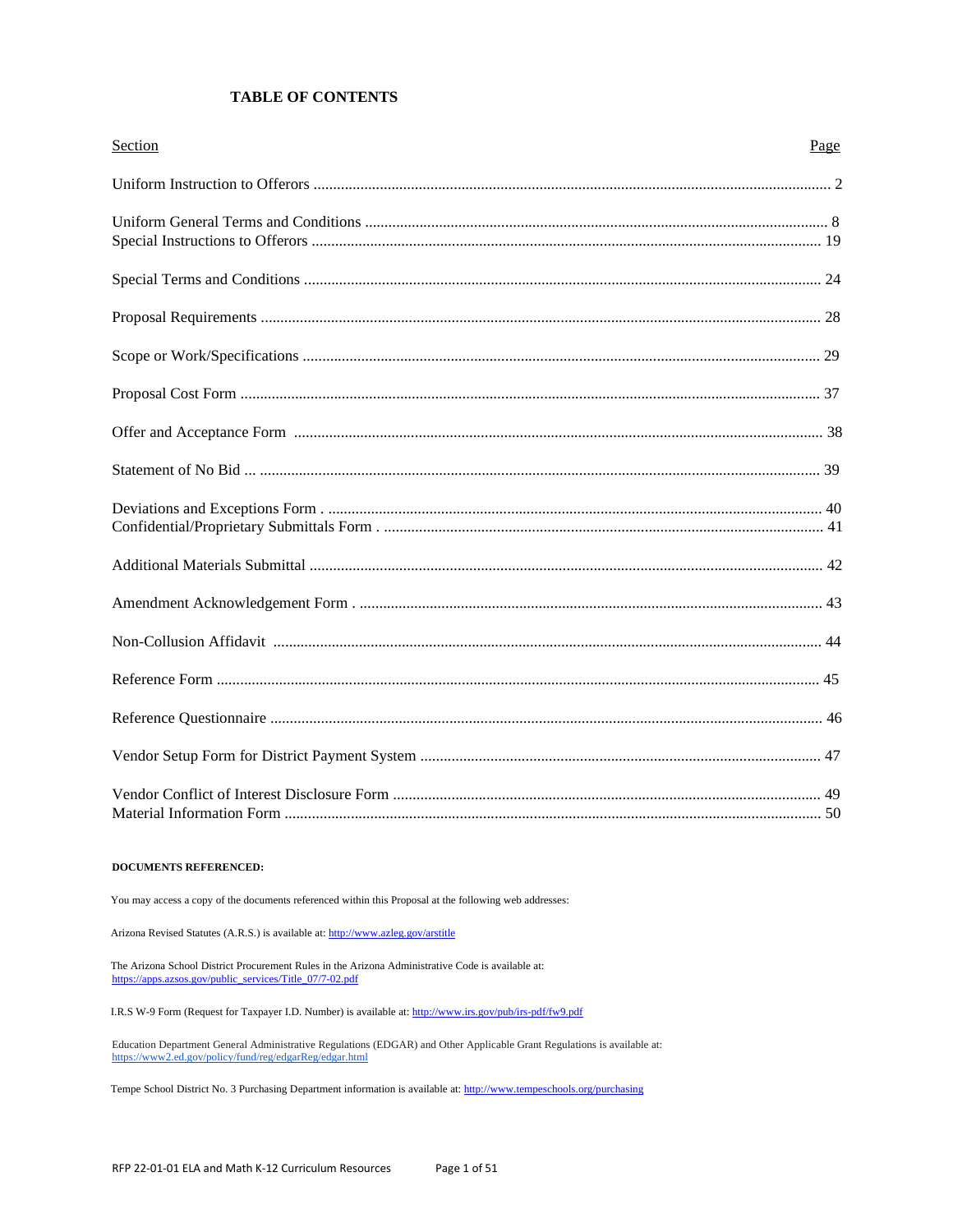### UNIFORM INSTRUCTIONS TO OFFERORS

# **1. Definition of Terms**

In addition to the definitions specified in Arizona Administrative Code R7-2-1001, the terms listed below are defined as follows:

- A. **"***Attachment***"** means any item the Solicitation requires an Offeror to submit as part of the Proposal.
- B. **"***Contract Amendment***"** means a written document signed by the School District/Public Entity that is issued for the purpose of making changes in the Contract.
- C. **"***Exhibit***"** means any item labeled as an Exhibit in the Solicitation or placed in the Exhibits section of the solicitation.
- D. **"***Gratuity***"** means a payment, loan, subscription, advance, deposit of money, services, or anything of more than nominal value present or promised, unless consideration of substantially equal or greater value is received.
- E. **"***Procurement Officer***"** means the person duly authorized to enter into and administer Contracts and make written determinations with respect to this solicitation or his/ her designee.
- F. **"***Solicitation Amendment***"** means a written document that is authorized by the Procurement Officer and issued for the purpose of making changes to the Solicitation.
- G. **"***Subcontract***"** means any Contract, express or implied, between the Contractor and another party or between a subcontractor and another party delegating or assigning, in whole or in part, the making or furnishings of any material or any service required for the performance of the Contract.

# **2. Inquiries**

- A. Duty to Examine. It is the responsibility of each Offeror to examine the entire Solicitation, seek clarification in writing, and check its Proposal for accuracy before submitting the Proposal. Lack of care in preparing a Proposal shall not be grounds for withdrawing the Proposal after the due date and time nor shall it give rise to any Contract claim.
- B. Solicitation Contact Person. Any inquiry related to a Solicitation, including any requests for or inquiries regarding standards referenced in the Solicitation shall be directed solely to the Solicitation contact person. The Offeror shall not contact or direct inquiries concerning this Solicitation to any other employee unless the Solicitation specifically identifies a person other than the Solicitation contact person as a contact.
- C. Submission of Inquiries. The Procurement Officer or the person identified in the Solicitation as the contact for inquires may require that an inquiry be submitted in writing. Any inquiry related to a Solicitation shall refer to the appropriate Solicitation number, page, and paragraph. Do not place the Solicitation number on the outside of the envelope containing that inquiry since it may then be identified as an Proposal and not be opened until after the Proposal due date and time.
- D. Timeliness. Any inquiry shall be submitted as soon as possible and at least seven (7) days before the Proposal due date and time. Failure to do so may result in the inquiry not being answered.
- E. No Right to Rely on Verbal Responses. Any inquiry that results in changes to the Solicitation shall be answered solely through a written Solicitation Amendment. An Offeror may not rely on verbal responses to inquiries.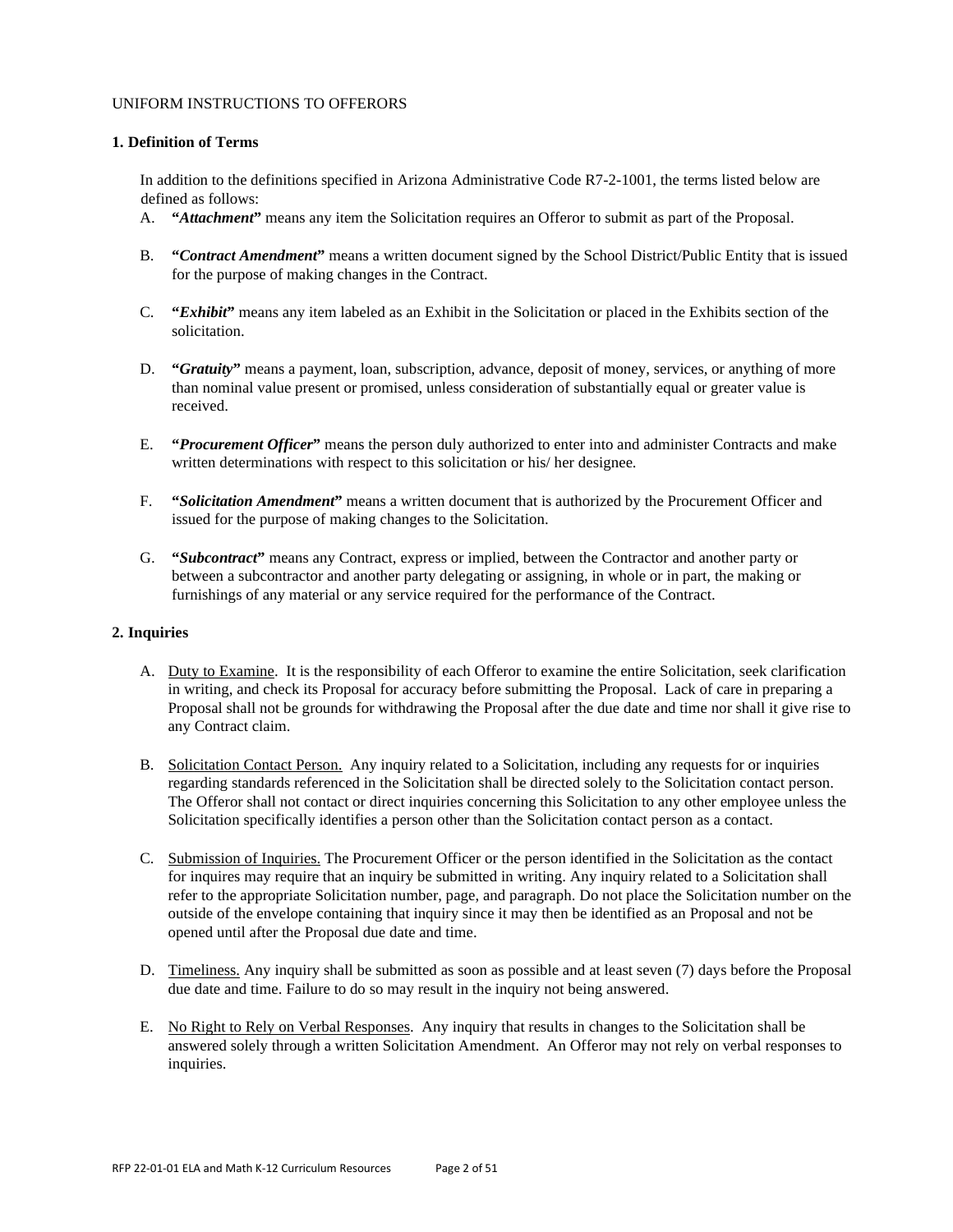F. Solicitation Amendments. The Solicitation shall only be modified by a Solicitation Amendment. Unless otherwise stated in the Solicitation, each Solicitation Amendment shall be acknowledged by the person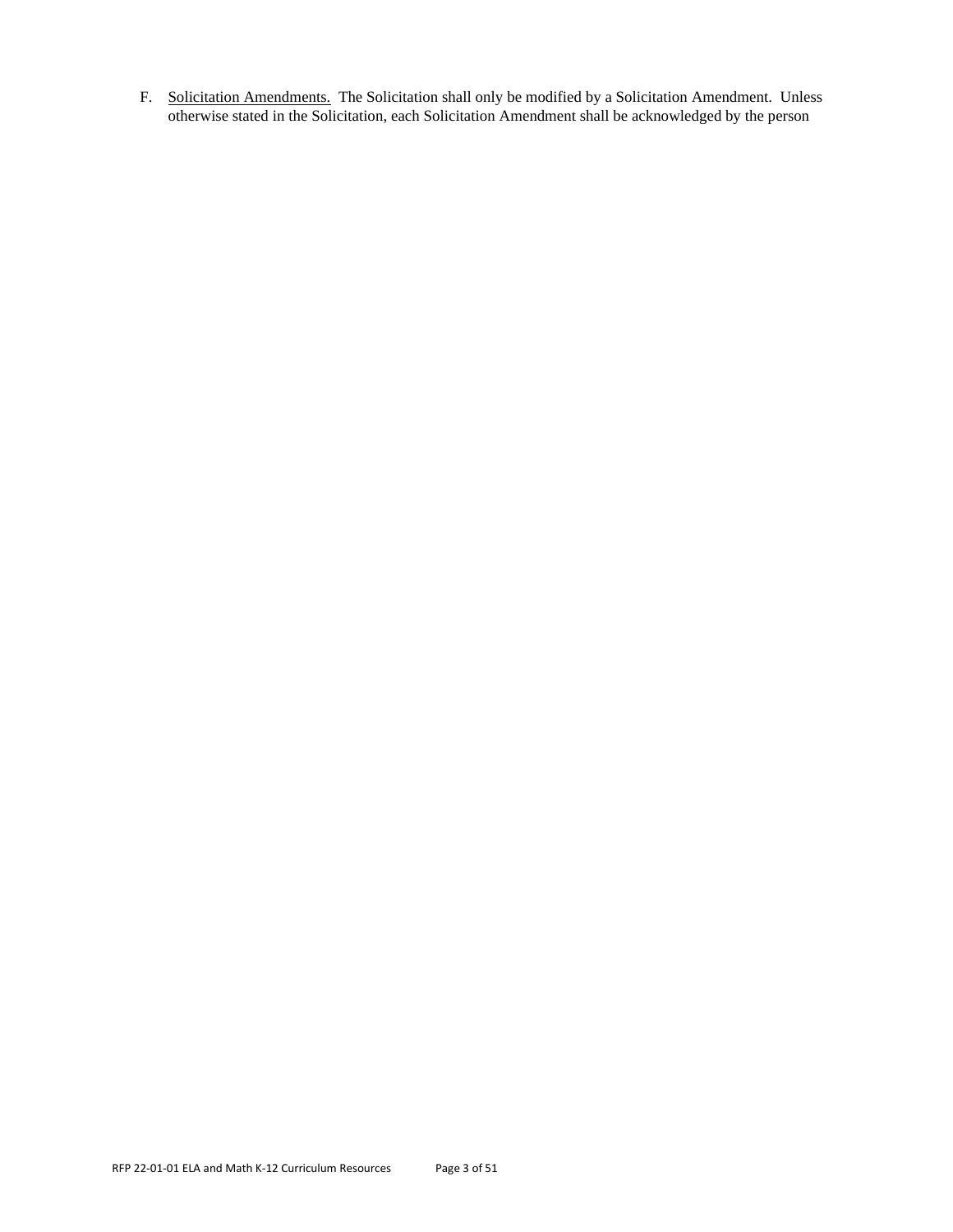signing the Offer. Failure to acknowledge a material Solicitation Amendment or to follow the instructions for acknowledgement of the Solicitation Amendment may result in rejection of the Offer.

- G. Pre-Proposal Conference. If a Pre-Proposal Conference has been scheduled under this Solicitation, the date, time, and location appear on the Solicitation cover sheet or elsewhere in the Solicitation. An Offeror should raise any questions it may have about the Solicitation or the procurement at that time. An Offeror may not rely on any verbal responses to questions at the conference. Material issues raised at the conference that result in changes to the Solicitation shall be answered solely through a written Solicitation Amendment.
- H. Persons with Disabilities. Persons with a disability may request a reasonable accommodation, such as a sign language interpreter, by contacting the appropriate Solicitation contact person. Requests shall be made as early as possible to allow time to arrange the accommodation.

# **3. Proposal Preparation**

- A. Forms. A Proposal shall be submitted either on the forms provided in this Solicitation or their substantial equivalent. Any substitute document for the forms provided in this Solicitation will be legible and contain the same information requested on the form.
- B. Typed or Ink; Corrections. The Proposal should be typed or in ink. Erasures, interlineations or other modifications in the Proposal should be initialed in ink by the person signing the Proposal. Modifications shall not be permitted after Proposals have been opened except as otherwise provided under A.A.C. R7- 21030.
- C. Evidence of Intent to be Bound. Failure to submit verifiable evidence of intent to be bound, such as an original signature, shall result in rejection of the Proposal.
- D. Exceptions to Terms and Conditions. All exceptions included with the Proposal shall be submitted on the Deviations and Exceptions page in which the Offeror clearly identifies the specific paragraphs of the Solicitation where the exceptions occur. Any exceptions not included in such a section shall be without force and effect in any resulting Contract unless such exception is specifically referenced by the Procurement Officer in a written statement. The Offeror's preprinted or standard terms will not be considered as a part of any resulting Contract. All exceptions that are contained in the Offer may negatively affect the proposal evaluation criteria as stated in the Solicitation or result in rejection of the offer.
- E. Subcontracts. Offeror shall clearly list any proposed subcontractors and the subcontractor's proposed responsibilities in the Proposal.
- F. Cost of Proposal Preparation. The District will not reimburse any Offeror the cost of responding to a Solicitation.
- G. Solicitation Amendments. Unless otherwise stated in the Solicitation, each Solicitation Amendment shall be acknowledged by the person signing the Proposal. Failure to acknowledge a material Solicitation Amendment or to follow the instructions for acknowledgement of the Solicitation Amendment shall result in rejection of the Proposal.
- H. Federal Excise Tax. School Districts/Public Entities are exempt from Federal Excise Tax on manufactured goods. Exemption Certificates will be prepared upon request.
- I. Provision of Tax Identification Numbers. Offerors are required to provide their Arizona Transaction Privilege Tax number and/or Federal Tax Identification number, if applicable, in the space provided on the Offer and Acceptance Form and provide the tax rate and amount, if applicable, on the Proposal Cost Sheet.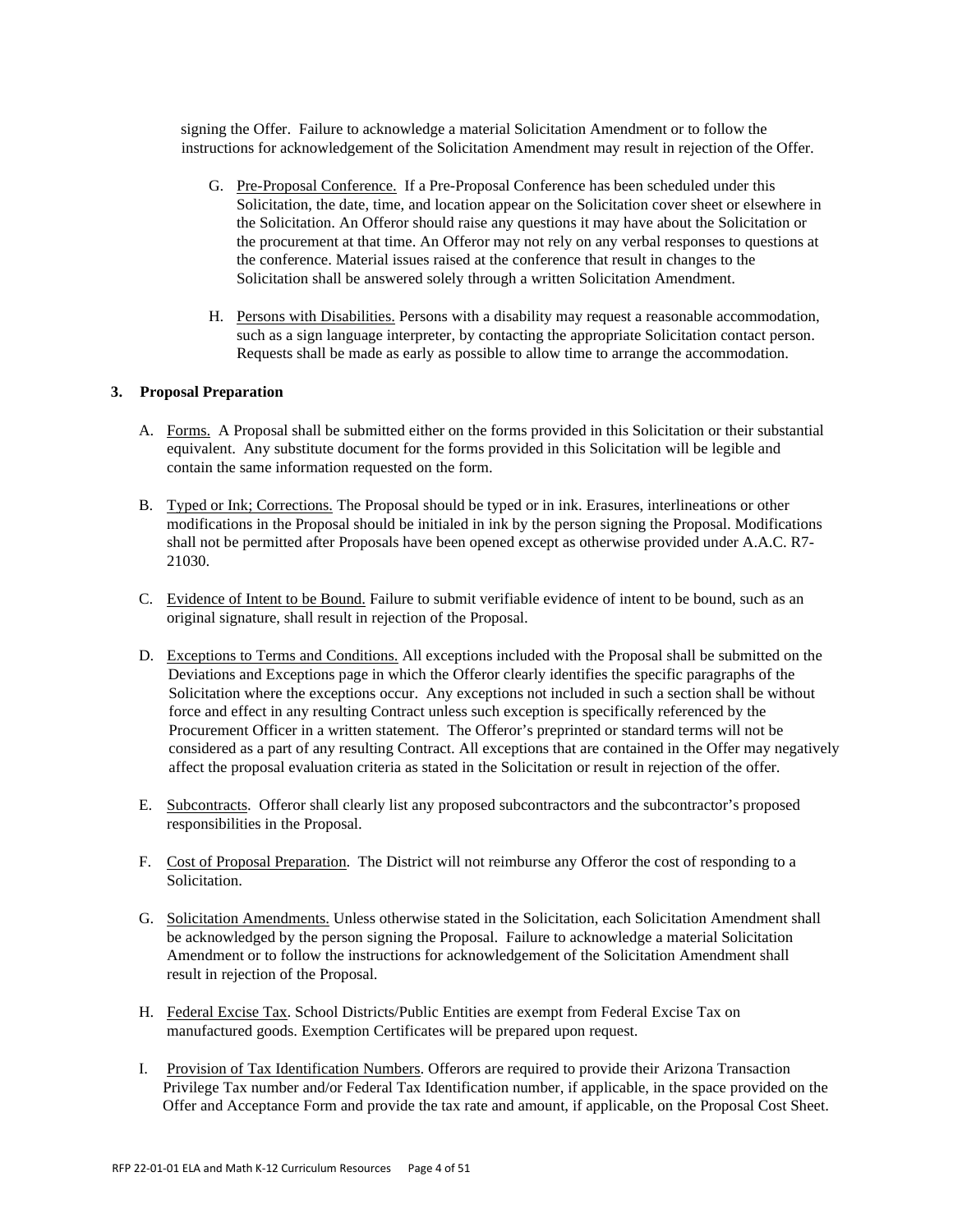- J. Identification of Taxes in Proposal. School Districts/Public Entities are subject to all applicable state and local transaction privilege taxes. If Arizona resident Offerors do not indicate taxes on a separate item in the Proposal, the School District/Public Entity will conclude that the price(s) offered includes all applicable taxes. At all times, payment of taxes and the determination of applicable taxes and rates are the sole responsibility of the Offeror.
- K. Disclosure. If the Firm, business, or person submitting this Proposal has been debarred, suspended, or otherwise lawfully precluded from participating in any public procurement activity, including being disapproved as a subcontractor with any federal, state, or local government, or if any such preclusion from participation from any public procurement activity is currently pending, the Offeror must fully explain the circumstances relating to the preclusion or proposed preclusion in the Proposal. The Offeror shall include a letter with its Proposal setting forth the name and address of the governmental unit, the effective date of this suspension or debarment, the duration of the suspension or debarment, and the relevant circumstances relating the suspension or debarment. If suspension or debarment is currently pending, a detailed description of all relevant circumstances including the details enumerated above must be provided.
- L. Solicitation Order of Precedence. In the event of a conflict in the provisions of this Solicitation and any subsequent contracts, the following shall prevail in the order set forth below:
	- 1. Amendments;
	- 2. Special Terms and Conditions;
	- 3. Uniform General Terms and Conditions;
	- 4. Scope of Work/Specifications;
	- 5. Attachments;
	- 6. Exhibits;
	- 7. Special Instructions to Offerors;
	- 8. Uniform Instructions to Offerors
- M. Delivery. Unless stated otherwise in the Solicitation, all prices shall be F.O.B. Destination and shall include all delivery and unloading at the destination(s).

# **4. Submission of Proposal**

- A. Sealed Envelope or Package. Each Proposal shall be submitted to the location identified in this Solicitation, in a sealed envelope or package that identifies its contents as a Proposal and the Solicitation number to which it responds. The appropriate Solicitation Number should be plainly marked on the outside of the envelope or package.
- B. Electronic Submission. If determined by the District that electronic submission of proposals is advantageous, the District will include the electronic submission requirements as well as if the electronic submission is mandatory or optional in the Special Instructions, Terms and Conditions section of the solicitation. Unless otherwise instructed, a facsimile or electronically submitted Proposal shall be rejected.
- C. Proposal Amendment or Withdrawal. An Offeror may modify or withdraw a Proposal in writing at any time before Proposal opening if the modification or withdrawal is received before the Proposal due data and time at the location designed in the RFP. A Proposal may not be amended or withdrawn after the Proposal due date and time except as otherwise provided under A.A.C. R7-2-1044.
- D. Public Record. Under applicable law, all Proposals submitted and opened are public records and must be retained by the School District/Public Entity. Proposals shall be open to public inspection after Contract award, except for such Proposals deemed to be confidential by the School District/Public Entity pursuant to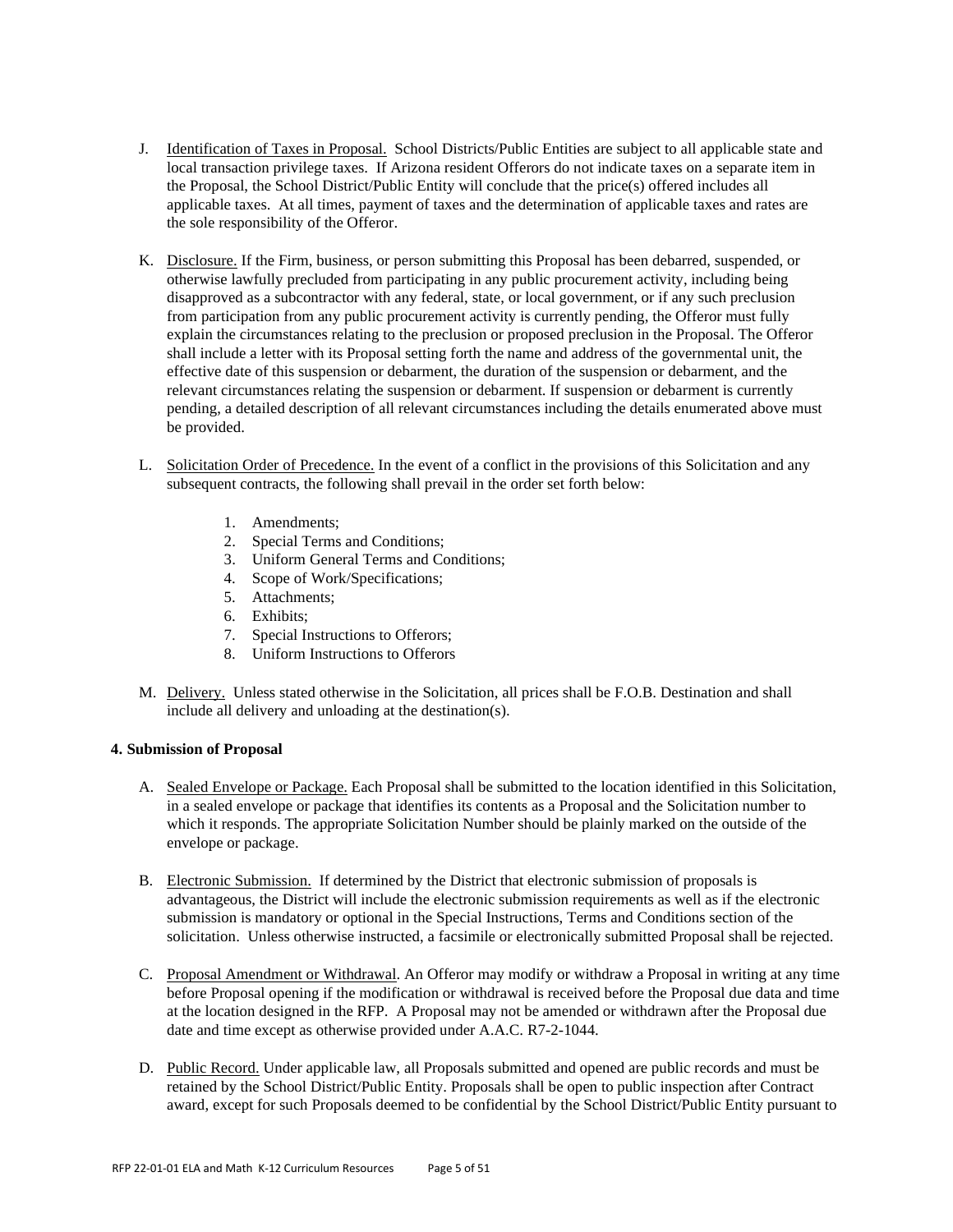A.A.C. R7-2-1006. If an Offeror believes that information in its Proposal contains confidential trade secrets or other proprietary data not to be disclosed as otherwise required by A.R.S. § 39-121, a statement advising the school district of this fact shall be provided on the Confidential/Proprietary Submittals page and the information shall be so identified wherever it appears. Contract terms and conditions, pricing, and information generally available to the public are not considered confidential information under this Section.

- E. Non-collusion, Employment, and Services. By signing the Offer and Acceptance form or other official contract form, the Offeror certifies that:
	- 1. The prices have been arrived at independently, without consultation, communication or Agreement, for the purpose of restricting competition, as to any matter relating to such prices with any other Offeror or with any competitor; the prices which have been quoted have not been nor will not be disclosed directly or indirectly to any other Offeror or to any competitor; nor attempt has been made or will be made to induce any person or firm to submit or not to submit, an Offer for the purpose of restricting competition. It did not involve collusion or other anti-competitive practices in connection with the preparation or submission of its Proposal; and
	- 2. It does not discriminate against any employee, applicant for employment, or person to whom it provides services because of race, color, religion, sex, national origin, or disability, and that it complies with all applicable federal, state, and local laws and executive orders regarding employment; and
	- 3. By submission of this proposal, that neither it nor its principals is presently debarred, suspended, proposed for debarment, declared ineligible or otherwise lawfully prohibited from participating in any public procurement activity, including, but not limited to, being disapproved as a subcontractor of any public procurement unit or other governmental body; and
	- 4. By submission of this proposal, that no Federal appropriated funds have been paid or will be paid by or on behalf of the undersigned, to any person for influencing or attempting to influence an officer or employee of any agency, a Member of Congress, an officer or employee of Congress, or an employee of a member of Congress in connection with the awarding of a Federal contract, the making of a Federal grant, the making of a Federal loan, the entering into a Cooperative Agreement, and the extension, continuation, renewal, amendment, or modification of a Federal contract, grant, loan, or cooperative agreement.
	- 5. By submission of this proposal, that Offeror has taken steps and exercised due diligence to ensure that Offeror has not offered, conferred, or agreed to confer any personal gift or benefit on a person who supervises or participates in contracts, purchases, payments, claims or other financial transactions, or on a person who supervises or participates in planning, recommending, selecting or contracting for materials, services, goods, construction or construction services of the District, in accordance with A.R.S. § 15-213(O) and A.A.C. R7-2-1003(J).

# **5. Additional Proposal Information**

- A. Unit Price Prevails. Where applicable, in the case of discrepancy between the unit price or rate and the extension of that unit price or rate, the unit price or rate shall govern.
- B. Taxes. The amount of any applicable transaction privilege or use tax of a political subdivision of this state will not be a factor when determining lowest offeror.
- C. Late Proposals, Modifications or Withdrawals. A Proposal, Modification or Withdrawal submitted after the exact Proposal due date and time shall not be considered except under the circumstances set forth in A.A.C. R7-2-1044.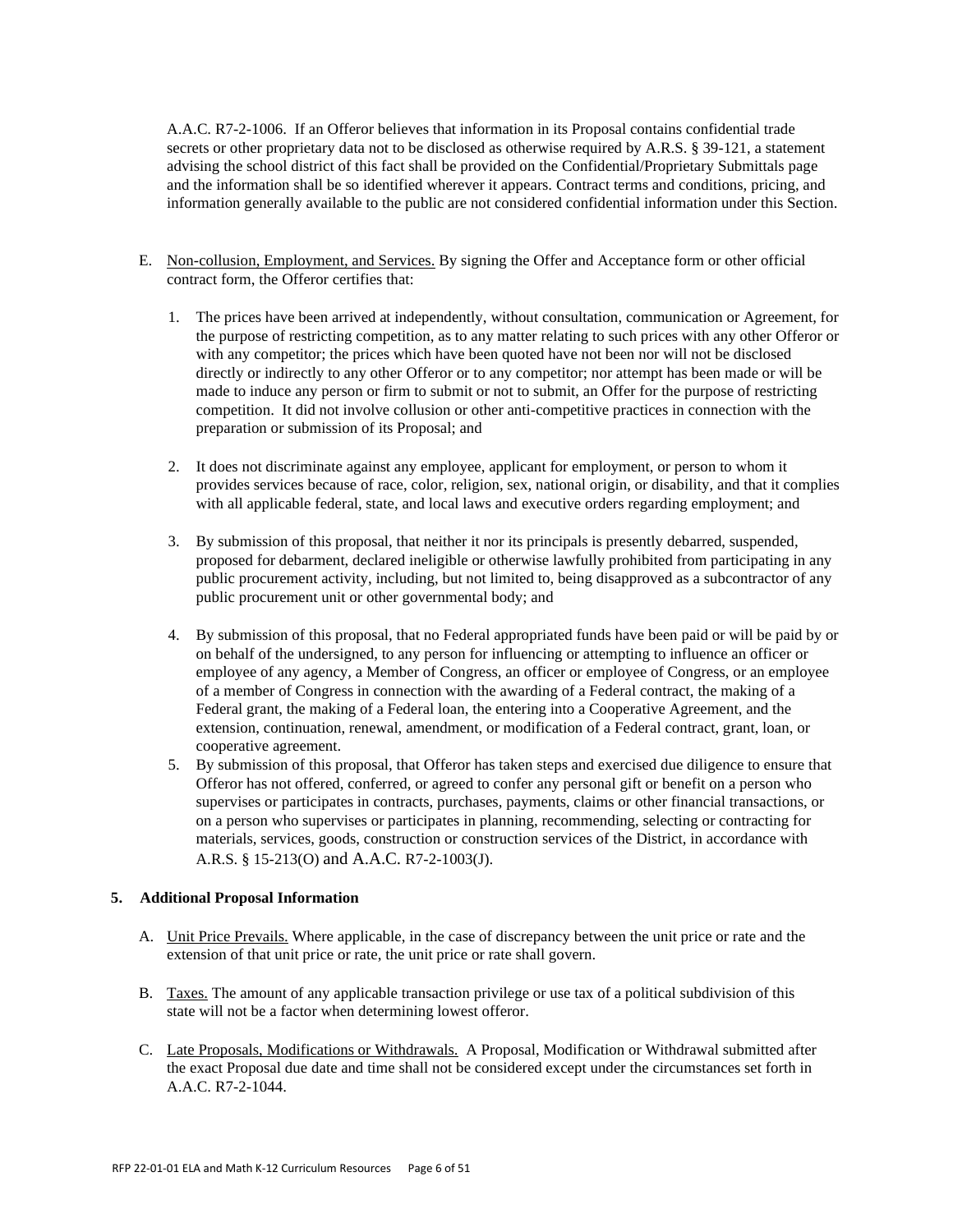- D. Disqualification. A Proposal from an Offeror who is currently debarred, suspended or otherwise lawfully prohibited from any public procurement activity may be rejected.
- E. Proposal Acceptance Period. An Offeror submitting a Proposal under this Solicitation shall hold its Proposal open for the number of days that is stated in the Solicitation. If the Solicitation does not specifically state a number of days for the Proposal acceptance, the number of days shall be ninety (90).
- F. Payment. Payments shall comply with the requirements of A.R.S. Titles 35 and 41, Net 30 days. Upon receipt and acceptance of goods or services, the Contractor shall submit a complete and accurate invoice for payment within thirty (30) days.
- G. Waiver and Rejection Rights. Notwithstanding any other provision of this solicitation, the School District/Public Entity reserves the right to:
	- 1. Waive any minor informality;
	- 2. Reject any and all Proposals or portions thereof; or 3. Cancel a solicitation.

# **6. Award**

- A. Number or Types of Awards. Where applicable, the School District/Public Entity reserves the right to make multiple awards or to award a Contract by individual line items, by a group of line items, by an incremental award or by Region, as indicated within the Special Instructions, Terms and Conditions. The award will be limited to the least number of Offerors that the School District/Public Entity determines is necessary to meet the needs of the School District/Public Entity.
- B. Contract Commencement. A Proposal does not constitute a Contract nor does it confer any rights on the Offeror to the award of a Contract. A Contract is not created until the Proposal is accepted in writing by the District/Public Entity with an authorized signature on the Offer and Acceptance Form. A letter or other notice of award or of the intent to award shall not constitute acceptance of the Proposal.
- C. Effective Date. The effective date of this Contract shall be the date that the Procurement Officer signs the Proposal and Acceptance Form or other official contract form, unless another date is specifically stated in the Contract.
- D. Final Acceptance. Final acceptance for each participating School District/Public Entity will be contingent upon the approval of their Governing Board, if applicable.

#### **7. Protests**

A protest shall comply with and be resolved according to Arizona Department of Education School District Procurement Code Rule A.A.C. R7-2-1141 through R7-2-1153. Protests shall be in writing and be filed with the District Representative as listed in the Special Instructions to Offerors.

- A. A protest shall include:
	- 1. The name, addresses, and telephone number of the interested party
	- 2. The signature of the interested party or the interested party's representative;
	- 3. Identification of the purchasing agency and the Solicitation or Contract number;
	- 4. A detailed statement of the legal and factual grounds of the protest including copies of relevant documents; and
	- 5. The form of relief requested.
- B. The interested party shall supply promptly any other information requested the District representative.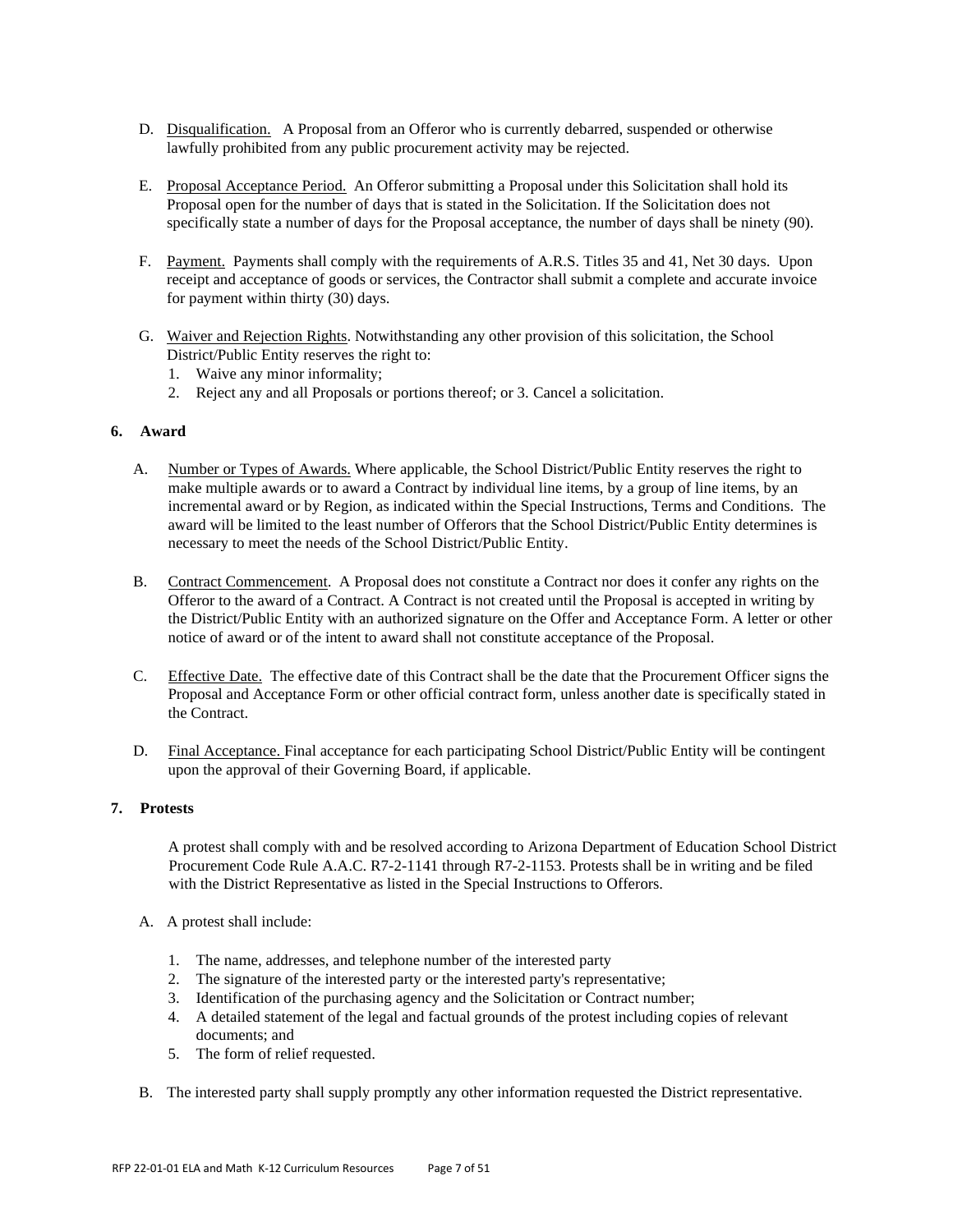- C. Protests based upon alleged improprieties in a solicitation that are apparent before the due date and time for responses to the solicitation, shall be filed before the due date and time for responses to the solicitation.
- D. In cases other than those covered in section C of this section, the interested party shall file the protest within 10 days after the school district makes the procurement file available for public instruction.
- E. The interested party may file a written request for an extension of the time limit for protest filing. The written request for an extension shall be filed with the District Representative before the expiration of the time limit and shall set forth good cause as to the specific action or inaction of the school district that resulted in the interested party being unable to file the protest within the 10 days. The district representative shall approve or deny the request in writing, state the reasons for the determination, and, if an extension is granted, set forth a new date for submission of the filing.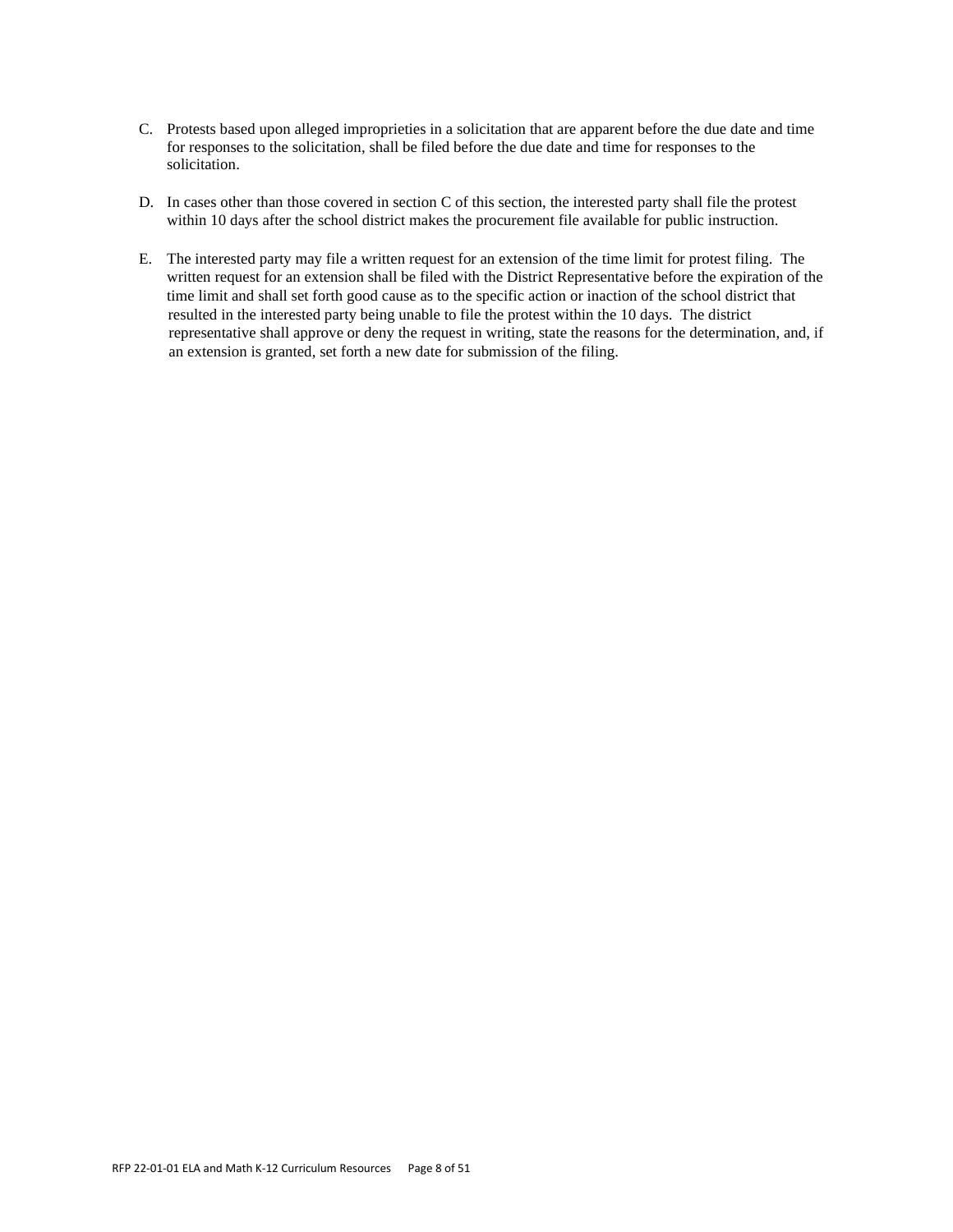# **UNIFORM GENERAL TERMS AND CONDITIONS**

#### **1. Contract Interpretation**

- A. Arizona Law. The law of Arizona applies to this Contract including, where applicable, the Uniform Commercial Code as adopted by the State of Arizona and the Arizona School District Procurement Code, Arizona Revised Statutes (A.R.S.) § 15-213, and its implementing rules, Arizona Administrative Code (A.A.C.) Title 7, Chapter 2, Articles 10 and 11.
- B. Implied Contract Terms. Each Provision of law and any terms required by law to be in this Contract are a part of this Contract as if fully stated in it.
- C. Relationship of Parties. The Contractor under this Contract is an independent Contractor. Neither party to this Contract shall be deemed to be the employee agent of the other party to the Contract.
- D. Severability. The provisions of this Contract are severable. Any term or condition deemed illegal or invalid shall not affect any other term or condition of the Contract.
- E. No Parol Evidence. This Contract is intended by the parties as a final and complete expression of their agreement. No course of prior dealings between the parties and no usage of the trade shall supplement or explain any terms used in this document.
- F. No Waiver. Either party's failure to insist on strict performance of any term or condition of the Contract shall not be deemed waiver of that term or condition even if the party accepting or acquiescing in the nonconforming performance knows of the nature of the performance and fails to object to it.

### 2. **Contract Administration and Operation**

- A. Records.Under A.R.S. § 35-214 and § 35-215, the Contractor shall retain and shall contractually require each Subcontractor to retain all data and other records ("records") relating to the acquisition and performance of the Contract for a period of five years after the completion of the Contract. All records shall be subject to inspection and audit at reasonable times. Upon request, the Contractor shall produce a legible copy of any or all such records.
- B. Non-Discrimination. The Contractor shall comply with State Executive Order No. 99-4, 2000-4 and all other applicable Federal and State laws, rules and regulations, including the Americans with Disabilities Act.
- C. Audit. Pursuant to A.R.S. § 35-214 at any time during the term of this Contract and five (5) years thereafter, the Contractor's or any Subcontractor's books and records shall be subject to audit by the School District/Public Entity and, where applicable, the Federal Government, the extent that the books and records relate to the performance of the Contract or Subcontract.
- D. Inspection and Testing. The Contractor agrees to permit access to its facilities, Subcontractor facilities and the Contractor's processes for producing the materials, at reasonable time for inspection of the materials and services covered under this Contract. The School District/Public Entity shall also have the right to test at its own cost the materials to be supplied under this Contract. Neither inspection at the Contractor's facilities nor testing shall constitute final acceptance of the materials. If the School District/Public Entity determines non-compliance of the materials, the Contractor shall be responsible for the payment of all costs incurred by the School District/Public Entity for testing and inspection.
- E. Notices. Notices to the Contractor required by this Contract shall be made by the School District/Public Entity to the person indicated on the Offer and Acceptance Form submitted by the Contractor unless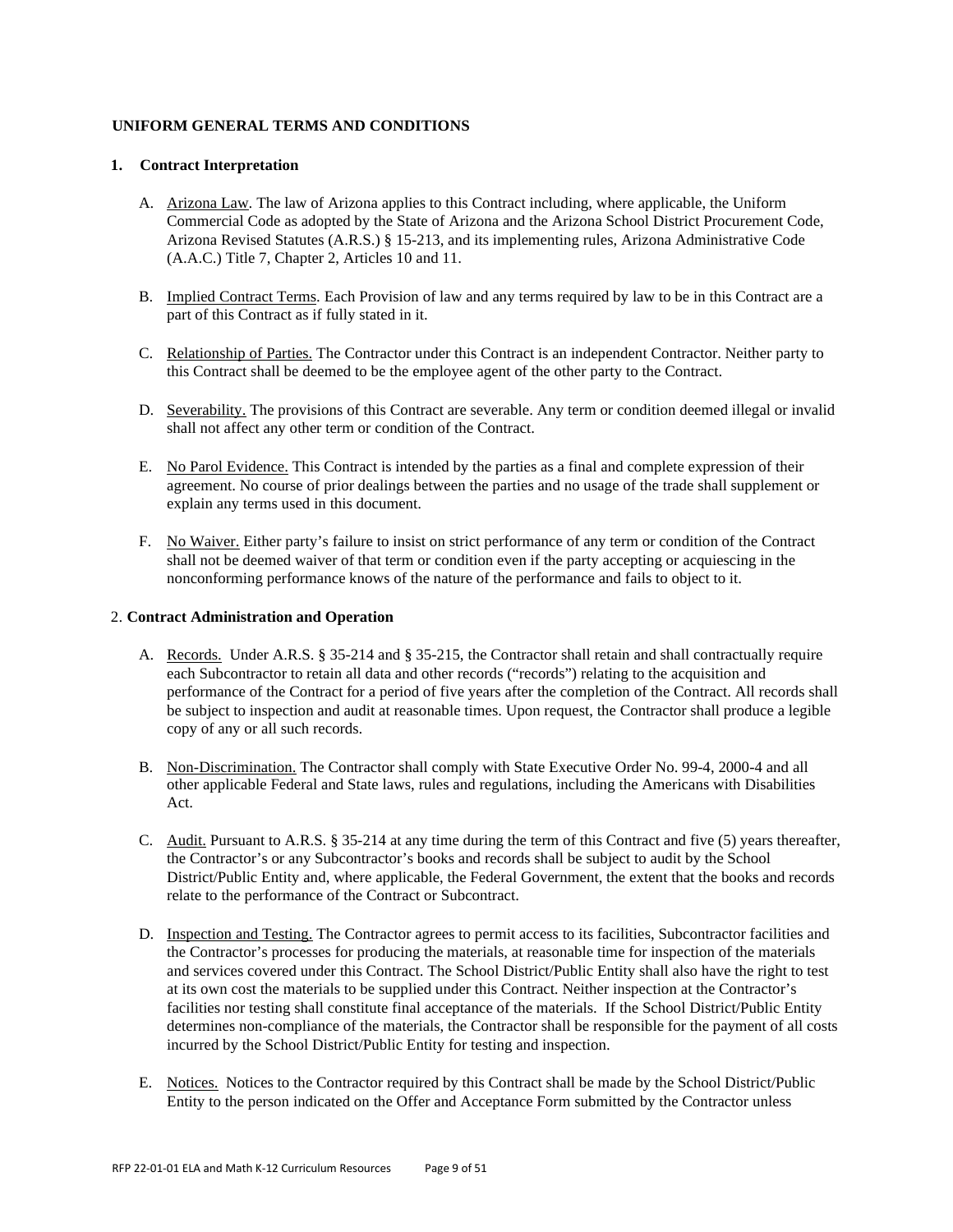otherwise stated in the Contract. Notices to the School District/Public Entity required by the Contract shall be made by the Contractor to the Solicitation Contact Person indicated on the Solicitation cover sheet, unless otherwise stated in the Contract. An authorized Procurement Officer and an authorized Contractor representative may change their respective person to whom notices shall be given by written notice and an Amendment to the Contract shall not be necessary.

- F. Advertising and Promotion of Contract. The Contractor shall not advertise or publish information for commercial benefit concerning this Contract without the prior written approval of the Procurement Officer.
- G. Property of the School District/Public Entity. Any materials, including reports, computer programs and other deliverables, created under this Contract are the sole property of the School District/Public Entity. The Contractor is not entitled to a patent or copyright on those materials and may not transfer the patent or copyright to anyone else. The Contractor shall not use or release these materials without the prior written consent of the School District/Public Entity.

#### **3. Costs and Payments**

- A. Payments. Payments shall comply with the requirements of A.R.S. § 35-342 and 41, Net 30 days. Upon receipt and acceptance of goods or services, the Contractor shall submit a complete and accurate invoice for payment from the School District/Public Entity within thirty (30) days. The Purchase Order number must be referenced on the invoice.
- B. Applicable Taxes.
	- 1. Payment of Taxes by the School District/Public Entity. The School District/Public Entity will pay only the rate and/or amount of taxes identified in the Proposal and in any resulting Contract.
	- 2. State and Local Transaction Privilege Taxes. The School District/Public Entity is subject to all applicable state and local transaction privilege taxes. Transaction privilege taxes apply to the sale and are the responsibility of the seller to remit. Failure to collect taxes from the buyer does not relieve the seller from its obligation to remit taxes.
	- 3. Tax Indemnification. Contractor and all Subcontractors shall pay all federal, state, and local taxes applicable to its operation and any persons employed by the Contractor. Contractor shall, and require all Subcontractors to hold the School District/Public Entity harmless from any responsibility for taxes, damages and interest, if applicable, contributions required under federal, and/or state and local laws and regulations and any other costs including transaction privilege taxes, unemployment compensation insurance, Social Security and Worker's Compensation.
	- 4. IRS W-9. In order to receive payment under any resulting Contract, Offeror shall have a current I.R.S. W-9 Form on file with the School District/Public Entity.
- C. Availability of Funds for the Next Fiscal Year. Funds may not presently be available for performance under this Contract beyond the current fiscal year. No legal liability on the part of the School District/Public Entity for any payment may arise under this Contract beyond the current fiscal year until funds are made available for performance of the Contract. The School District/Public Entity will make reasonable efforts to secure such funds.

# **4. Contract Changes**

A. Amendments. This Contract is issued under the authority of the Procurement Officer who signed this Contract. The Contract may be modified only through a Contract Amendment within the scope of the Contract signed by the Procurement Officer. Changes to the Contract, including the addition of work or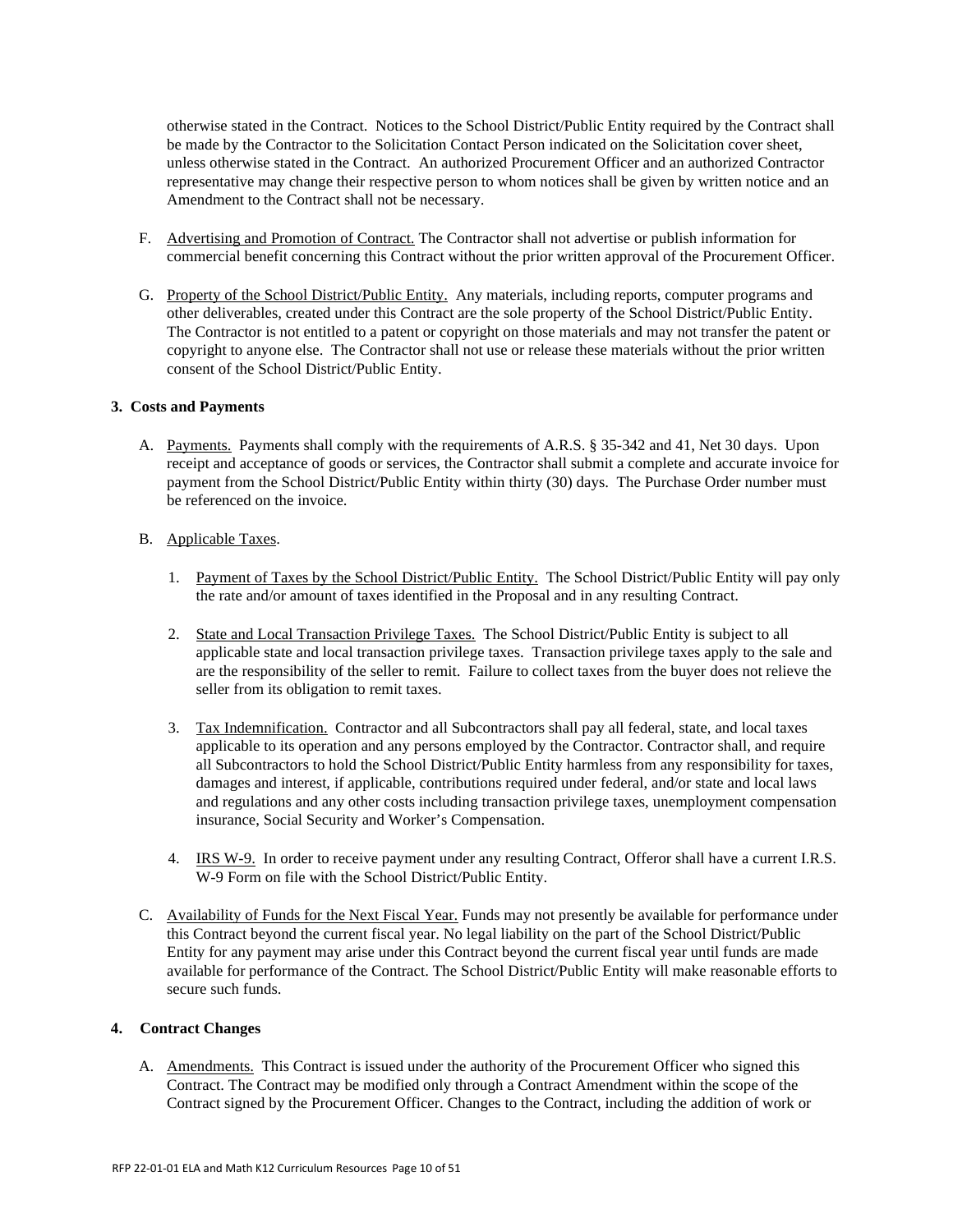materials, the revision of payment terms, or the substitution of work or materials, directed by an unauthorized employee or made unilaterally by the Contractor are violations or the Contract and or applicable law. Such changes, including unauthorized written Contract Amendments, shall be void and without effect, and the Contractor shall not be entitled to any claim and this Contract based on those changes.

- B. Subcontracts. The Contractor shall not enter into any Subcontract under this Contract without the advance written approval of the Procurement Officer. The Subcontract shall incorporate by reference the terms and conditions of this Contract.
- C. Assignment and Delegation. The Contractor shall not assign any right nor delegate any duty under this Contract without the prior written approval of the Procurement Officer. The Procurement Officer shall not unreasonably withhold approval.

# **5. Risk and Liability**

- A. Risk of Loss. The Contractor shall bear all loss of conforming material covered under this Contract until received by authorized personnel at the location designated in the purchase order or Contract. Mere receipt does not constitute final acceptance. The risk of loss for nonconforming materials shall remain with the Contractor regardless of receipt.
- B. General Indemnification. To the extent permitted by A.R.S. § 41-621 and § 35-154, the School District/Public Entity shall be indemnified and held harmless by the Contractor for its vicarious liability as result of entering into this Contract. Each party to this Contract is responsible for its own negligence.
- C. Indemnification Patent and Copyright. To the extent permitted by A.R.S. § 41-621 and § 35-154, the Contractor shall indemnify and hold harmless the School District/Public Entity against any liability, including costs and expenses, for infringement of any patent, trademark, or copyright arising out of Contract performance or use by the School District/Public Entity of materials furnished or work performed under this Contract. The School District/Public Entity shall reasonably notify the Contractor of any claim for which it may be liable under this paragraph.
- D. Force Majeure.
	- 1. Except for payment of sums due, neither party shall be liable to the other nor deemed in default under this Contract if and to the extent that such party's performance of this Contract is prevented by reason of force majeure. The term "*force majeure"* means an occurrence that is beyond the control of the party affected and occurs without its fault or negligence. Without limiting the foregoing, force majeure includes acts of God; acts of the public enemy; war; riots; strikes; mobilization; labor disputes; civil disorders; fire; flood; lockouts; injections-intervention-acts; or failures or refusals to act by government authority; and other similar occurrences beyond the control of the party declaring force majeure which such party is unable to prevent by exercising reasonable diligence.
	- 2. Force Majeure shall not include the following occurrences:
		- a. Late delivery of equipment or materials caused by congestion at a manufacturer's plant or elsewhere, or an oversold condition of the market; or
		- b. Late performance by a Subcontractor unless the delay arises out of a force majeure occurrence in accordance with this force majeure term and condition; or
		- c. Inability of either the Contractor or any Subcontractor to acquire or maintain any required insurance, bonds, licenses, or permits.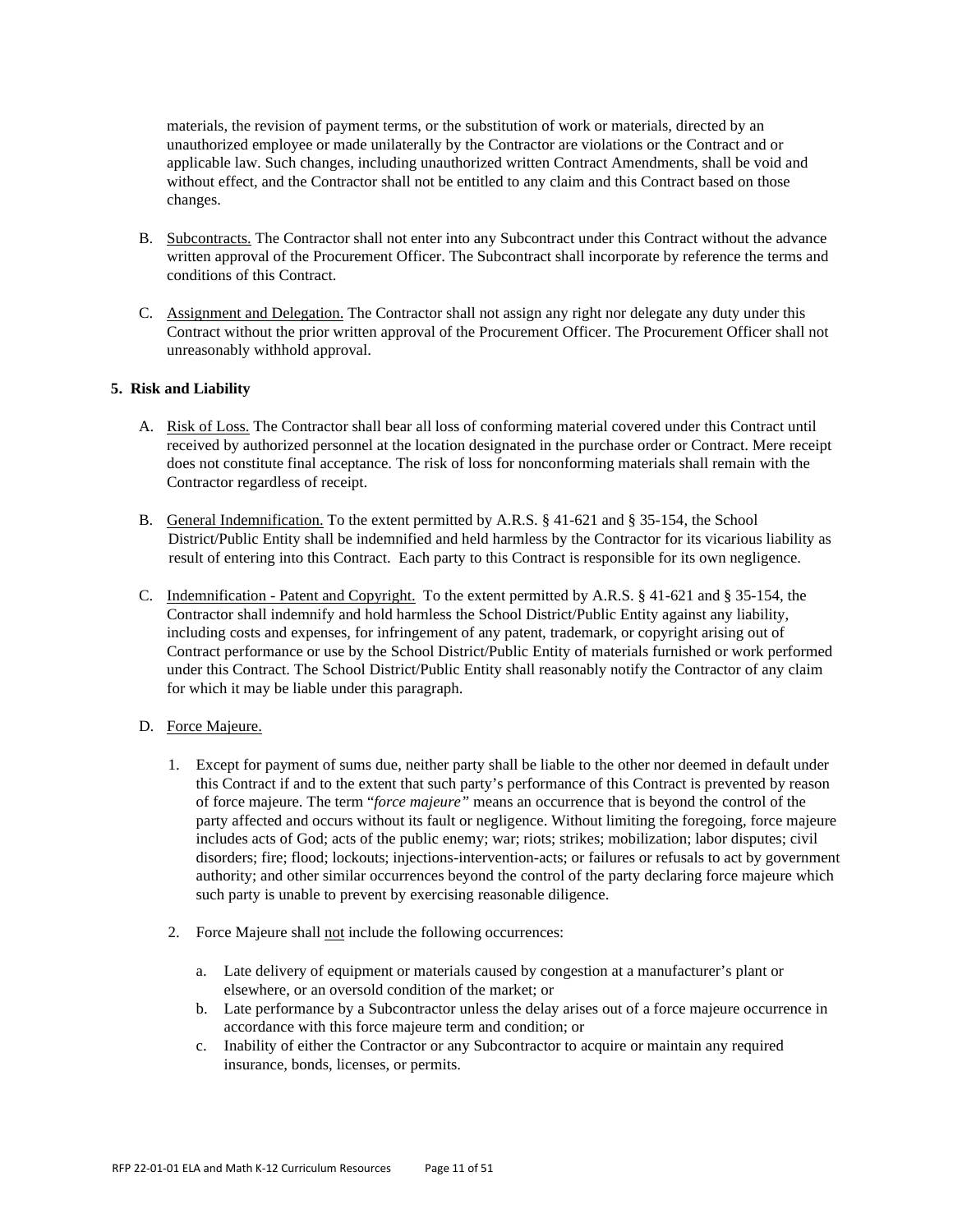- 3. If either party is delayed at any time in the progress of the work by force majeure, the delayed party shall notify the other party in writing of such delay, as soon as is practicable and no later than the following working day, of the commencement thereof and shall specify the causes of such delay in such notice. Such notice shall be delivered or mailed certified-return receipt requested, and shall make a specific reference to this article, thereby invoking its provisions. The delayed party shall cause such delay to cease as soon as practicable and shall notify the other party in writing when it has done so. The time of completion shall be extended by Contract Amendment for a period of time equal to the time that results or effects of such delay prevent the delayed party from performing in accordance with this Contract.
- 4. Any delay or failure in performance by either party hereto shall not constitute default hereunder or give rise to any claim for damages or loss of anticipated profits if, and that such delay or failure is caused by force majeure.
- E. Third Party Antitrust Violations. The Contractor assigns to the School District/Public Entity any claim for overcharges resulting from antitrust violation the extent that those violations concern materials of services supplied by third parties to the Contractor toward fulfillment of this Contract.

# **6. Warranties**

- A. Liens. The Contractor warrants that the materials supplied under this Contract are free of liens.
- B. Quality. Unless otherwise modified elsewhere in these terms and conditions, the Contractor warrants that for one year after acceptance by the School District/Public Entity of the materials or services, they shall be:
	- 1. A quality to pass without objection in the trade under the Contract description;
	- 2. Fit for the intended purposes for which the materials or services are used;
	- 3. Within the variations permitted by the Contract and are of even kind, quality, and quality within each unit and among all units;
	- 4. Adequately contained, packaged and marked as the Contract may require; and
	- 5. Conform to the written promises or affirmations of fact made by the Contractor.
- C. Fitness. The Contractor warrants that any material or service supplied to the School District/Public Entity shall fully conform to all requirements of the Solicitation and all representations of the Contractor, and shall be fit for all purposes and uses required by the Contract.
- D. Inspection/Testing. The warranties set forth in subparagraphs A through C of this paragraph are not affected by inspection/ testing of or payment for the materials or services by the School District/Public Entity.
- E. Exclusions. Except as otherwise set forth in this Contract, there are no express or implied warranties or merchant ability fitness.
- F. Compliance with Applicable Laws. The materials and services supplied under this Contract shall comply with all applicable federal, state and local laws, and the Contract shall maintain all applicable licenses and permits.
- G. Survival of Rights and Obligations after Contract Expiration or Termination.
	- 1. Contractor's Representations and Warranties. All representations and warranties made by the Contractor under this Contract shall survive the expiration of termination hereof. In addition, the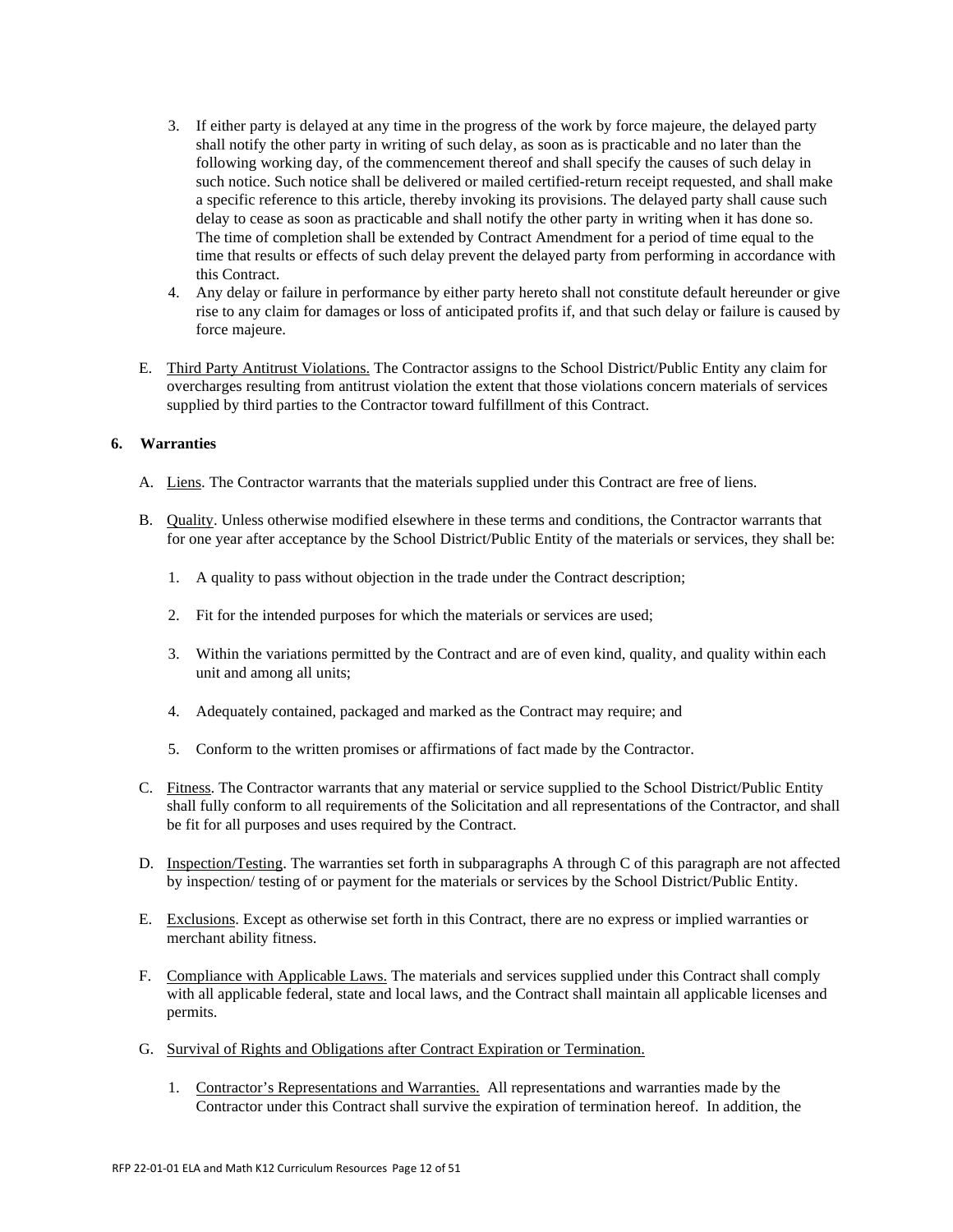parties hereto acknowledge that pursuant to A.R.S. § 12-510, except as provided in A.R.S. § 12-529, the School District/Public Entity is not subject to or barred by any limitations of actions prescribed in A.R.S. Title 12, Chapter 5.

2. Purchase Orders. The Contractor shall, in accordance with all terms and conditions of the Contract, fully perform and shall be obligated to comply with all purchase orders received by the Contractor prior to the expiration or termination hereof, unless otherwise directed in writing by the Procurement Offices, including, without limitation, all purchase orders received prior to but not fully performed and satisfied at the expiration or termination of this Contract.

#### **7. School District/Public Entity's Contractual Remedies**

A. Right to Assurance. If the School District/Public Entity in good faith has reason to believe that the Contractor does not intend to, or is unable to perform or continue performing the Contract, the Procurement Officer may demand in writing that the Contractor give a written assurance of intent or ability to perform. Failure by the Contractor to provide written assurance within the number of days specified in the demand may, at the School District/Public Entity's option, be the basis for terminating the Contract under the Uniform General Terms and Conditions.

#### B. Stop Work Order.

- 1. The School District/Public Entity may, at any time, by written order to the Contractor, require the Contractor to stop all or any part, of the work called for by this Contract for a period of up to ninety (90) days after the order is delivered to the Contractor, and for any further period to which the parties may agree. The order shall be specifically identified as a stop work order issued under this clause. Upon receipt of the order, the Contractor shall immediately comply with its terms and take all reasonable steps to minimize the incurrence of costs allocable to the work covered by the order during the period of work stoppage.
- 2. If a stop work order issued under this clause is canceled or the period of the order or any extension expires, the Contractor shall resume work. The Procurement Officer shall make an equitable adjustment in the delivery schedule or Contract price, or both, and the Contract shall be amended in writing accordingly.
- C. Non-exclusive Remedies. The rights and the remedies of the School District/Public Entity under this Contract are not exclusive.
- D. Nonconforming Tender. Materials supplied under this Contract shall fully comply with the Contract. The delivery of materials or a portion of the materials in an installment that do not fully comply constitutes a breach of Contract. On delivery of nonconforming materials, the School District/Public Entity may terminate the Contract for default under applicable termination clauses in the Contract, exercise any of its remedies under the Uniform Commercial Code, or pursue any other right or remedy available to it.
- E. Right to Offset. The School District/Public Entity shall be entitled to offset against any sums due the Contractor, any expenses or costs incurred by the School District/Public Entity or damages assessed by the School District/Public Entity concerning the Contractor's nonconforming performance or failure to perform the Contract, including expenses, costs and damages described in the Uniform General Terms and Conditions.

### **8. Contract Termination**

A. Cancellation for Conflict of Interest. Per A.R.S. § 38-511 and A.A.C. R7-2-1087 (F) the School District/Public Entity may cancel this Contract within three (3) years after Contract execution without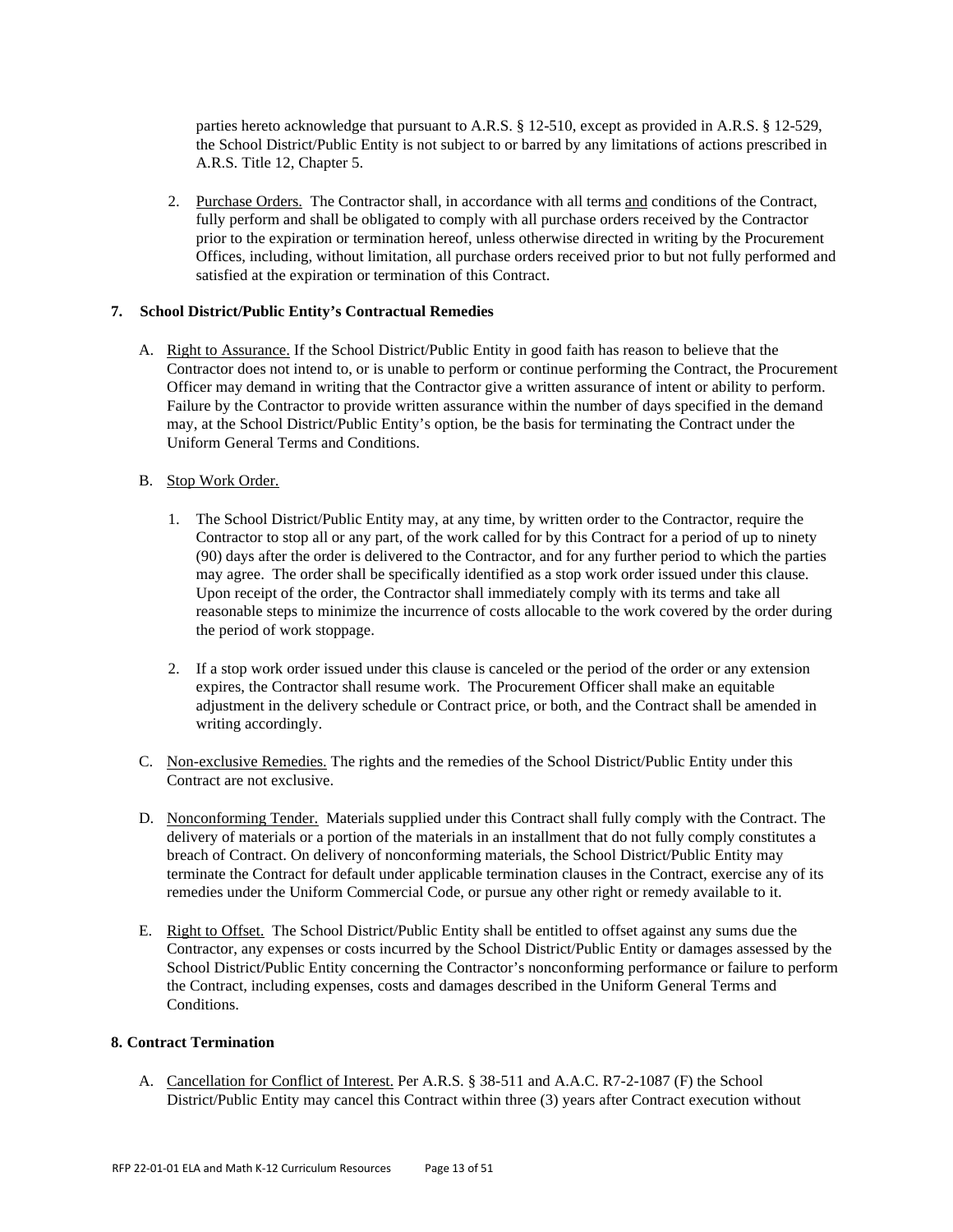penalty or further obligation if any person significantly involved in initiating, negotiating, securing, drafting, or creating the Contract on behalf of the School District/Public Entity is, or becomes at any time while the Contract or an extension the Contract is in effect, an employee of or a consultant to any other party to this Contract with respect to the subject matter of the Contract. The cancellation shall be effective when the Contractor receives written notice of the cancellation unless the notice specifies a later time.

- B. Gifts or Benefits. The School District may, by written notice, terminate this Contract, in whole or in part, if the School District determines that any person or vendor has offered, conferred or agreed to confer any personal gift or benefit on any employee of the School District who supervised or participated in the planning, recommending, selecting or contracting of the Contract, in accordance with A.R.S. § 15-213(O) and A.A.C. R7-2-1087(G).
- C. Gratuities. In accordance with A.A.C. R7-2-1087(H) The School District/Public Entity may, by written notice, terminate this Contract, in whole or in part, if the School District/Public Entity determines that employment or gratuity was offered or made by the Contractor or a representative of the Contractor to any officer or employee of the School District/Public Entity for the purpose of influencing the outcome of the procurement or securing the Contract, an Amendment to the Contract, or favorable treatment concerning the Contract, including the making of any determination or decision about Contract performance. The School District/Public Entity, in addition to any other rights or remedies, shall be entitled to recover exemplary damages in the amount of three (3) times the value of the gratuity offered by the Contractor.
- D. Suspension or Debarment. The School District/Public Entity may, by written notice to the Contractor, immediately terminate this Contract if the School District/Public Entity determines that the Contractor has been disbarred, suspended or otherwise lawfully prohibited from participating in any public procurement activity, including but not limited to, being disapproved as a Subcontractor of any public procurement unit or other governmental body.
- E. Termination for Convenience. The School District/Public Entity reserves the right to terminate the Contract, in whole or in part at any time, when in the best interests of the School District/Public Entity without penalty recourse. Upon receipt of the written notice, the Contractor shall immediately stop all work, as directed in the notice, notify all Subcontractors of the effective date of the termination and minimize all further costs to the School District/Public Entity. In the event of termination under this paragraph, all documents, data and reports prepared by the Contractor under the Contract shall become the property of and be delivered to the School District/Public Entity. The Contractor shall be entitled to receive just and equitable compensation for work in progress, work completed, and materials accepted before the effective date of the termination. The cost principles and procedures provided in A.A.C. R7-2-1125 shall apply.

# F. Termination for Default.

- 1. In addition to the rights reserved in the Uniform Terms and Conditions, the School District/Public Entity reserves the right to terminate the Contract in whole or in part due to the failure of the Contractor to comply with any term or condition of the Contract, to acquire and maintain all required insurance policies, bonds, licenses and permits, or to make satisfactory progress in performing the Contract. The Procurement Officer shall provide written notice of the termination and the reasons for it to the Contractor.
- 2. Upon termination under this paragraph, all documents, data and reports prepared by the Contractor under the Contract shall become the property of and be delivered to the School District/Public Entity.
- 3. The School District/Public Entity may, upon termination of this Contract, procure, on terms and in the manner that it deems appropriate, materials and services to replace those under this Contract. The Contractor shall be liable to the School District/Public Entity for any excess costs incurred by the School District/Public Entity re-procuring the materials or services.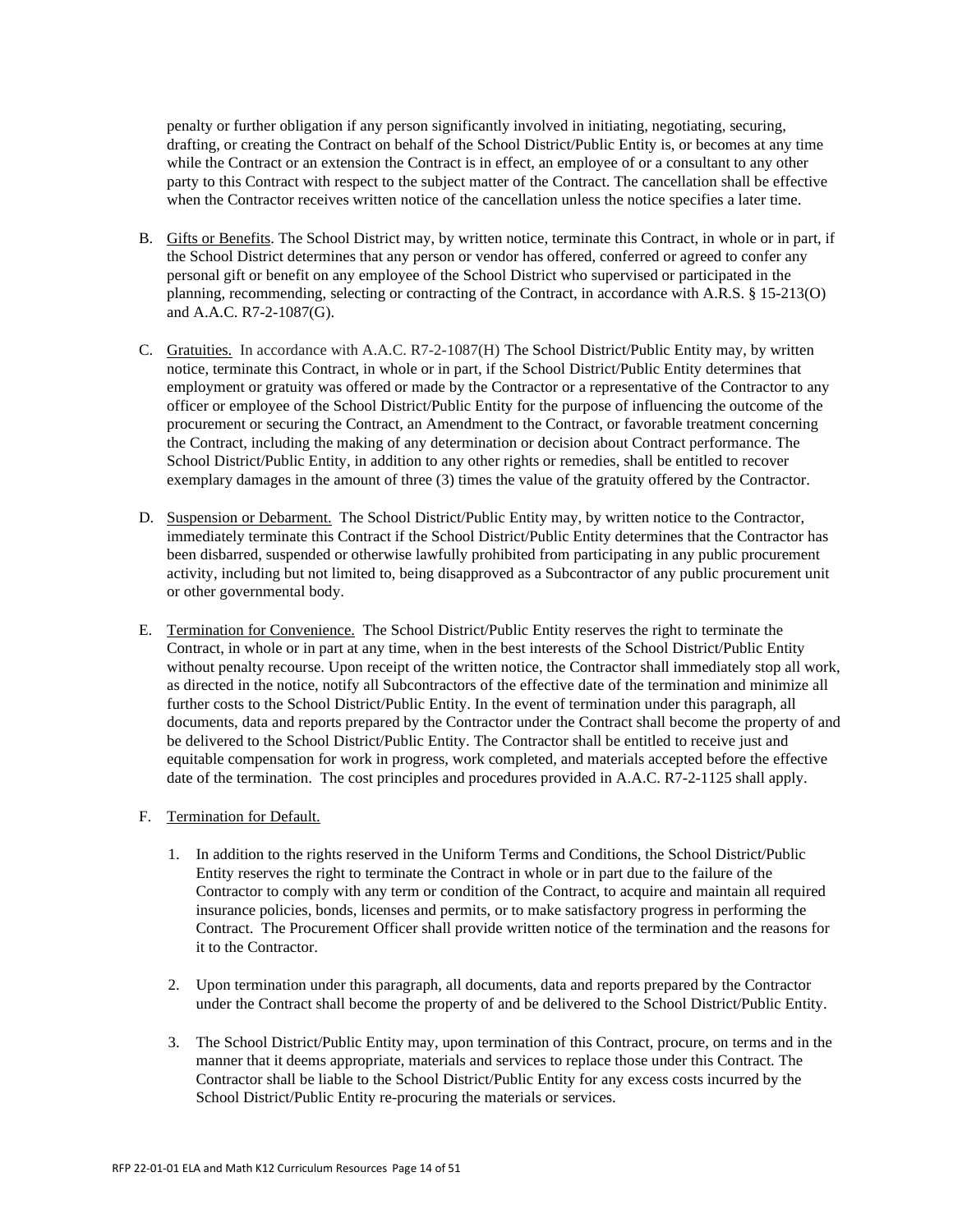G. Continuation of Performance through Termination. The Contractor shall continue to perform, in accordance with the requirements of the Contract, up to the date of termination, as directed in the termination notice.

#### **9. Contract Claims**

All Contract claims and controversies under this Contract shall be resolved according to A.R.S. § 15-213 and rules adopted thereunder.

#### **10. Gift Policy**

The District will accept no gifts, gratuities or advertising products from Offerors. The District has adopted a zero tolerance policy concerning Offeror gifts. The District may request product samples from Offerors for official evaluation with disposal of those said samples at the discretion of the Procurement Officer.

# **11. Integrity of Proposal**

By signing this Proposal, the Offeror affirms that the Offeror has not given, nor intends to give any time hereafter any economic opportunity, future employment, gift, loan gratuity, special discount, trip favor, or service to any employee of the School District/Pubic Entity in connection with the submitted Proposal. Failure to sign the Proposal, or signing it with a false statement, shall void the submitted proposal or any resulting contract.

### **12. Offshore Performance**

Due to security and identity protection concerns, direct services under any subsequent contract shall be performed within the borders of the United States. Any services that are described in the specifications or scope of work that directly serve the school district(s) or charter school(s) or its clients and may involve access to secure or sensitive data or personal client data or development or modification of software for the State shall be performed within the borders of the United States. Unless specifically stated otherwise in the specifications, this definition does not apply to indirect or "overhead" services, redundant back-up services or services that are incidental to the performance of the contract. This provision applies to work performed by subcontractors at all tiers.

#### **13. Contractor's Employment Eligibility**

By entering the contract, Contractor warrants compliance with A.R.S. § 41-4401, A.R.S. § 23-214, the Federal Immigration and Nationality Act (FINA), and all other federal immigration laws and regulations.

The District may request verification of compliance from any Contractor or Subcontractor performing work under this contract. The District reserves the right to confirm compliance in accordance with applicable laws.

Should the District suspect or find that the Contractor or any of its Subcontractors are not in compliance, the District may pursue any and all remedies allowed by law, including, but not limited to: suspension of work, termination of the contract for default, and suspension and/or debarment of the Contractor. All costs necessary to verify compliance are the responsibility of the contractor.

# **14. Terrorism Country Divestments**

Per A.R.S. § 35-392, the District/public entity is prohibited from purchasing from a company that is in violation of the Export Administration Act.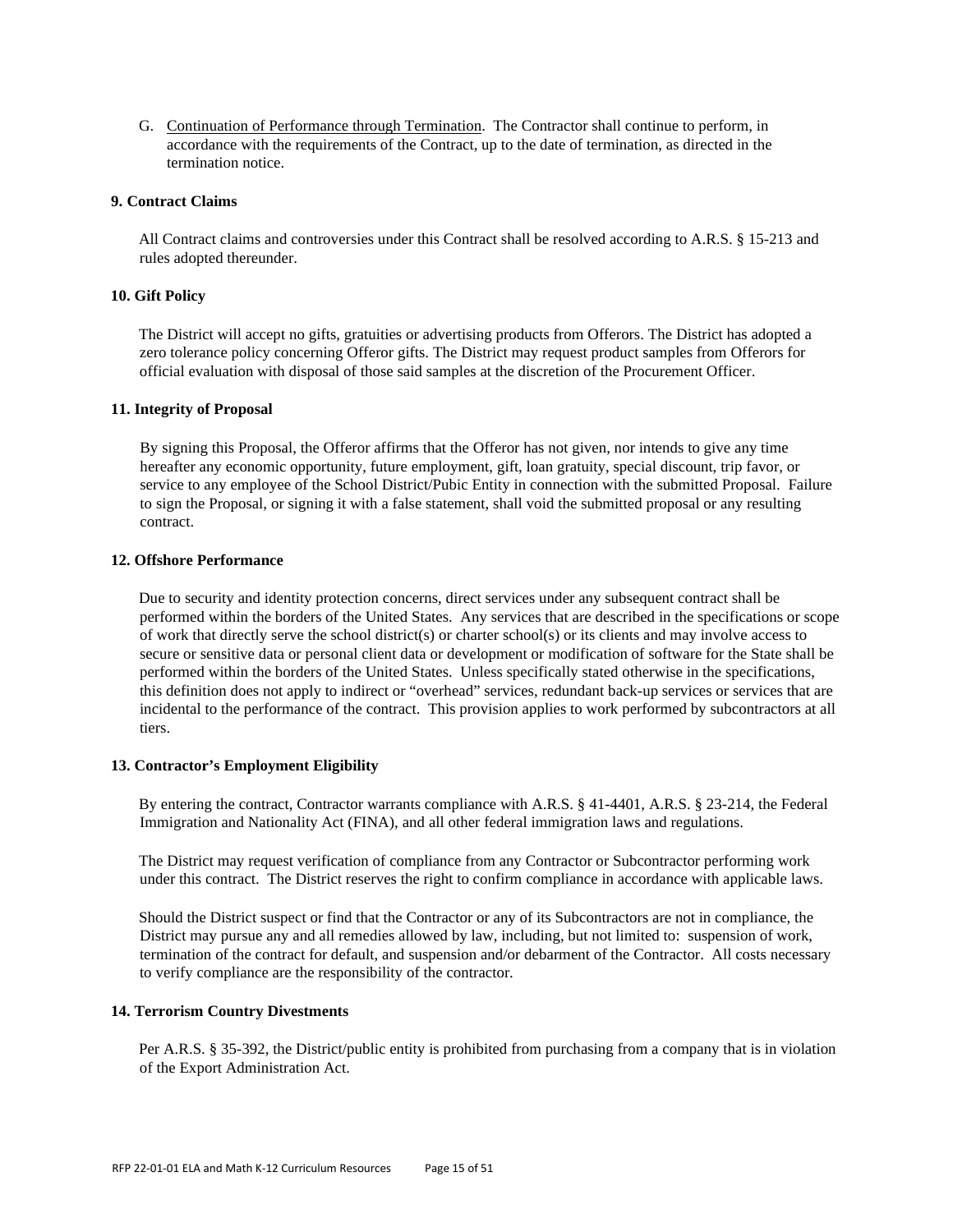#### **15. Fingerprint Clearance Cards**

In accordance with A.R.S. § 15-512(H), a contractor, subcontractor or vendor or any employee of a contractor, subcontractor or vendor who is contracted to provide services on a regular basis at an individual school may be required to obtain a valid fingerprint clearance card pursuant to Title 41, Chapter 12, Article 3.1. An exception to this requirement may be made as authorized in Governing Board policy.

Contractor, subcontractors, vendors and their employees shall not provide services on school district properties until authorized by the District.

Additionally, contractor shall comply with the governing body fingerprinting policies of each individual School District/Public Entity.

#### **16. Clarifications**

Clarification means communication with Offeror for the sole purpose of eliminating minor irregularities, informalities, or apparent clerical mistakes in the Proposal. It is achieved by explanation or substantiation, either in a written response to an inquiry from the District or as initiated by Offeror. Clarification does not give Offeror an opportunity to revise or modify its Proposal, except to the extent that correction of apparent clerical mistakes results in a revision.

### **17. Confidential/Proprietary Information**

Confidential information request: If Offeror believes that its Proposal contains trade secrets or proprietary information that should be withheld from public inspection as required by A.R.S. § 39-121, a statement advising the School District/Public Entity of this fact shall accompany the Proposal, and the information shall be so identified wherever it appears. The School District/Public Entity shall review the statement and shall determine in writing whether the information shall be withheld. If the School District/Public Entity determines to disclose the information, the School District/Public Entity shall inform Offeror in writing of such determination.

When submitting a response containing "CONFIDENTIAL" information, Offeror agrees to defend, indemnify and hold harmless the District, its officers and employees, from every claim, demand, loss, expense, cost, damage or injury, including attorney's fees, arising out of or resulting from the District withholding information that offeror marked as "CONFIDENTIAL".

When requesting information in your Response to be considered as Confidential/Proprietary, a complete hardbound and electronic copy of the solicitation with the Confidential/Proprietary material redacted must also be submitted with your Offer and so identified. Failure to submit redacted copies may result in denial of request.

Contract terms and conditions, pricing and information generally available to the public are not considered confidential information under this section.

Public record: All Proposals submitted in response to this solicitation shall become the property of the School District/Public Entity. They will become a matter of public record available for review, subsequent to award notification, under the supervision of the Purchasing Official.

#### **FEDERAL FUNDING REQUIREMENTS**

**1. Affordable Care Act:** The Offeror understands and agrees that it shall be solely responsible for compliance with the patient Protection and Affordable Care Act, Public Law 111-148 and the Health Care and Education Reconciliation Act, Public Law 111-152 (collectively the Affordable Care Act "ACA"). The Offeror shall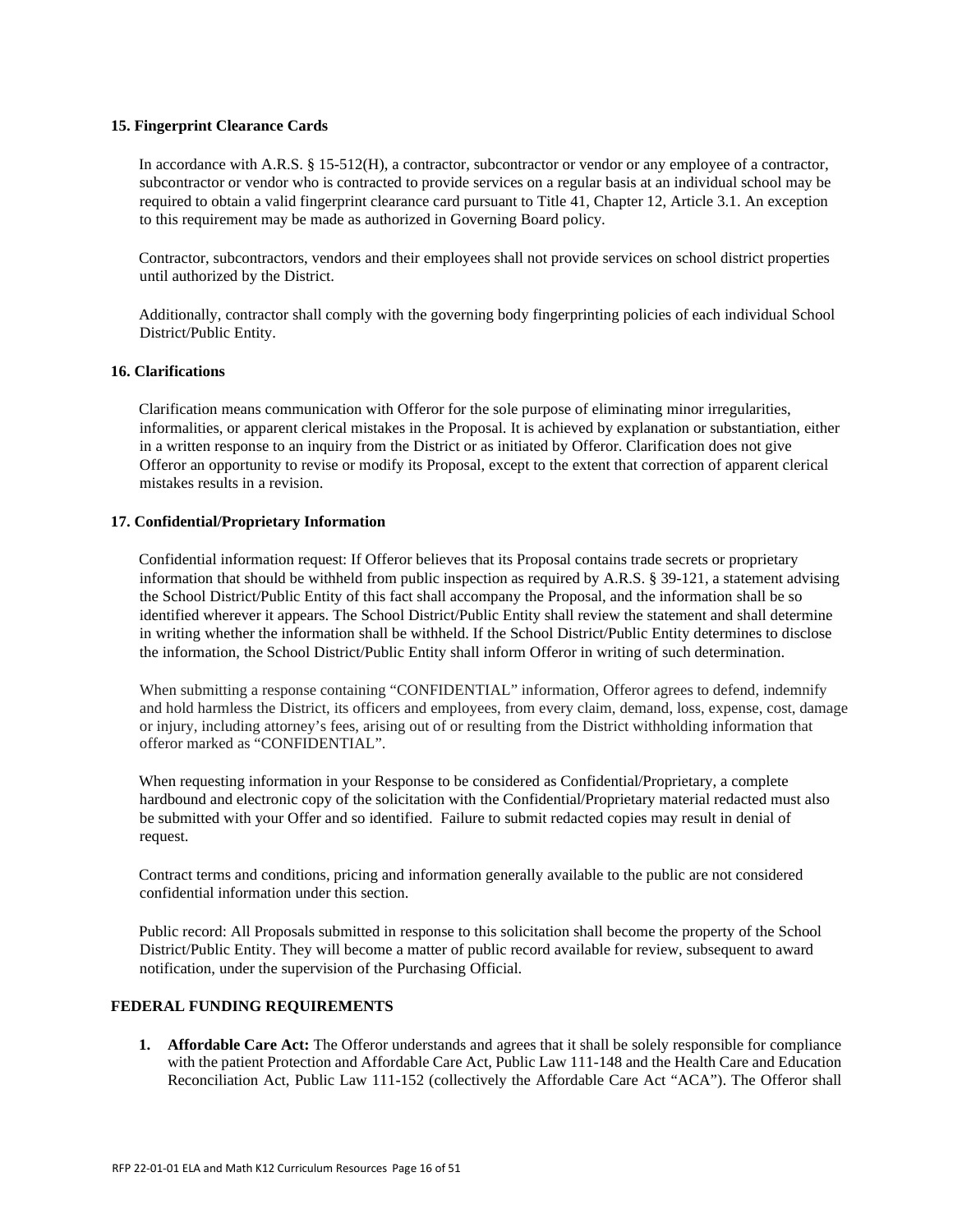bear sole responsibility for providing health care benefits for its employees who provide services to the District as required by State or Federal law.

- **2. Buy American Provision (only applies to Food & Nutrition food purchases):** The Offeror will purchase, to the maximum extent practicable, domestic commodities or products in accordance with 7CFR§210.21(d) and 7CFR§220.16(d). The Offeror shall purchase, to the maximum extent practicable, domestic agricultural commodities or products substantially processed in the United States. "Substantially" means the final processed product contains over 51% domestically grown agricultural commodities. This provision applies to all food purchases paid from the nonprofit school food services account. There are limited exceptions to this provision which allow for the purchase of products not meeting the "domestic" standard as described above ("non-domestic") in circumstances when use of domestic products is truly not practicable. However, before utilizing an exception, alternatives to purchasing non-domestic food products should be considered.
- **3. Disclosure of Lobbying Activities:** Pursuant to Byrd Anti-Lobbying Amendment 31 USC 1352, the Offeror must disclose lobbying activities in connection with school nutrition programs. If there are material changes after the initial filing, updated reports must be submitted on a quarterly basis. 7CFR§3018.100 (Only applies to contracts over \$100,000)
- **4. Certification Regarding Lobbying:** Pursuant to 31 USC 1352, the Offeror must submit a certification regarding lobbying which conforms in substance with the language provided in 2CFR Part 200.450. No appropriated funds may be expended by the recipient of a Federal contract, grant, loan, or cooperative Agreement to pay any person for influencing or attempting to influence an officer or employee of any agency, a Member of Congress, an officer or employee of Congress, or an employee of a Member of Congress in connection with any of the following covered Federal actions.
- **5. Certificate of Independent Price Determination:** The Offeror admits that all prices in this Offer have been arrived at independently, without consultation, communication or agreement, for the purpose of restricting competition, as to any matter relating to such prices with any other Offeror or with any competitor certification regarding non-collusion.
- **6. Civil Rights Compliance (only applies to Food & Nutrition contracts):** In accordance with Federal civil rights law and U.S. Department of Agriculture (USDA) civil rights regulations and policies, the USDA, its Agencies, offices, and employees, and institutions participating in or administering USDA programs are prohibited from discriminating based on race, color, national origin, sex, disability, age, or reprisal or retaliation for prior civil rights activity in any program or activity conducted or funded by USDA.
	- **a.** Persons with disabilities who require alternative means of communication for program information (e.g., Braille, large print, audiotape, American Sign Language, etc.) should contact the Agency (State or local) where they applied for benefits. Individuals who are deaf, hard of hearing or have speech disabilities may contact USDA through the Federal Relay Service at (800) 8778339. Additionally, program information may be made available in languages other than English.
	- **b.** To file a program complaint of discrimination, complete the USDA Program Discrimination Complaint Form, AD-3027, found on line at www.ascr.usda.gov/complaint\_filing\_cust.html, and at any USDA office, or write a letter addressed to USDA and provide in the letter all of the information requested in the form. To request a copy of the complaint form, call (866) 632-9992. Submit your completed form or letter to USDA by: (1) mail: U.S. Department of Agriculture, Office of the Assistant Secretary for Civil Rights, 1400 Independence Avenue, SW, Washington, D.C. 20250- 9410; (2) fax: (202) 690-7442; or (3) email: program.intake@usda.gov.
- **7. Clean Air Act, Clean Water Act, and Environmental Protection Agency Regulation:** The Offeror will comply with all applicable standards, orders or requirements issued under Section 306 of the Clean Air Act, Section 508 of the Clean Water Act, Executive Order 11738 and Environmental Protection Agency regulations which prohibit the use, under nonexempt federal contracts, grants or loans to facilities included on the EPA List of Violating Facilities.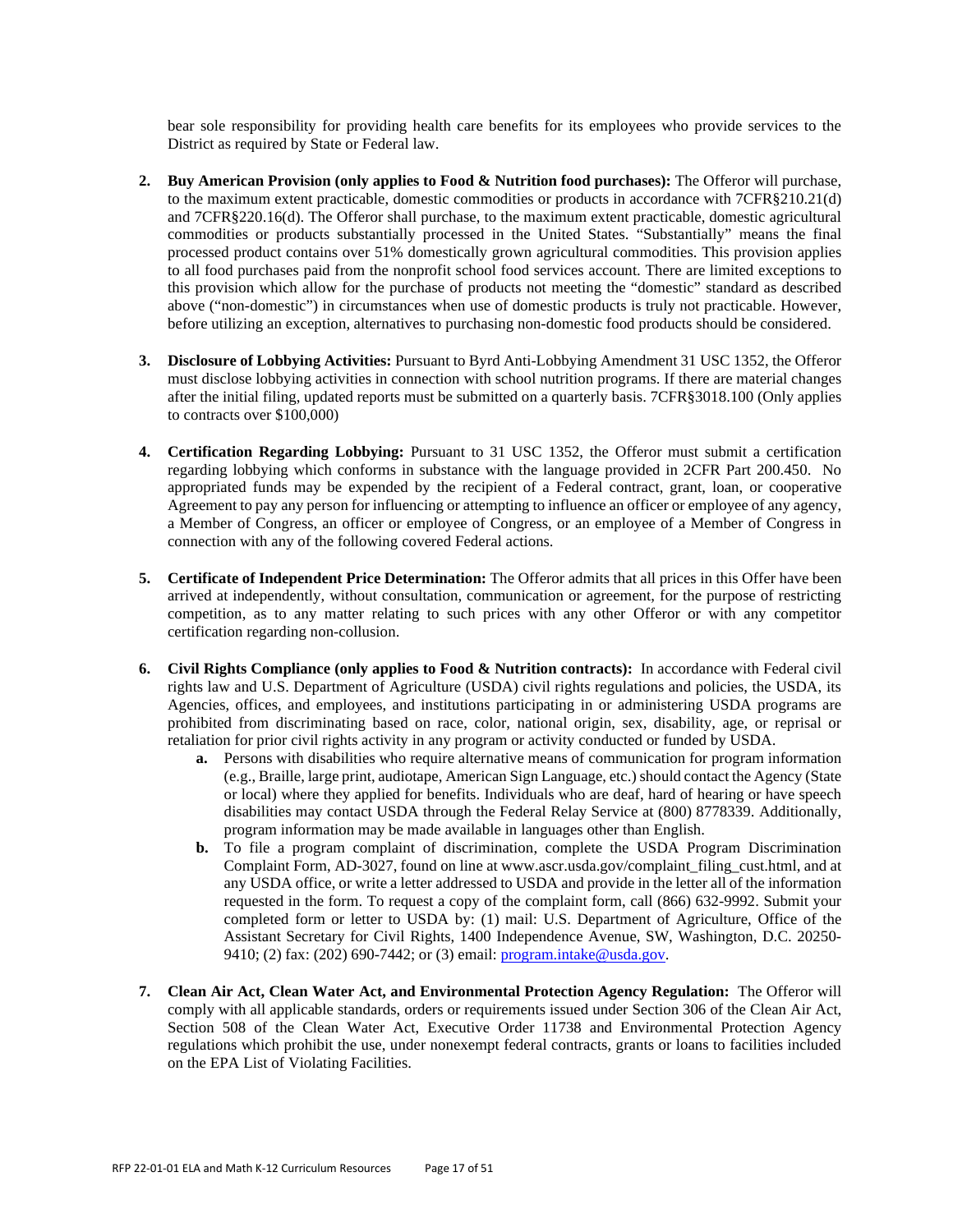- **8. Contract Work Hours and Safety Standard Act:** The Offeror shall comply with Sections 103 and 107 of the Contract Work Hours and Safety Standards Act (40 U.S.C. 327–330) as supplemented by Department of Labor regulations (29 CFR Part 5). (Only applies to contracts over \$100,000)
- **9. Debarment, Suspension, Ineligibility and Voluntary Exclusion:** By signing the Offer & Acceptance form, the Offeror certifies that they have not been debarred, suspended, or otherwise excluded from or ineligible for participation in federal assistance programs under executive order 12549 and 12689. The Offeror shall comply with regulations implementing Office of Management and Budget Guidance in Nonprocurement Debarment and Suspension codified at 2 CFR Part 180 and 2 CFR Part 417. These regulations restrict transactions with certain parties that are debarred, suspended or otherwise excluded from, or ineligible for, participation in Federal assistance programs or activities. (Only applies to contracts over \$25,000)
- **10. Energy Policy and Conservation Act:** The Offeror shall meet the mandatory standards and policies relating to energy efficiency which are contained in the State Energy Conservation Plan issued in compliance with the Energy Policy and Conservation Act. (Pub. L. 94–163, 89 Stat.871.)
- **11. Equal Employment Opportunity:** The Offeror shall comply with Executive Order 11246 of September 24, 1965, entitled "Equal Employment Opportunity," as amended by Executive Order 11375 of October 13, 1967, and as supplemented in Department of Labor regulations (41 CFR chapters 60).
- **12. Record Keeping:** The books and records of the Offeror pertaining to operations under this Agreement shall be available to the District at any reasonable time. These records are subject to inspection or audit by representatives of the District, State Agency, the US Department of Agriculture (for food/nutrition only), and the US General Accounting Office at any reasonable time and place. The District shall maintain such records, for a period of not less than five (5) years after the final day of the contract, or longer if required for audit resolution (A.R.S § 35-214). 7CFR§210.23 and 2 CFR Part 200.318(i).
- **13. Invoicing (only applies to Food & Nutrition contracts):** The Offeror fully discloses all discounts, rebates, allowances and incentives received by the Offeror from its suppliers. If the Offeror receives a discount, rebate, allowance, or incentive from any supplier, the Offeror must disclose and return to the District the full amount of the discount, rebate, or applicable credit that is received based on the purchases made on behalf of the District. The Offeror must identify the amount of each discount, rebate and other applicable credit on bills and invoices presented to the school food authority for payment and individually identify the amount as a discount, rebate, or in the case of other applicable credits, the nature of the credit. 7CFR§210.21(f)(1)(iv). No expenditure may be made from the nonprofit school food service account for any cost resulting from a cost-reimbursable contract that fails to include the requirements of 7CFR§210.21, nor may any expenditure be made from the nonprofit school food service account that permits or results in the Offeror receiving payments in excess of the Offeror's actual, net allowable costs. 7CFR§210.21 (f)(2) The return of purchase incentives, discounts, rebates, and credits will be to the Sponsor's non-profit Child Nutrition account.
- **14. Termination Clause:** The District may terminate for cause and for convenience the contract. Appendix II to 2 CFR Part 200. (Only applies to contracts over \$10,000)
- **15. E-Verify Requirement:** The Offeror warrants compliance with all Federal immigration laws and regulations relating to employees and warrants its compliance with A.R.S. § 23-214, Subsection A. (That subsection reads: After December 31, 2007, every employer, after hiring an employee, shall verify the employment eligibility of the employee through the E-Verify program.)
- **16.** Description of process for enabling vendors to receive or pick up orders upon contract award. Once the District has made the decision to order from a vendor of an awarded contract, price will be confirmed/verified and purchase orders issued and sent to the vendor, based upon the needs of the District. No volume is implied or guaranteed.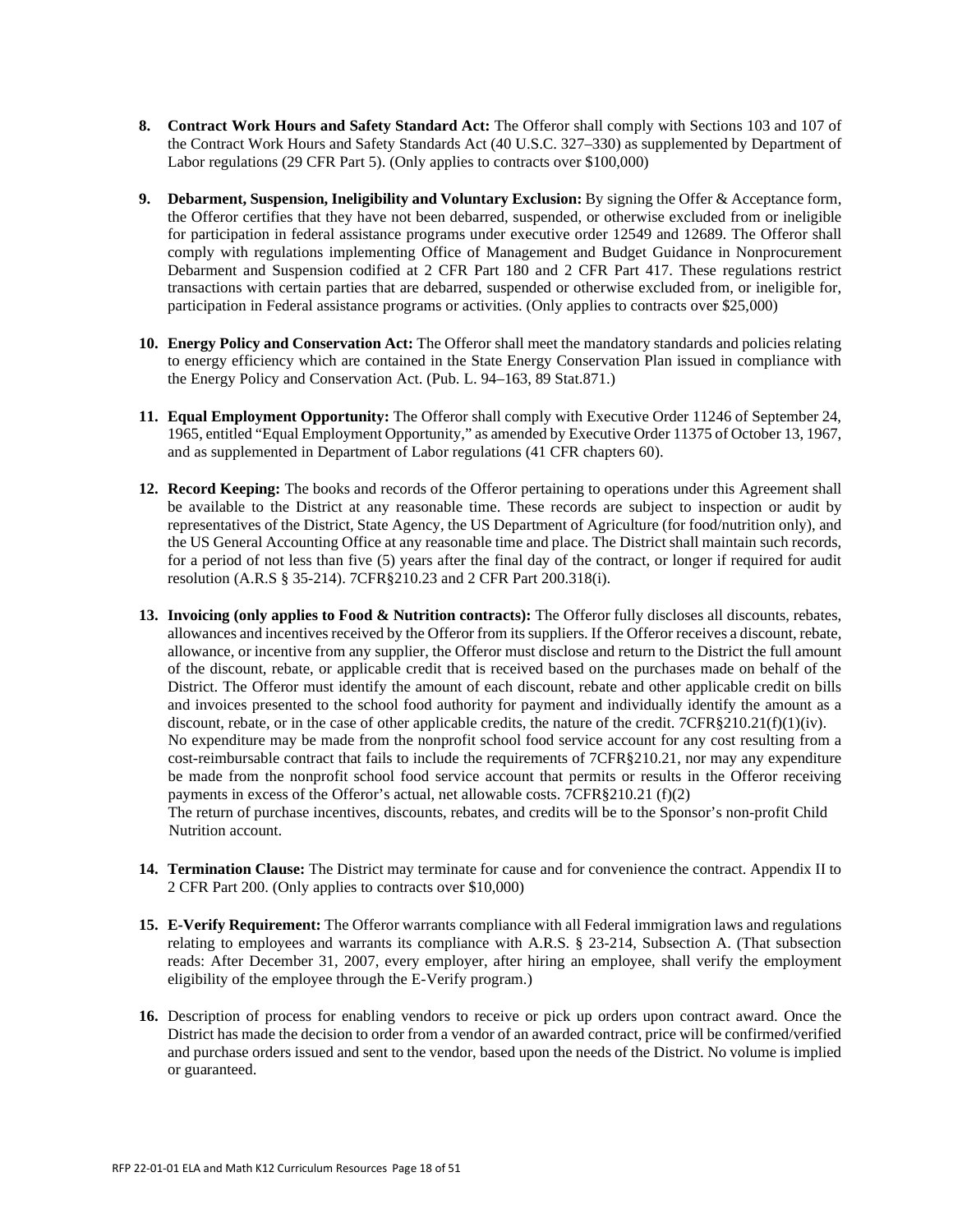- **17. Solid Waste Disposal Act:** The Offeror shall comply with Section 6002 of the Solid Waste Act and its implementing regulations.
- **18. Minority & Woman Businesses:** When federal funding may be used, the District shall take affirmative steps to ensure minority businesses, women's business enterprises, and labor surplus area firms are notified of solicitation opportunities when possible. Prime contractors are required to take the same affirmative steps let 2 CFR Part 200.321
- **19. Program Regulation (only applies to Food & Nutrition contracts):** Offeror shall be in conformance with applicable portions of the School Food Authority's (SFA) agreement under the program. Offeror will conduct program operations in accordance with 7 CFR Parts 210, 215, 220, 225, and 250. Offeror shall provide products that meet Public Law 111-296, the Healthy Hunger-Free Kids Act of 2010 (HHFKA). Offeror's products shall meet grade level caloric, sodium, saturated fat, and trans fat requirements.

#### **20. Copeland Anti-Kickback Act and Davis-Bacon Act (for building projects in excess of \$2000):**

- **a. Copeland "Anti-Kickback" Act -** All contracts and sub grants in excess of \$2000 for construction or repair awarded by recipients and sub recipients shall include a provision for compliance with the Copeland "Anti-Kickback" Act.
- **b. Davis-Bacon Act -** The OFFEROR shall comply with the Davis-Bacon Act (40 U.S.C. 276a to 276a-7) as supplemented by Department of Labor regulations (29 CFR Part 5).
- **21. Contract Violations or Breach of Contract:** The District reserves all administrative, contractual and legal rights and privileges under applicable laws and regulations with respect to this procurement in the event of contractor violation or breach of contract.
- **22. Rights to Invention**s: For all contracts that meet the definition of "funding agreement" and where the District wishes to enter into a contract with a small business firm or non-profit organization, the offeror shall comply with the Rights to Inventions made by non-profit organizations and small business firms under Government Grants, Contracts, and Cooperative Agreements.

#### **SPECIAL INSTRUCTIONS TO OFFERORS**

#### **1. District Representative**

In accordance with A.A.C. R7-2-1042(A.1.s), and the "Uniform Instructions To Offerors," the District Representative is the Chief Financial Officer, Eric Thompson.

#### **2***.* **Questions**

All questions related to this Solicitation shall be in writing and directed to *Vickie Swatski* fax to *928-638-2045* or email to *vswatski@grandcanyonschool.org.* Offerors shall not contact or ask questions of the school or department for which the requirement is being procured. All inquiries shall be made a minimum of 7 days prior to the specified opening date as directed on Page 1. Any correspondence related to a solicitation shall refer to the appropriate solicitation number, page and paragraph number. All questions will be responded to as soon as possible*.* 

#### **3**. **Contract Award**

It is anticipated that a contract under this RFP could be awarded multiple vendors but would prefer a single vendor offer.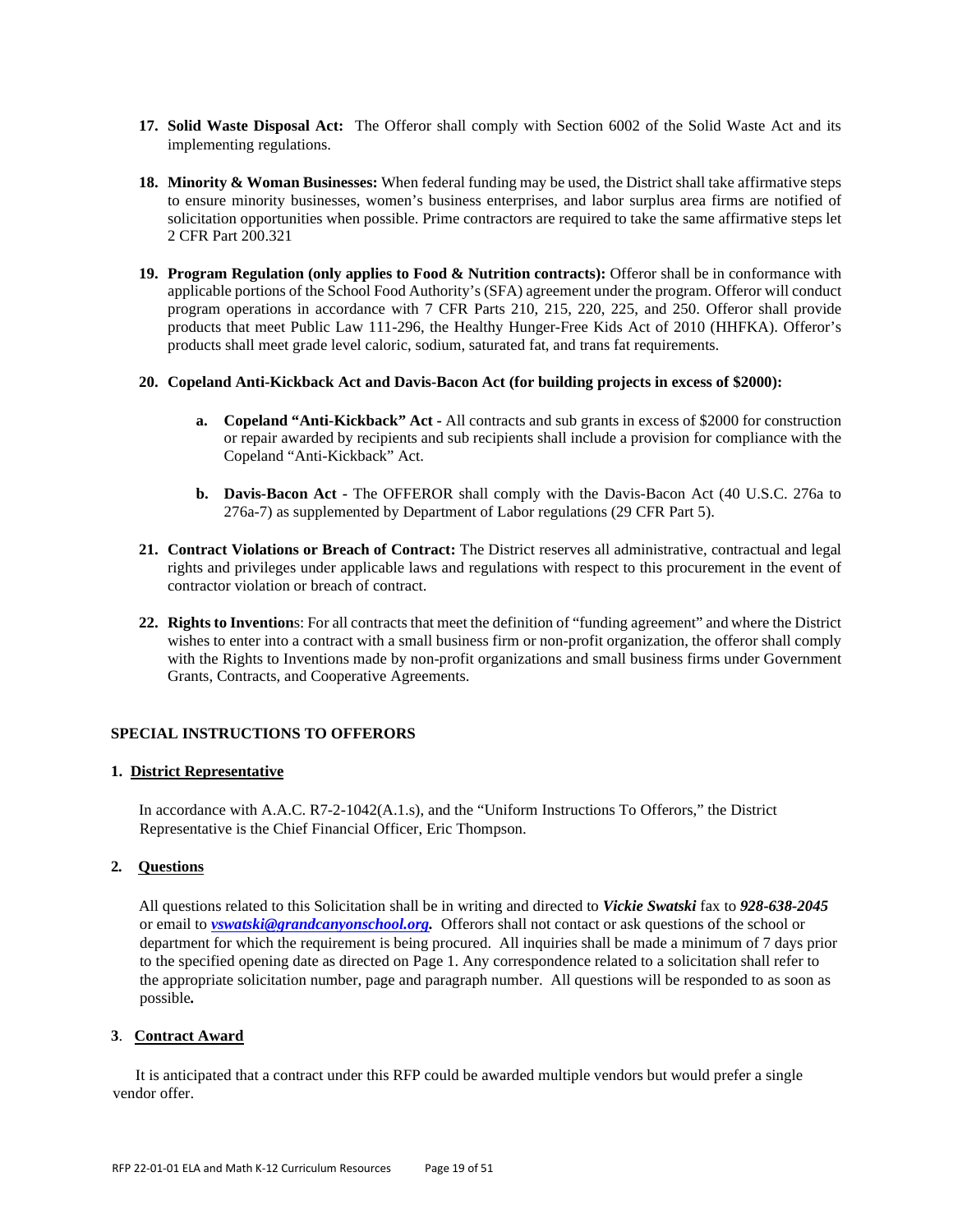# **4. Evaluation and Award Basis**

Representatives of the District will evaluate proposal and score them from the most likely to the one least likely to meet the requirements as outlined in the RFP. Per A.A.C. R7-2-1042(A)(1)(q), if several proposals are very closely ranked, the District may call for interviews to assist in the decision making. In addition to interviews the district reserves the option to call for and enter into discussions with the firms considered most likely to meet the requirements for the purpose of negotiations, on pricing and/or other portions of the proposal, if considered by the District to be in the best interest of the District.

Per A.A.C. R7-2-1042(A)(1)(h) evaluation criteria are listed below in their relative order of importance (Specific weighing may be used, but will not be required):

- 1. Cost While cost is a significant factor in considering the placement of the awards, it is not the only factor. The award will not be based on price alone, nor will it be based solely upon the lowest fees submitted. Provide quote based on the requirements listed in the Scope of Work and complete proposal cost form.
- 2. Compliance to the included Rubric. See Criteria for ELA and Math in the Scope of Work.
- 3. Method of Approach The offeror should present a proposed method of satisfying the requirements of the Scope of Work as specified herein on a point-by-point basis. The method of approach should include a written narrative to demonstrate the offeror's ability to satisfy the Scope of Work, taking into consideration any additional services or expertise offered that exceeds the requirements of the RFP. The language of the written narrative should be straightforward and limited to facts, solutions to problems, and plans of proposed action. Also discuss warranties and return policies.
- 4. Experience and Expertise Experience and expertise of the offeror's organization is considered in the evaluation process. Therefore, the offeror is advised to submit any information which documents successful and reliable experience in past performances, especially those performances related to the requirements of this RFP. **Firm shall have a minimum of 5 years in business providing the same type of services described in this solicitation.**
	- a. Provide a list of references. On the enclosed reference form, list the organization name, address, contact person, their phone number, and the type of work performed. References should be verifiable and should be able to comment on the offeror's related experience. The offeror shall submit at least three (3) similar-type references from present and former clients using similar types of services. References from K-12 school districts are preferred. Do not include Tempe Elementary School District as a reference.
	- b. In addition to the list of references, each offeror should request completion of the enclosed Reference Questionnaire by at least (3) references for which similar services have been performed within the last three years. The information will be used to assist the District in the evaluation to determine responsive and responsible procurement. **Offeror will send the Reference Questionnaire to their clients. The clients will submit the form to Vickie Swatski at vswatski@grandcanyonschool.org. Due by Wednesday, June 22, 2022 at 2:00 PM (Local Time).**
- 5. Responsiveness Overall compliance with Terms and Conditions, Scope of Work and other RFP requirements including the offeror's ability to provide all information as requested at time of proposal submittal.

During the course of the selection process, all prospective com2panies are cautioned not to contact School Board Members or Selection Committee Members or attempt to persuade or promote through other channels. Committee members will read, review and evaluate the proposals based on the evaluation criteria. A point formula system will be used to evaluate the offers. The District may call for interviews to clarify information received in the proposal. Firms may be asked to host a site visit and/or interview with the Selection Committee,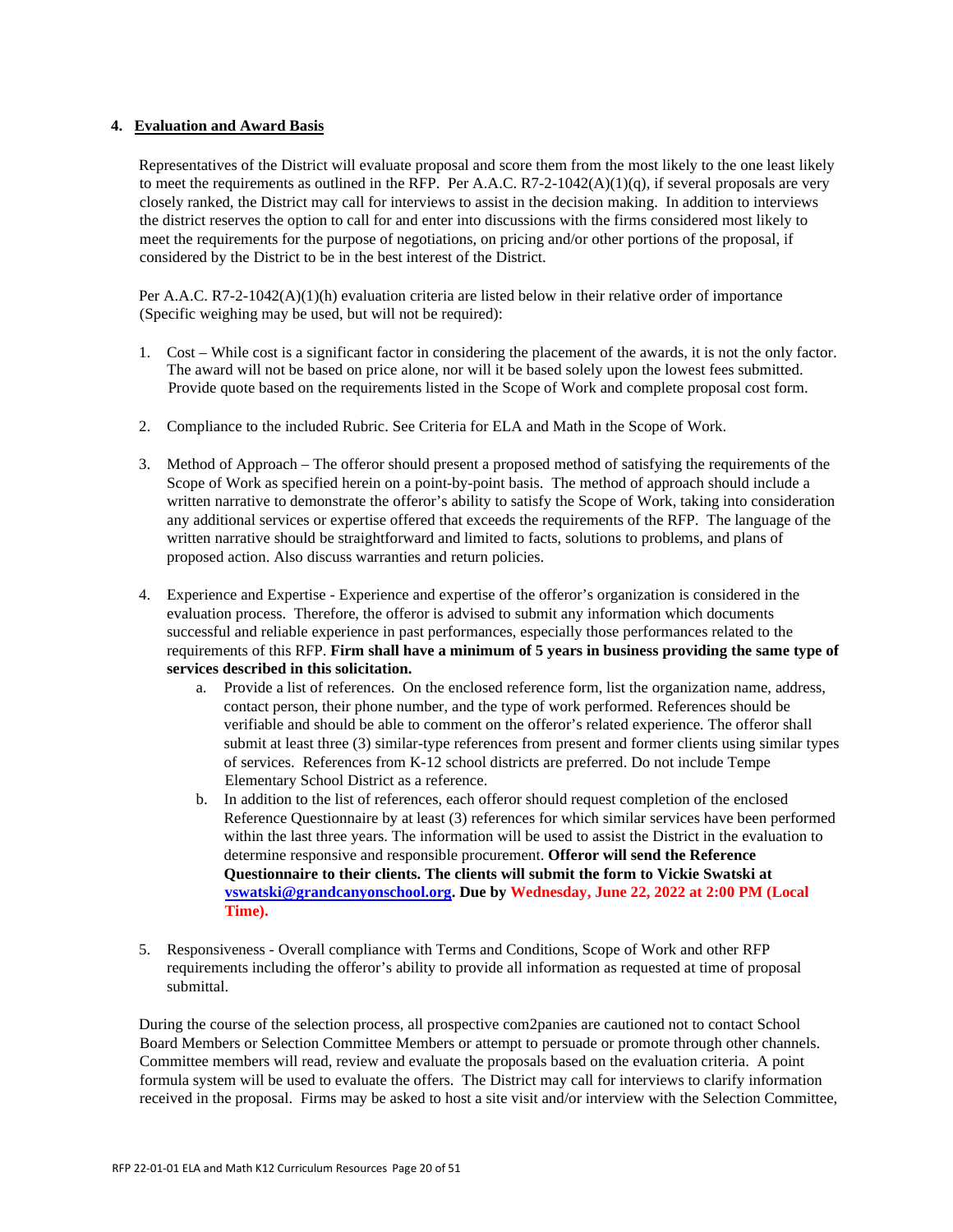they may also be asked to revise or modify their proposals following the receipt of other information. However, offering firms are cautioned that the District may proceed with an award, on the basis of information received in the original proposal and subsequent interviews (if held) without calling for additional discussions or best and final offers.

All Proposals shall be open for public inspection after award of contract, except to the extent the Offeror designates, and the District concurs, that trade secrets or other proprietary data contained in the Proposal documents remain confidential in accordance with A.A.C. R7-2-1006, R7-2-1016, and R7-2-1042(A.1.u).

In accordance with A.A.C. R7-2-1042(A.1.v) the District *shall not* consider partial offers for award of a contract under this RFP.

# **5. Evaluation Schedule**

The proposals will be initially evaluated for conforming to the requirements of the RFP. Then a technical score will be given. The proposals with the highest scores may be interviewed to determine the best interests of the District. The following schedule is tentative.

| <b>Date</b>                 | <b>Task</b>                                                                                                                                                                                                                                                                           |
|-----------------------------|---------------------------------------------------------------------------------------------------------------------------------------------------------------------------------------------------------------------------------------------------------------------------------------|
| June 20, 2022               | RFP submittals Due to the Purchasing Office.                                                                                                                                                                                                                                          |
| June 20, 2022               | Review of Submitted Materials by Committee - Short List Vendors - Vendor<br><b>Virtual Presentations</b>                                                                                                                                                                              |
| April, 2022 - June,<br>2022 | 60-Day Public Review<br>Materials on Display at District Office and school sites<br>Teacher feedback process - review of materials and complete survey -<br>pilot programs (Teachers will pilot program)<br>Community feedback opportunity<br>Board Approval for 60-Day Public Review |
| April, 2022 - June,<br>2022 | <b>Request Expanded Samples for Teacher and Community Review</b>                                                                                                                                                                                                                      |
| June 21, 2022               | *Best and Final Offers (if applicable) - Vickie Swatski will conduct<br>Best and Final. Responses due by 6/29/2022 by 4PM (Local Time)                                                                                                                                                |
| TBD                         | Governing Board Approval of Adoption and Selected vendor(s)                                                                                                                                                                                                                           |
| June 30, 2022               | Vickie Swatski will award vendors on AZ Purchasing.                                                                                                                                                                                                                                   |
| July 01, 2022               | Requisitions (w/quotes) submitted by Administration. Generated purchase orders<br>submitted to the vendor.                                                                                                                                                                            |

#### **6. Discount off Catalog**

It is recognized that catalog pricing may change during the contract term, but trade discounts awarded on this RFP must remain firm throughout the entire contract period.

#### **7. Freight Charges**

Freight charges should be indicated for each category. Examples: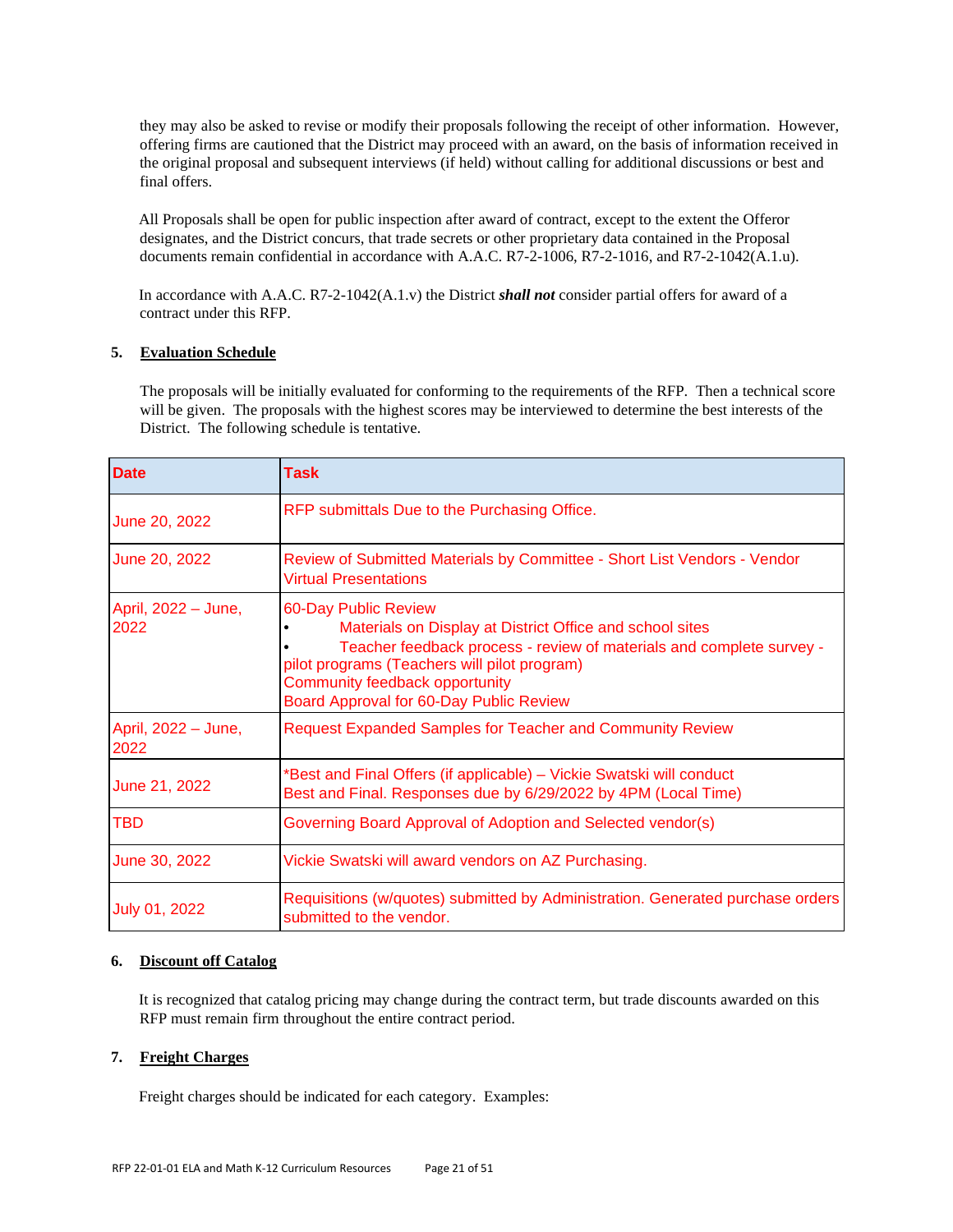- \* Freight charges apply OR
- \* No freight with orders over \$50 OR
- \* FOB Destination

### **8. Offeror Responsibility**

The successful Offeror shall protect all furnishings from damage and shall protect the school district's property from damage or loss arising in connection with this contract. Offeror shall make good any such damage, injury or loss caused by the operations, or those employees, to the satisfaction of the District. Any damage caused to District facilities, lawns, etc., shall be repaired immediately or replaced at no expense to the District.

The successful Offeror shall adequately screen all employees and, where applicable, independent contractors, and sub-contractors who may be involved in providing services under this contract to determine the appropriateness of their working at a public school facility.

The successful Offeror shall take all necessary precautions for the safety of students, school employees and the public, and shall comply with all applicable provisions of Federal, State and Municipal Safety Laws. Successful Offeror agrees that they are fully responsible to the District for the acts and omissions of any and all persons whether directly or indirectly employed by them. They shall maintain such insurance as will protect them and the District from claims or damage from personal injury including death, which may arise from operations under this contract.

The successful Offeror must be prepared to provide an adequate work force and inventory of vehicles, materials and equipment. It shall be the successful Offeror's responsibility to ensure continuation of service.

The successful Offeror must provide adequate training for all contracted employees providing services under this contract.

The successful Offeror must make employees aware of the requirements of the contract including, but not limited to delivery requirements, alarm procedures, and any other information which may be necessary to properly provide the specified service.

# **9. Acknowledgement of Amendments**

In accordance with A.A.C. R7-2-1042(A.1.b), Offeror shall acknowledge receipt of all amendments by signing the amendment acknowledgement form within the RFP.

### **10. Offeror Required Contract/Agreement**

If your firm will require the District to sign any form of contract/agreement, a copy of that contract/agreement shall be included with this Proposal. Contents and stipulations contained in the contract/agreement may be part of the evaluation criteria. The District reserves the right to accept or reject any or all parts of the agreement. Contract terms should not conflict with or supersede terms and conditions of the solicitation.

### **11. Samples**

Offeror may be requested to provide samples that they have produced that are similar in scope to the brand specified. The District may use these samples as part of their evaluation criteria and reserve the right to be the sole judge of quality and acceptability. Disposal of said samples will be at the discretion of the Procurement **Officer**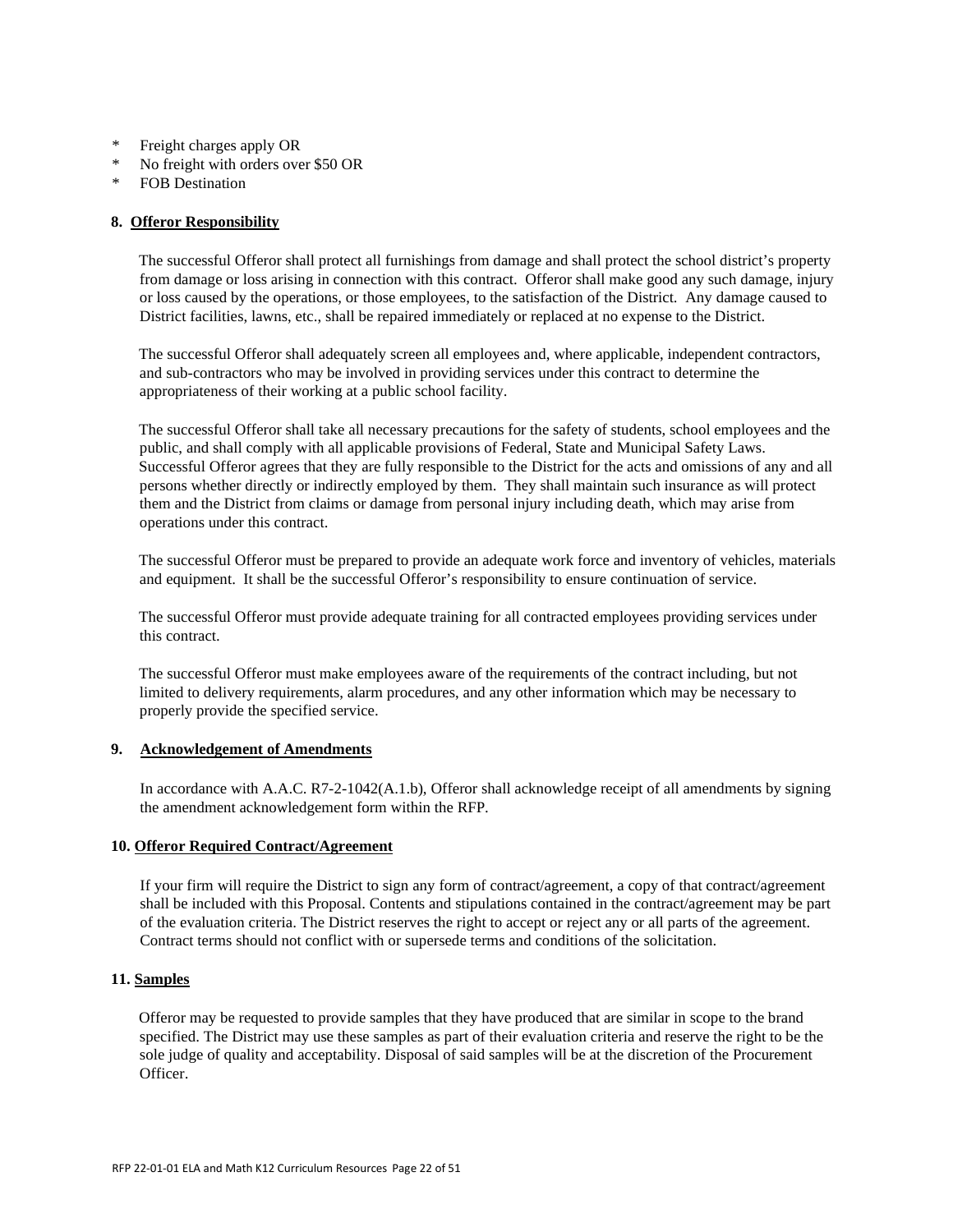### **13. Authority**

This solicitation as well as any resulting contract is issued under the authority of the Governing Board or designee. No alteration or any resulting contract may be made without the express written approval of the District in a form of an official contract amendment. Any attempt to alter any contract without such approval is a violation of the contract and the School District Procurement Rules. Any such action is subject to legal and contractual remedies available to the District inclusive of, but not limited to, contract cancellation, suspension and/or debarment of the contractor.

# **14. Integrity of Offer**

By signing this Proposal, the Offeror affirms that the Offeror has not given, nor intends to give any time hereafter any economic opportunity, future employment, gift, loan gratuity, special discount, trip favor, or service to any employee of the District, or per A.A.C. R7-2-1042(A.1.l) Offeror has not engaged in collusion or anti-competitive practices in connection with the submitted Proposal. Failure to sign the Proposal, or signing it with a false statement, shall void the submitted Proposal or any resulting contract.

#### **15. Brand Name or Equal**

Per A.A.C. R7-2-1042(A.2.b) any manufacturer's names, trade names, brand name or catalog designations used in the specifications are for the purpose of describing and establishing the general quality level, design and performance desired. Such references are not intended to limit or restrict bidding by other offerors but are intended to approximate the quality design or performance which is desired. Any offer which proposes like quality, design or performance will be considered. If the description of your Offer differs in any way, you must give complete detailed description of your Offer including pictures and literature where applicable.

#### **16. Descriptive Literature**

All Offers must include complete manufacturer's descriptive literature regarding the supplies they propose to furnish. Literature shall be sufficient in detail in order to allow full and fair evaluation of the offer submitted. Failure to include this information may result in the Offer being rejected.

#### **17. Deviations to Offer**

Any deviation from the general terms and conditions or exceptions taken shall be described fully and appended to the Proposal form on the Offeror's letterhead. Exceptions must be signed by an authorized representative of the company. Such appendages shall be considered part of the Offerors formal Proposal. For the absence of any statements of deviation or exception, the Offer shall be accepted as in strict compliance with all terms and conditions.

#### **SPECIAL TERMS AND CONDITIONS**

#### **1. Purpose**

Pursuant to provisions of the Arizona School District Procurement Rules, the District intends to establish a contract(s) **for English Language Arts (ELA) Curriculum Resources for Grades K-12 nd Math Resources for K-12.**

#### **2. Sufficient Funds**

The District fully anticipates that sufficient funds will be available for this purchase, however funds are not currently available. Any contract awarded under this proposal will be conditioned upon the availability of funds.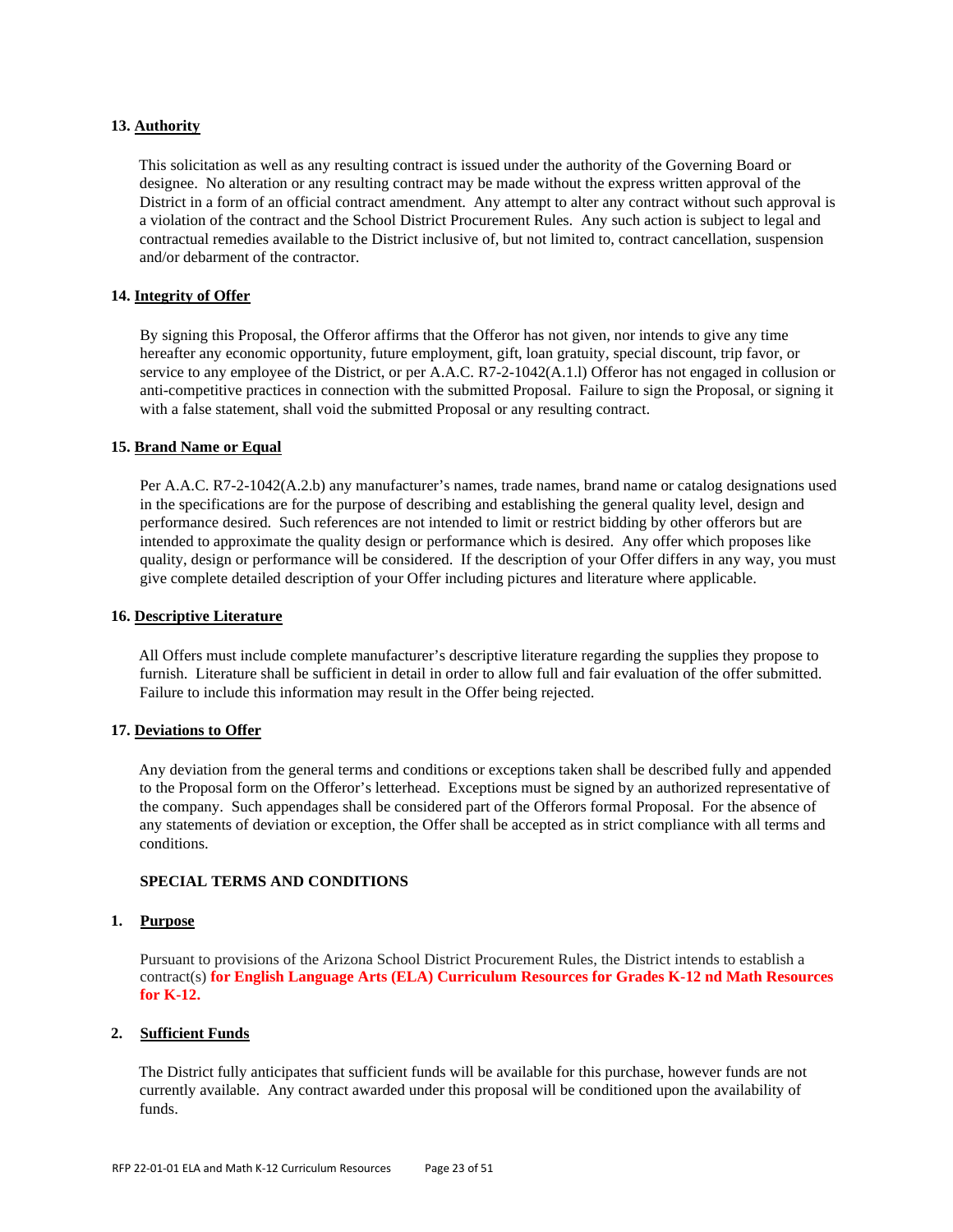### **3. Insurance**

Offeror agrees to maintain such insurance as will fully protect Offeror and the District from any and all claims under any workers' compensation statute or unemployment compensation laws, and from any and all other claims of any kind or nature for damage to property or personal injury, including death, made by anyone, that may arise from work or other activities carried on, under, or facilitated by this Agreement, either by Offeror, its employees, or by anyone directly or indirectly engaged or employed by Offeror. Offeror agrees to maintain such automobile liability insurance as will fully protect Offeror and the District for bodily injury and property damage claims arising out of the ownership, maintenance or use of owned, hired or non-owned vehicles used by Offeror or its employees, while providing services to the District.

Successful Offeror *shall* be required to provide proof of and maintain comprehensive general liability insurance with a limit of not less than \$1,000,000 per occurrence and \$2,000,000 aggregate coverage with a deductible of not more than \$5,000 and naming *Grand Canyon Unified School District No. 4* as an additional insured party.

Successful Offeror *may* be required to submit proof of and maintain Worker's Compensation and Employer's Liability Insurance as required by law.

#### **4. Affordable Care Act**

Offeror understands and agrees that is shall be solely responsible for compliance with the Patient Protection and Affordable Care Act, Public Law 111-148 and the Health Care and Education Reconciliation Act, Public Law 111-152 (collectively the Affordable Care Act "ACA"). Offeror shall bear sole responsibility for providing health care benefits for its employees who provide services to the District as required by state or federal law.

# **5. Licenses**

Successful Offeror shall maintain in current status all federal, state, and local licenses and permits required by the operation of the business conducted by the Offeror.

#### **6. Safety**

Offeror, at its own expense and at all times, shall take all reasonable precautions to protect persons and the District property from damage, loss or injury resulting from the activities of Offeror, its employees, its subcontractors, and/or other persons present. Offeror will comply with all specific job safety requirements promulgated by any governmental authority, including without limitation, the requirements of the Occupational Safety Health Act of 1970.

All items supplied on this contract must comply with the current applicable occupational safety and health standards of the State of Arizona Industrial Commission, the National Electric Code, and the National Fire Protection Association Standards.

#### **7. Fingerprint Requirements**

The District anticipates that services under this contract will cause the contractor and proposed subcontractors to have direct, unsupervised contact with pupils. In accordance with A.R.S. § 15-512(H), a contractor, subcontractor or vendor or any employee of a contractor, subcontractor or vendor who is contracted to provide services on a regular basis at an individual school shall be required to obtain a valid fingerprint clearance card pursuant to Title 41, Chapter 12, Article 3.1. Therefore, the Contractor and any proposed subcontractors warrant compliance with A.R.S. § 41-4401, A.R.S. § 23-214, the Federal Immigration and Nationality ACT (FINA) and all other federal, state and local immigration laws and regulations related to the immigration status of its employees. The contractor must have all employees on-site submit to a fingerprint clearance conducted by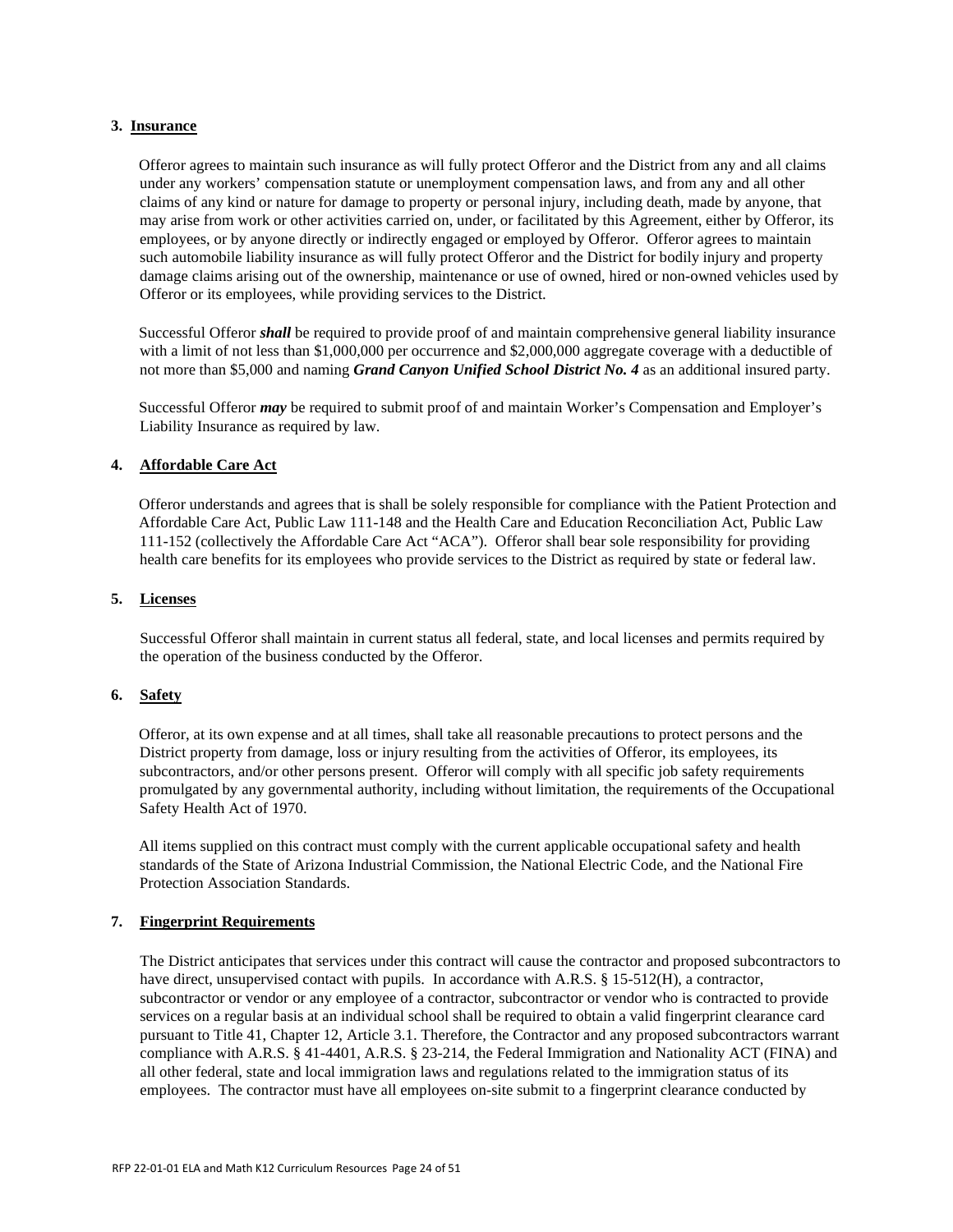Department of Public Safety and all employees must carry fingerprint card at all times. These warranties shall remain in effect through the term of the contract.

The District may, at its sole discretion, require evidence of compliance during the evaluation process or contract term. Should the District request evidence of compliance, the Contractor and any proposed subcontractors shall have five (5) working days from receipt of the request to supply adequate information. Failure to supply the requested information or if the District suspects or finds the Contractor or any of its subcontractors are not in compliance, the District may pursue any and all remedies allowed by law, including, but not limited to: non consideration of contract award, suspension of work, termination of the contract for default, and suspension and/or debarment of the Contractor. All costs associated with verification and any remedies are the sole responsibility of the Contractor and any proposed subcontractor.

# **8. Registered Sex Offender Restrictions**

Pursuant to award, Offeror agrees that no employee of the Firm or subcontractor of the Firm, who is required to register as a sex offender, pursuant to A.R.S. § 13-3821, will perform work on the District premises or equipment at any time when District students are, or are reasonably expected to be, present. Offeror further agrees that a violation of this condition shall be considered a material breach and may result in the cancellation of the award at the District's discretion.

### **9. Terms of Award**

Per A.A.C. R7-2-1042(A.3.b), it is the intent of the District to award a multi-term contract, commencing upon award, and continuing June 30, 2023. If all conditions are met during this period of time, this contract can be extended, if funding is available, **for up to an additional seven one-year contracts**. Per our District policies (Board Policy IGD), once the curriculum and materials are adopted, they remain active until they are replaced or the content is extensively altered*.*

#### **10. Product Delivery**

Any item delivered that does not meet specifications or is received in an unsatisfactory condition and is in a damaged or unusable condition must be picked up by the offeror immediately and replaced to the District's satisfaction at no additional charge, or issue full credit.

#### **11. Guarantees by the Successful Offeror(s)**

Offeror guarantees that equipment or material offered is standard, new, and as required by the specifications. Every item delivered must be guaranteed against faulty material and workmanship for a period of at least one (1) year from the date of purchase. If during this period such faults develop, the successful Offeror agrees to replace the item affected without cost to the District.

#### **12. Minimum**

The volume of value of purchase under the resultant contract(s) is unknown. The District shall not be bound to purchase a minimum quantity during the contract period. The quantities listed are an estimated amount and the District reserves the right to increase or decrease any estimated quantities.

#### **13. Non-Exclusive Contract**

Any contract resulting from this solicitation shall be awarded with the understanding and agreement that it is for the sole convenience of the District. The District reserves the rights to obtain like goods or services from other sources.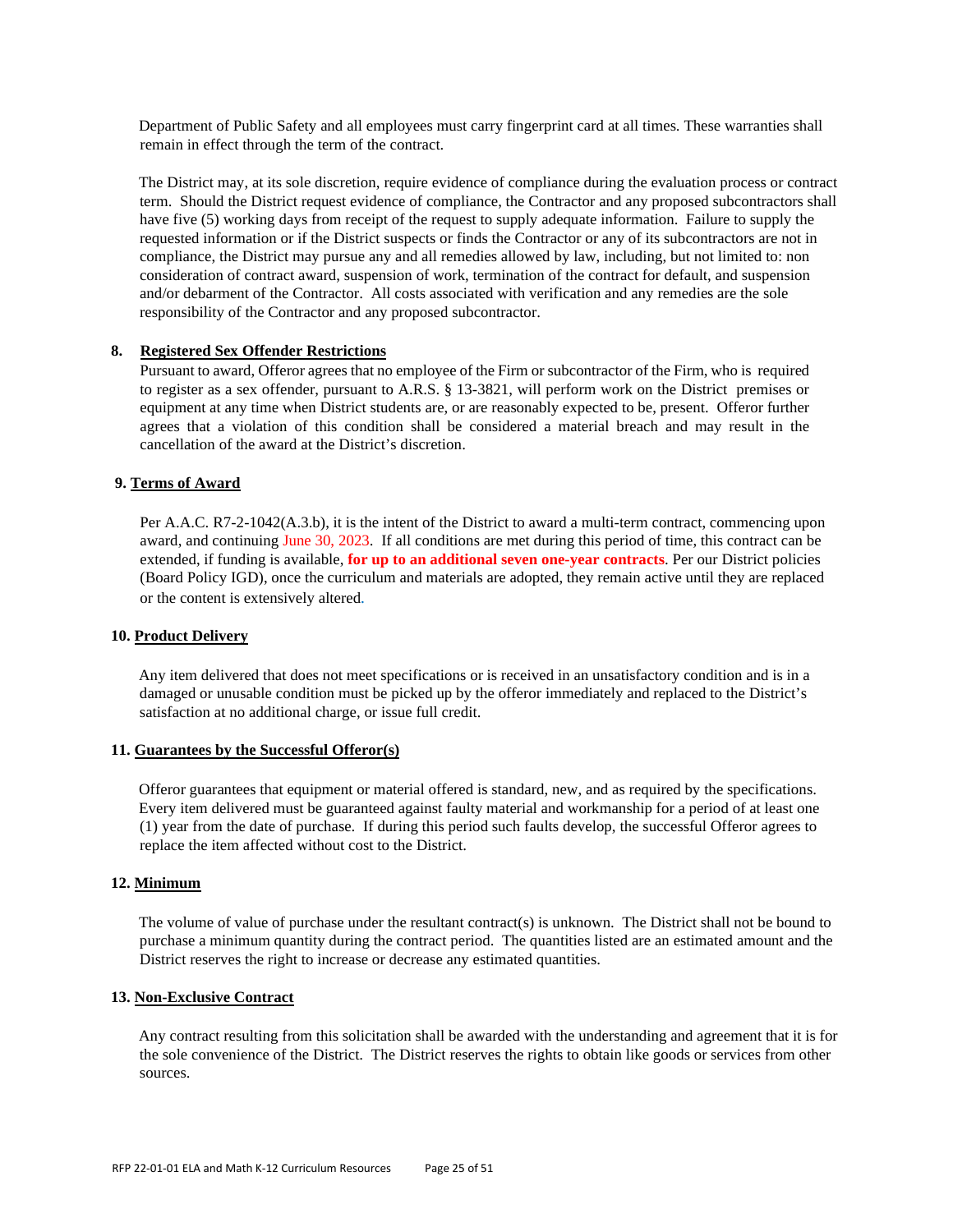#### **14. Inspection**

All materials are subject to final inspection and acceptance by the District. Materials failing to meet the requirements of this contract will be held at Offeror's risk and may be returned to Offeror. If so returned, the cost of transportation, unpacking, inspection, repudiating, reshipping or other like expenses shall be the responsibility of the Offeror.

#### **15. Delivery of Services**

Services must be received within time agreed to by the District and the Offeror. The District shall make decisions as to compliance with contract services and time and their decision shall be final. The items on this contract shall be delivered per the specifications and instructions for each of the campuses.

#### **16. Required Delivery Date**

Delivery shall be made by the date agreed upon in writing at the commencement of the project.

# **17. Local Representative**

Offeror should have a LOCAL field representative available at all times during the contract period.

#### **18. Billing**

All billing notices must be sent to each District's Accounts Payable Department as shown on the purchase orders. All invoices shall identify the specific item(s) being billed. Any purchase order issued by *Grand Canyon Unified School District No. 4* will refer to the RFP number of this solicitation.

# **19. Contract Type**

Contract type is Firm Price for the initial term of this multi-term contract, and Percent Discount Firm for the life of the contract.

#### **20. Price Clause**

Prices shall be firm for the initial term of the contract (Contract Award Date – June 30, 2023). Prices as stated must be complete for the services proposed and shall include all associated costs. DO NOT include sales tax on any item in the Proposal.

After initial contract term and prior to any contract renewal, the *Grand Canyon Unified School District No. 4* will review <u>fully documented</u> requests for price increases and may at its sole option accept any changes or cancel from the contract those items concerned. The offeror shall likewise offer any published price reduction, during the contract period, to the District concurrent with its announcement to other customers. All price adjustments will be effective upon acceptance of *Grand Canyon Unified School District No. 4.*

Percent Discount shall be firm for the life of the contract.

#### **21. Fuel Surcharges**

No fuel surcharges will be accepted. No price increases will be accepted without proper request by Offeror and response by the District's Purchasing Division. conditions.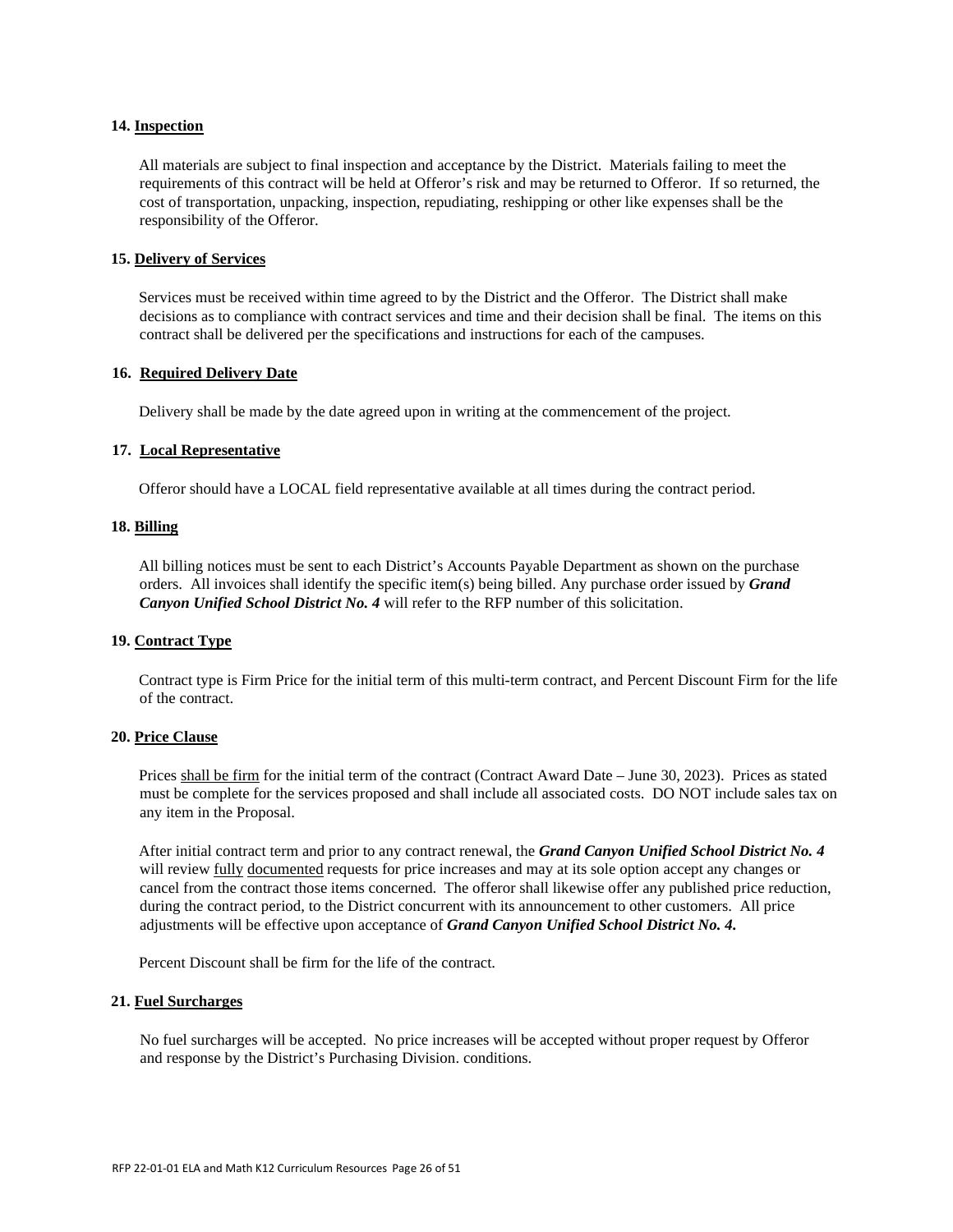#### **22. Procurement Methods**

Any parts or repair services obtained under this Request for Proposal may be by Blanket Purchase Order, Specific Purchase Order, or Procurement Card. The percent discount for parts and the labor rate must remain the same no matter what purchasing method the District uses.

#### **23. Electronic Signatures**

Electronic signatures are acceptable in accordance with the Arizona Procurement Code R7-2-1003. Please see fillable forms included in the RFP document.

#### **24. Proposal Modification**

The District will not be responsible for Offerors adjusting their Offer based on oral instructions by any member of the District staff or contracted consultants or agents. Offers will be modified by issuance of a solicitation amendment by the Purchasing Department.

#### **25. Discussions:**

In accordance with A.A.C. R7-2-1047, after the initial receipt of proposals, the District reserves the option to conduct discussions with those offerors who submit proposals determined by the District to be reasonably susceptible of being selected for award.

# **26. Best and Final Offers**

If discussions are conducted pursuant to R7-2-1047, the District shall issue a written request for best and final offers. If offerors do not submit a notice of withdrawal or a best and final offer, the immediate previous offer will be construed as the best and final offer.

# **27. Demonstrations**

*Grand Canyon Unified School District No. 4* may require demonstrations of the product(s) offered. The Evaluation Committee shall conduct demonstrations on a date determined by the District.

#### **28. Samples**

Samples will need to be delivered to the *Grand Canyon Unified School District No. 4, 100 Boulder Street PO Box 519 Grand Canyon, Arizona 86023.* If samples are not submitted, or information is vague or incomplete, the evaluation of your product may not be accomplished and your proposal may be considered not in compliance with this request and therefore, may be rejected. **The RFP response will be submitted to Vickie Swatski at** *Grand Canyon Unified School District No. 4, 100 Boulder Street PO Box 519 Grand Canyon, Arizona 86023***.** 

#### **PROPOSAL REQUIREMENTS**

Each Offeror must supply one (1) original offer packages, marked with the company name and "ORIGINAL" on the cover in large easy-to-read letters. Also, one (1) digital copy is required *(The digital proposal should be submitted on a flash drive).*

If not already provided, one (1) copy of the TEXTBOOK AND ANCILLARY MATERIAL per grade level including Material Information Forms for each Math Curriculum K–8 submittal as available. If submitting electronically, include complimentary user codes.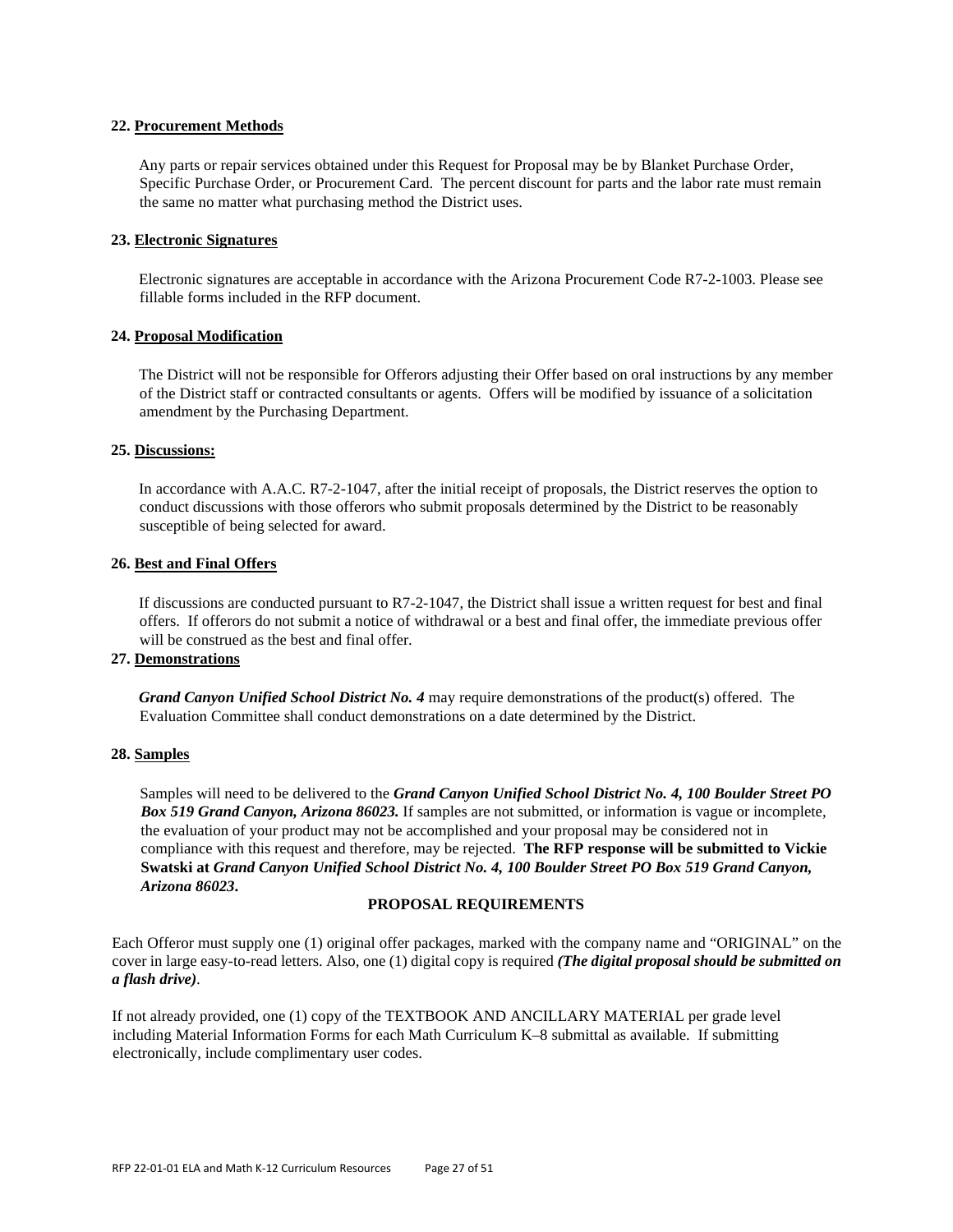# *DO NOT SEND SAMPLES WITH RFP PACKAGE. SEND SAMPLES SEPARATE (if not already received) TO THE ADDRESS LISTED UNDER SPECIAL TERMS & CONDITIONS SECTION 28 (SAMPLES). Send Material Information*

*Form with the samples. See last page of this RFP.*

Submit a letter of interest to include index tabs with Table of Contents.

- Tab 1. Submittals A brief letter of transmittal should be submitted that includes the offeror's understanding of the services to be performed. Include the names of persons authorized to represent the offeror, their titles, and contact information. Each proposal should contain a table of contents with a clear and complete identification of the materials submitted by section and page number.
- Tab 2. Evaluation Criteria Rubric
- Tab 3. Method of Approach
- Tab 4. Experience and Expertise
- Tab 5. Price/Cost Sheet Provide quote based on the requirements listed in the Scope of Work and complete proposal cost form.
- Tab 6. All Applicable Forms
	- Offer and Acceptance Form I.R.S. W-9 Form Non-Collusion Affidavit Acknowledgement of Amendments Deviations/Exceptions Form Confidentiality/Proprietary Information Form Reference Form Vendor Setup Form Vendor Conflict of Interest Disclosure Form Reference Questionnaire Certificates of Insurance (will be requested upon award) Ancillary Contract (if applicable)

Tab 7. Additional Materials

# **SCOPE OF WORK/SPECIFICATIONS**

#### **Purpose**

The Grand Canyon Unified School District #4 is seeking to purchase K-2, 3-5, 6-8 and 9-12 English Language Arts (ELA) core curriculum and Math core curriculum aligned to Arizona College and Career Readiness Standards. It is the intent of this RFP to acquire an evidence-based curriculum that includes the essential components of instruction. Submissions should include resources that meet Arizona's Academic ELA and Math Standards and are embedded within the instructional resources, activities, and assessments for all grades within the K-8, and 9-12 continuum. Components of the program should include resources that include assessments, address response to intervention and differentiation, and appeal to students of all abilities and learning styles. The curriculum must be a comprehensive program that includes a digital platform for all grade levels K-8 and 9-12. Submissions for K-3 should also meet the reading criteria aligned to A.R.S. 15704, Arizona's Move On When Reading law.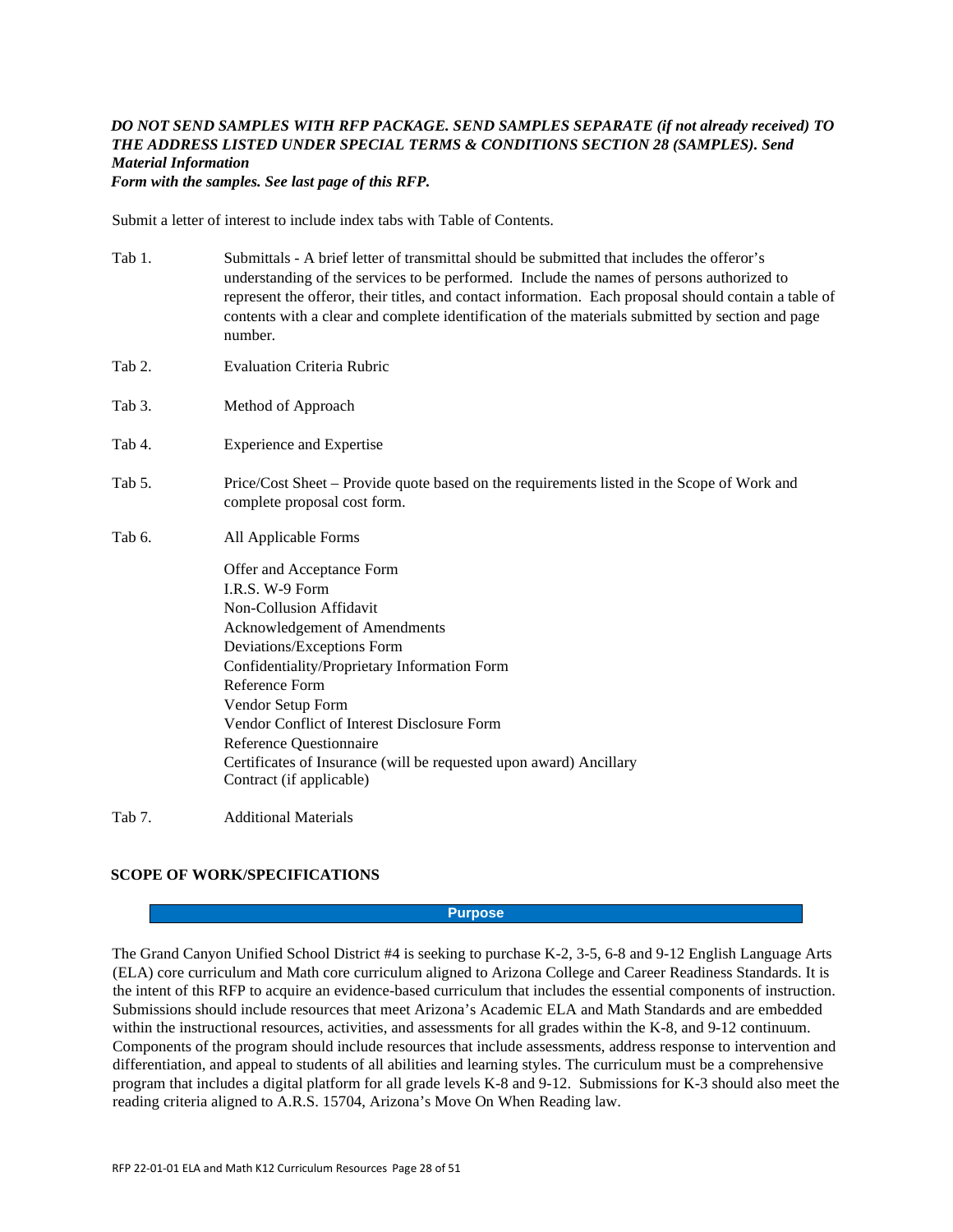#### **District Background**

Grand Canyon Unified School District No. 4 serves approximately 280 students in two schools – consisting of one elementary school grades Pre-K through five, one middle school grades six through eight, one special needs preschool, and one high school.

#### **Quote Requirements**

The current counts of student and teachers in a grade level/course are as follows *(please note, all of the numerical information below is subject to change, as this information reflects the 2021-2022 school year, not the 2022-2023 school year, which is the year for the adoption of materials)*.

| 22-23 Tentative Student<br><b>Enrollment</b> |     | 22-23 Tentative Teacher<br>Count |   | 22-23 Tentative District Personnel<br>Count |   |  |
|----------------------------------------------|-----|----------------------------------|---|---------------------------------------------|---|--|
| K Grade                                      | 25  | K Grade                          | 1 | <b>Literacy Coaches</b>                     | 0 |  |
| 1st Grade                                    | 20  | 1st Grade                        | 1 | <b>Assistant Principals</b>                 | 0 |  |
| 2nd Grade                                    | 20  | 2nd Grade                        | 1 | Principals                                  | 1 |  |
| 3rd Grade                                    | 25  | 3rd Grade                        | 1 | <b>District Coaches</b>                     | 0 |  |
| 4th Grade                                    | 25  | 4th Grade                        | 1 | <b>STEM Coordinator</b>                     | 0 |  |
| 5th Grade                                    | 20  | 5th Grade                        | 1 | <b>Directors</b>                            | 0 |  |
| <b>TOTAL</b>                                 | 135 | <b>TOTAL</b>                     | 6 | <b>TOTAL</b>                                | 1 |  |
| 6th Grade                                    | 20  | 6th Grade                        | 1 |                                             |   |  |
| 7th Grade                                    | 15  | 7th Grade                        | 1 |                                             |   |  |
| 8th Grade                                    | 25  | 8th Grade                        | 1 |                                             |   |  |
| <b>TOTAL</b>                                 | 55  | <b>TOTAL</b>                     | 3 |                                             |   |  |

- All resources are for a seven (7) year adoption.
- All vendors should submit a quote for resources only, based on the count information above, and a separate quote for resources with supplemental materials that are outside the curriculum, such as online diagnostic tools.
- All teachers, including special education teachers, will require a hardcopy set of all instructional materials and access to the online platform, that may contain the textbook and other resources.
- All students in grades 6 through 8 will require a hardcopy set of all student materials and access to the online platform offered.
- All principals, assistant principals, literacy coaches, and specific district personnel will require access to the online platform offered.
- We do not require any manipulative kits at this time.
- All Student books or resources (including but not limited to textbooks, supplemental materials, materials for intervention), and teacher books and resources should be delineated.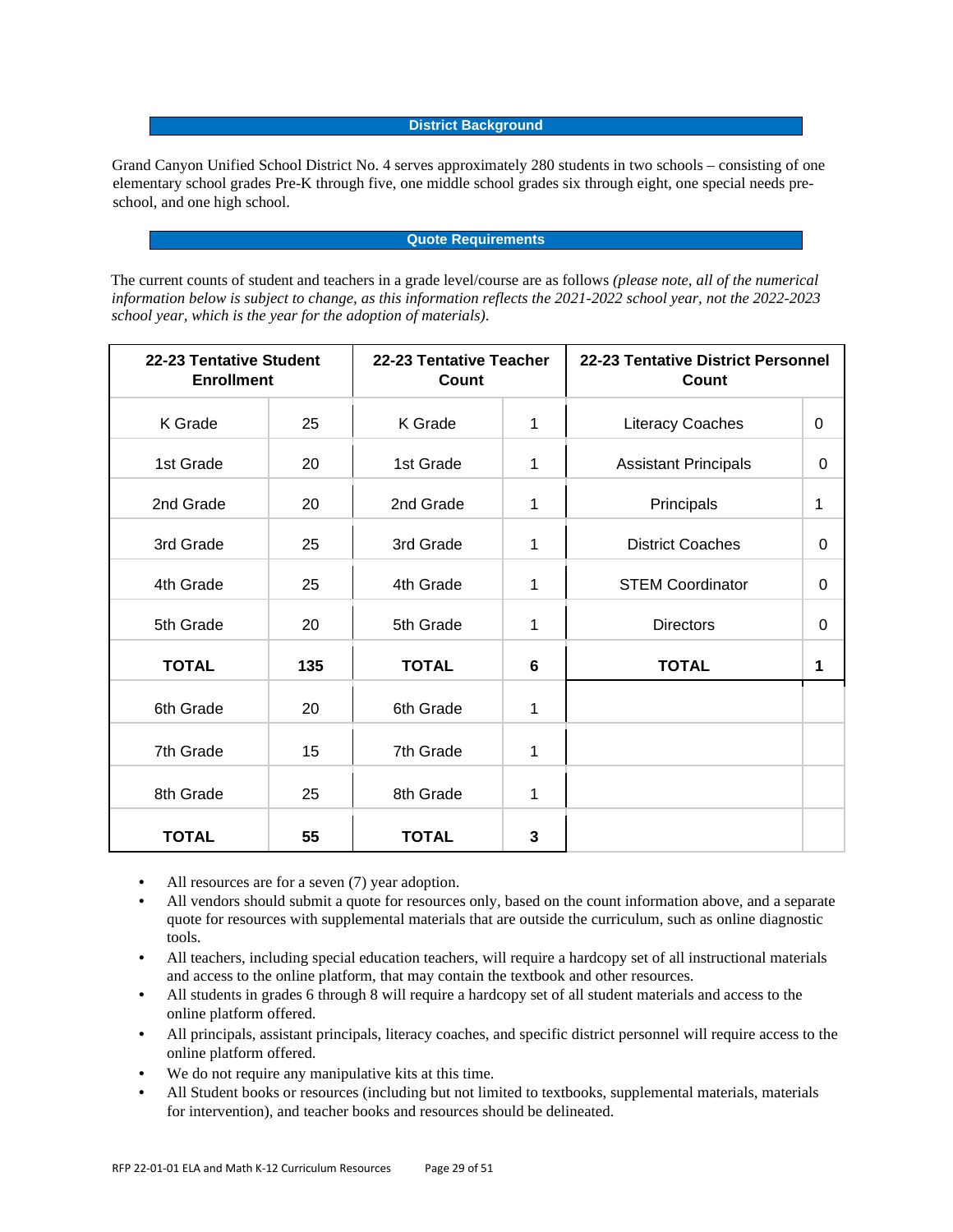- Items that are provided without cost should be delineated, however a cost should be listed for replacement purposes, etc.
- Consumables and the yearly cost to maintain student copies should be indicated.
- If the vendor is proposing an online resource, then the vendor should be explicit in how the pricing is computed and whether there is an ongoing yearly price associated with licensing.
- Vendors are encouraged to be creative in their pricing to help the District move from a paper textbook to an online resource.
- For student materials, the number of copies in each class set should be indicated. The price for additional copies should also be indicated.
- Vendors are required to include professional development as part of the pricing package.

# **Criteria for ELA**

Vendor must complete the following table. Please note that a deviation does not necessarily eliminate a vendor from possible award. Explain deviation on deviation form.

|                | Gateway Evaluation Process for Review of English Language Arts Materials (K-12)                                                                                                                                                                                                                                                                                   | Comply | <b>Deviate</b> |
|----------------|-------------------------------------------------------------------------------------------------------------------------------------------------------------------------------------------------------------------------------------------------------------------------------------------------------------------------------------------------------------------|--------|----------------|
|                |                                                                                                                                                                                                                                                                                                                                                                   |        |                |
| $\blacksquare$ | Text Quality and Complexity and Alignment to Standards with Tasks and Questions Grounded<br>in Evidence<br>Are quality anchor texts at grade level text complexity?<br>1.<br>Are the tasks and questions in reading, writing, speaking, listening and<br>2.<br>language aligned to grade level standards to support learning?                                     |        |                |
|                | Building Knowledge with Texts, Vocabulary and Tasks<br>Do the materials build students' knowledge across topics and content areas?<br>Do questions and tasks build to cumulating tasks that demonstrate students'<br>ability to analyze components of texts and topic?<br>3. Do the materials promote mastery of grade level standards by the end of the<br>year? |        |                |
| 3              | Usability<br>Do the materials support teachers to fully utilize the curriculum, understand<br>the skills and learning of their students, and support a range of learners?                                                                                                                                                                                         |        |                |

#### **Criteria for Math**

Vendor must complete the following table. Please note that a deviation does not necessarily eliminate a vendor from possible award. Explain deviation on deviation form.

| Gateway Evaluation Process for Review of Mathematics Materials (K-12)                                                                                                                                                                             | Comply | <b>Deviate</b> |
|---------------------------------------------------------------------------------------------------------------------------------------------------------------------------------------------------------------------------------------------------|--------|----------------|
| Focus and Coherence<br>Do the materials assess grade level content, give all students<br>extensive work with grade level problems ot meet the full intent of<br>grade level standards and are they coherent and consistent with the<br>standards? |        |                |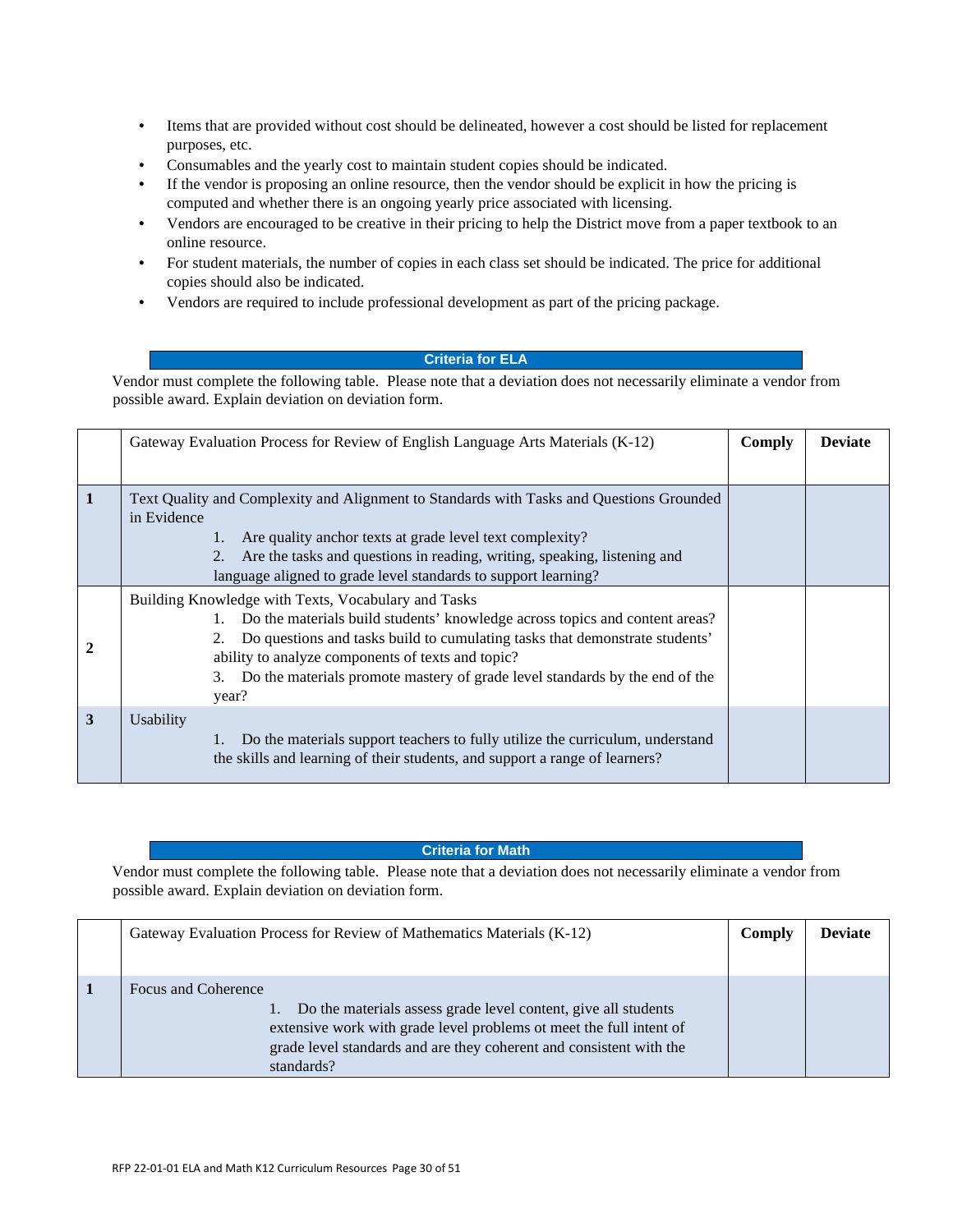| 2 | Rigor and the Mathematical Practices<br>Do the materials meet the AZCCRS expectations for rigor and mathematical<br>practices?                                            |  |
|---|---------------------------------------------------------------------------------------------------------------------------------------------------------------------------|--|
|   | Usability<br>Do the materials support teachers to fully utilize the curriculum, understand<br>the skills and learning of their students, and support a range of learners? |  |

#### **Technology Requirements**

# **Technical Information**

- Our District has student Chromebooks, teacher MacBook Airs, and laptops running Microsoft Windows.
- The district's wide area network consists of all sites connected via high bandwidth fiber.
- It is preferred to have the product hosted by the vendor.

#### **Key Elements of an Evidence-Based Core Reading Program**

- A. In addition to the empirical evidence of effectiveness from appropriate research, the instructional content and instructional design of the core reading program must be analyzed.
- B. Instructional content of the core reading program includes instruction in the five essential components of reading: phonological awareness, phonics, vocabulary, fluency and comprehension. Instruction in oral language, writing, spelling, and handwriting is also essential. These components should be addressed in a comprehensive and effective manner.
- C. Instructional design of high-quality programs includes explicit and systematic strategies for instruction, consistent instructional routines, and ample opportunity for practice with appropriate student support materials, cumulative review, and alignment to the Arizona ELA and Math standards for each grade level. Instructional design should also effectively integrate the components of reading rather than isolate each skill.

# **Implementation and Training**

The proposal should include proposed plans for implementation, installation, support, and train-the-trainer program.

# **Presentations**

The vendor agrees to provide materials as needed and requested by the District for 60-day review. The presentation is to allow all district staff and interested community members to access to the information and to comment on the materials.

#### **Evaluation Two Step Process**

The review process will consist of two steps: Committee Review and 60-Day Review. Submitted proposals will be reviewed for responsiveness to all components prior to the review process; proposals that are incomplete or unresponsive may not be moved onto the evaluation process.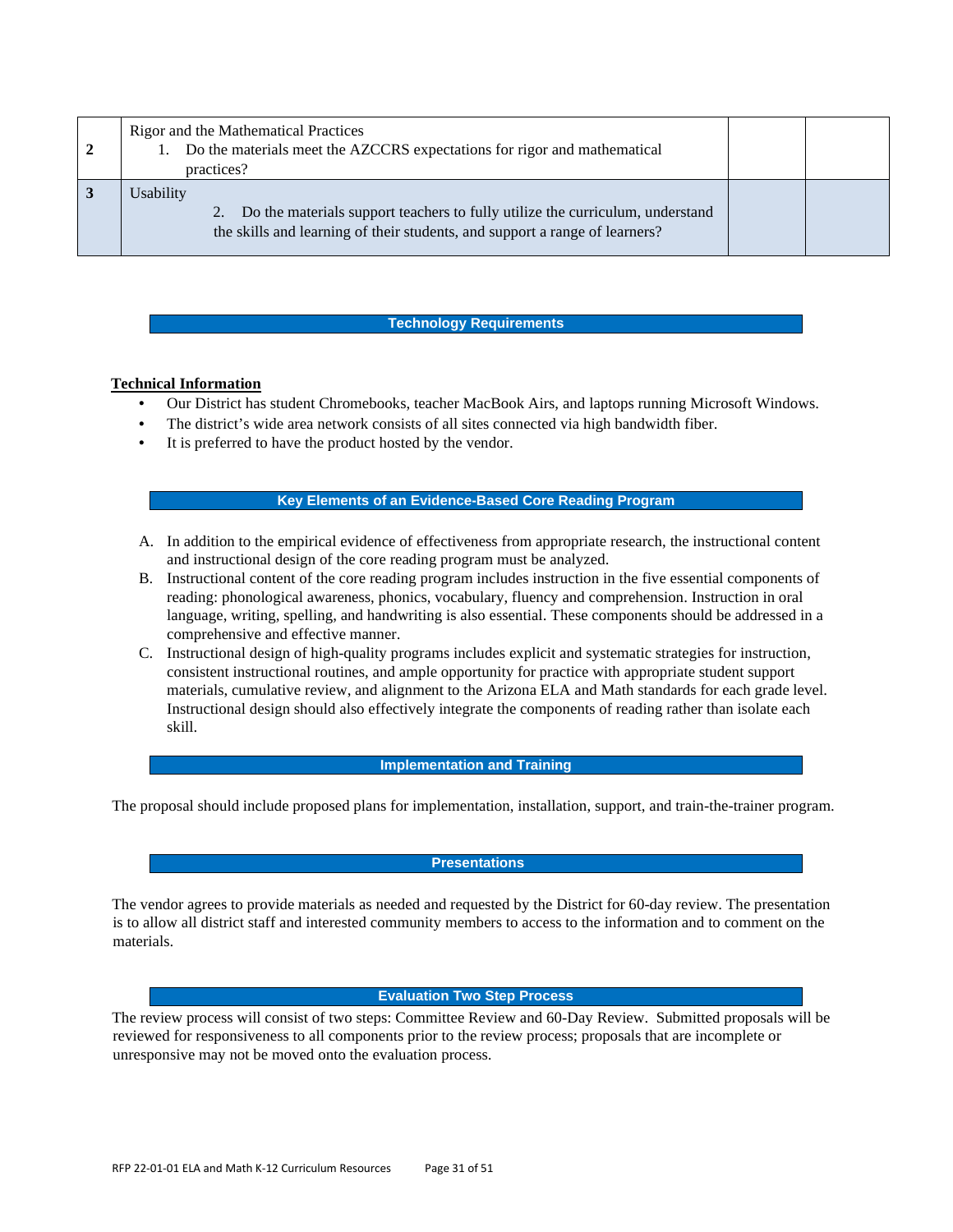#### **Committee Review**

A committee of teachers and administrators from across the district will review the proposals on the provided rubrics. The top two of four rated vendors will move forward to the next step. The scoring from the committee review does not carry over into the next phase of the process.

# **After the Committee Review**

After the initial evaluation of the submittals, the vendor will be required to have on-hand material for public review for a 60-day period prior to the adoption and award of contract. Materials will be located at the school and in the town of Tusayan.

# **60-day Review**

The top two to four options from the first phase move into 60-day review. During 60-day review, all teachers teaching in that area will have the opportunity to review materials, watch recorded vendor presentations, and provide a ranking to inform the selection process. Administrators and the community also have the opportunity to view materials and provide feedback during this time.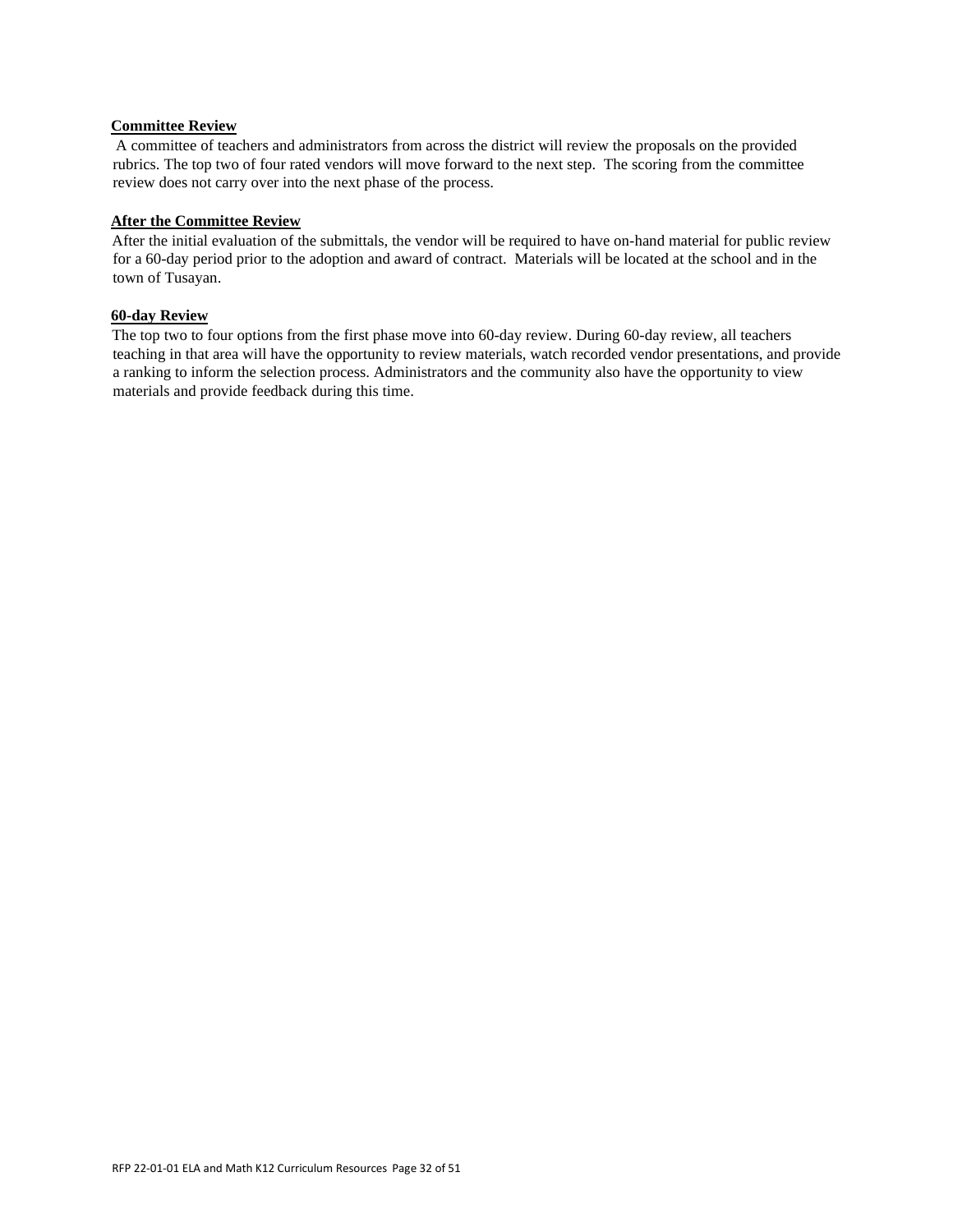#### **PROPOSAL COST FORM**

I/We, the undersigned, propose to provide the service necessary for the specifications/ scope of work. *(Please expand spreadsheet as an attachment if additional fields for data entry are required. Note company name on each attached sheet.)* 

I/We further declare that I/we have carefully read and examined all information to the referenced Request for Proposal. I/We agree to comply with the District's rules, regulations and policies.

Do you accept Purchase Orders? \_\_\_\_ Yes \_\_\_\_ No

Will you allow payment using a Procurement Card? \_\_\_\_\_ Yes \_\_\_\_ No

Will you provide a prompt payment discount taking into consideration receipt of payment within seventy-two (72) hours from time of payment processing? \_\_\_\_\_ Yes \_\_\_\_ No

If yes, please indicate the prompt payment discount that will be provided:

| Name of Company<br>SIGN                                       | Date Signed<br>Telephone/Fax Number |              |     |  |  |
|---------------------------------------------------------------|-------------------------------------|--------------|-----|--|--|
| ▶<br>Authorized Signature/Local Representative<br><b>HERE</b> |                                     |              |     |  |  |
| Type Name and Position Held with Firm                         | E-Mail Address                      |              |     |  |  |
| <b>Mailing Address</b>                                        | City                                | <b>State</b> | Zip |  |  |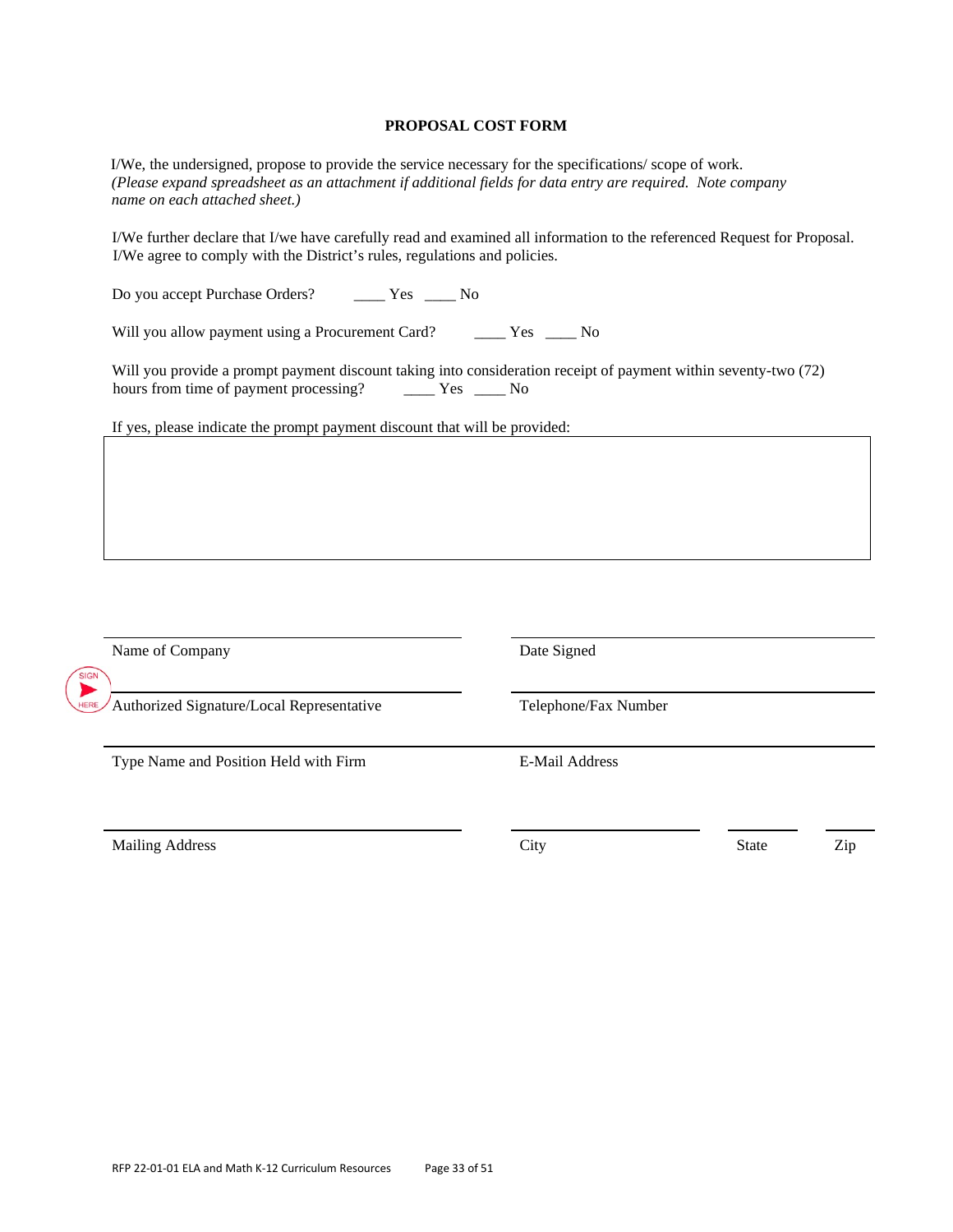# **OFFER AND ACCEPTANCE FORM**

### **OFFER**

The Undersigned hereby offers and agrees to furnish the material, service or construction in compliance with all terms, conditions, specifications, and amendments in the Solicitation and any written exceptions in the Proposal.

| Arizona Transaction (Sales) Privilege Tax License No.: | For clarification of this Proposal, contact:                 |
|--------------------------------------------------------|--------------------------------------------------------------|
|                                                        |                                                              |
|                                                        |                                                              |
|                                                        |                                                              |
| Tax Rate:                                              | % E-Mail:                                                    |
|                                                        | Company Name Signature of Person Authorized to Sign Proposal |
| Address                                                | <b>Printed Name</b>                                          |
| City<br>Zip<br>State                                   | Title                                                        |

#### **CERTIFICATION**

By signature in the Offer section above, the Offeror certifies:

- 1. The submission of the Proposal did not involve collusion or other anti-competitive practices s and offeror has taken steps and exercised due diligence to ensure that no violation of A.R.S. § 15-213(O), A.A.C. R7-2-1003 (J) and A.A.C. R7-2-1042 (A.1.l) have occurred.
- 2. The Offeror shall not discriminate against any employee or applicant for employment in violation of State Executive Order 99-4, 2000-4 or A.R.S. § 41-1461 through 1465.
- 3. The Offeror has not given, offered to give, nor intends to give at any time hereafter any economic opportunity, future employment, gift, loan, gratuity, special discount, trip, favor, or service to a public servant in connection with the submitted Offer. Failure to provide a valid signature affirming the stipulations required by this clause shall result in rejection of the Bid. Signing the Bid with a false statement shall void the Bid, any resulting contract and may be subject to legal remedies provided by law.
- 4. The Offeror warrants that it and all proposed subcontractors will maintain compliance with the Federal Immigration and Nationality Act (FINA), A.R.S. § 41-4401 and A.R.S. § 23-214 and all other Federal immigration laws and regulations related to the immigration status of its employees which requires compliance with Federal immigration laws by employers, contractors and subcontractors in accordance with the E-Verify Employee Eligibility Verification Program.
- 5. In accordance with A.R.S. § 35-392, the Offeror is in compliance and shall remain in compliance with the Export Administration Act.
- 6. In Accordance with A.R.S. § 35-393, the offeror is not engaged in and for the duration of the contract will not engage in a boycott of Israel.
- 7. In accordance with A.R.S. § 15-512, the Offeror shall comply with fingerprinting requirements unless otherwise exempted**.**
- 8. By submission of this Bid, that neither it nor its principals is presently debarred, suspended, proposed for debarment, declared ineligible, or voluntarily excluded from participation in this transaction by any Federal department or agency.
- 9. By submission of this Bid, that no Federal appropriated funds have been paid or will be paid by or on behalf of the undersigned, to any person for influencing or attempting to influence an officer or employee of any agency, a Member of Congress, an officer or employee of Congress, or an employee of a member of Congress in connection with the awarding of a Federal contract, the making of a Federal grant, the making of a Federal loan, the entering into a Cooperative Agreement, and the extension, continuation, renewal, amendment, or modification of a Federal contract, grant, loan, or cooperative agreement.

#### **ACCEPTANCE**

#### **The Proposal is hereby accepted.**

**The Contractor is now bound to sell the materials or services listed by the attached contract and based upon the solicitation, including all terms, conditions, specifications, amendments, etc., and the Contractor's Proposal as accepted by the School District/Public Entity.** 

This contract shall henceforth be referred to as Contract No. \_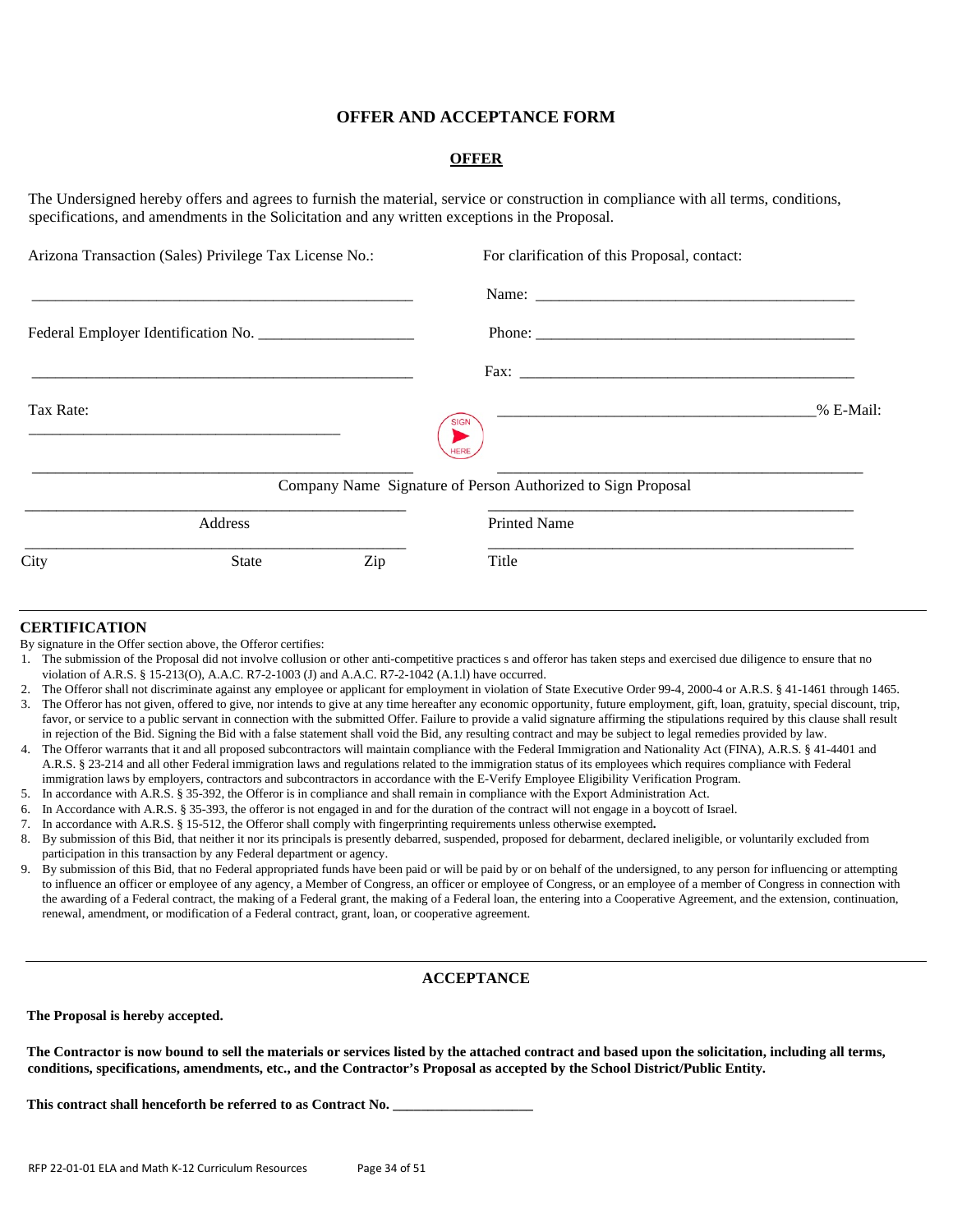**The Contractor has been cautioned not to commence any billable work or to provide any material or service under this contract until Contractor receives a purchase order, contract release document, or written notice to proceed.** 

| <b>Awarded this</b> | $\Omega$ |  |  |
|---------------------|----------|--|--|
|---------------------|----------|--|--|

**Levi Frye, Business Manager**

**\_\_\_\_\_\_\_\_\_\_\_\_\_\_\_\_\_\_\_\_\_\_\_\_\_\_\_\_\_\_\_\_\_\_\_\_\_\_\_\_\_\_\_\_\_\_\_\_\_\_\_\_\_\_\_\_\_\_\_\_\_**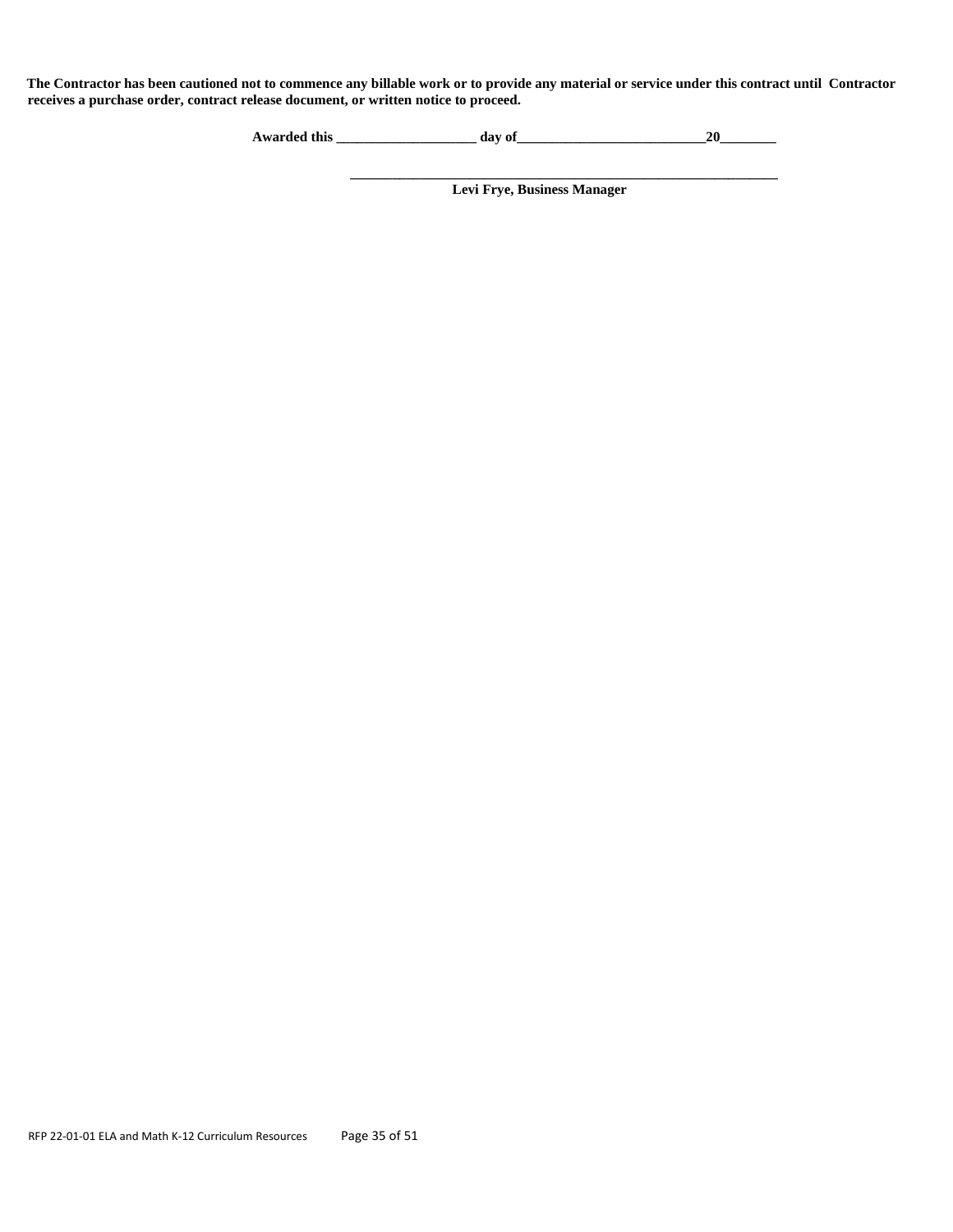# **STATEMENT OF NO BID**

If you are not responding to this service/commodity, please complete and return *only* this form to: Vickie Swatski at [vswatski@grandcanyonschool.org](mailto:vswatski@grandcanyonschool.org) (Please print or type, except signature).

Failure to respond may result in deletion of Offeror's name from the qualified Offeror's list for the Grand Canyon School District No. 4.

| the following reasons: |                        | We, the undersigned, have declined to respond to your RFP 22-01-22 ELA and Math K-12 Curriculum Resources because of |  |  |  |
|------------------------|------------------------|----------------------------------------------------------------------------------------------------------------------|--|--|--|
| Service/Commodity      |                        | We do not offer this product or the equivalent.                                                                      |  |  |  |
|                        |                        | Insufficient time to respond to this solicitation.                                                                   |  |  |  |
|                        |                        |                                                                                                                      |  |  |  |
|                        |                        | ____________ Our product schedule would not permit us to perform.                                                    |  |  |  |
|                        |                        | Unable to meet all insurance requirements                                                                            |  |  |  |
|                        | Other. (Specify below) |                                                                                                                      |  |  |  |
|                        |                        |                                                                                                                      |  |  |  |
|                        |                        |                                                                                                                      |  |  |  |
|                        |                        |                                                                                                                      |  |  |  |
|                        |                        |                                                                                                                      |  |  |  |
| SIGN                   |                        |                                                                                                                      |  |  |  |
|                        |                        |                                                                                                                      |  |  |  |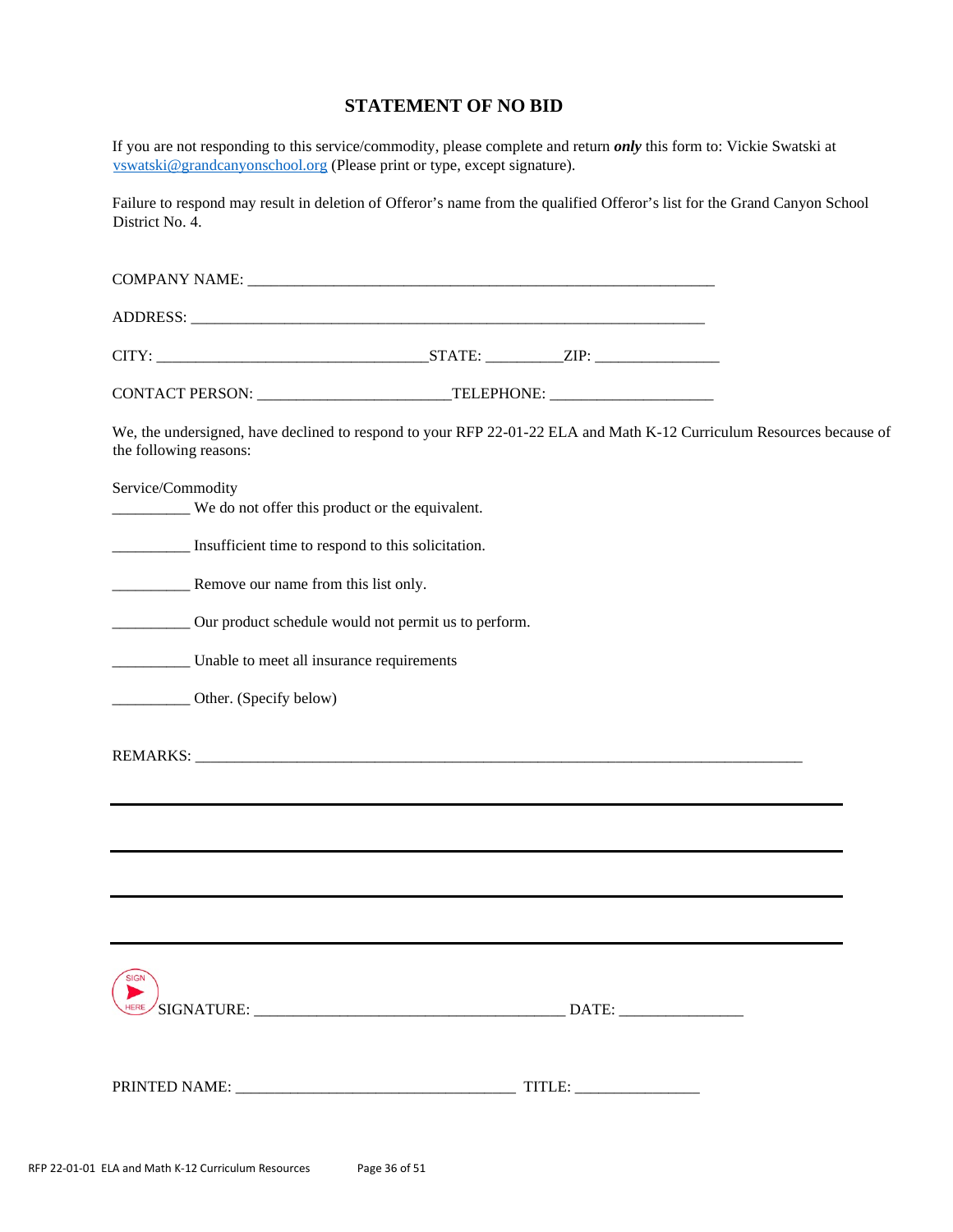# **DEVIATIONS AND EXCEPTIONS FROM**

Offerors shall indicate any and all deviations and exceptions taken to the provisions or specifications in this solicitation document. Clearly identify the specific paragraph(s) of the solicitation where the deviations or exceptions occur, and describe in detail. Offeror's preprinted or standard terms will not be considered as part of any resulting Contract. All deviations and exceptions that are contained in the Offer may negatively affect the evaluation criteria as stated in the solicitation and may result in rejection of the Offer.

Deviations and Exceptions (mark one):

\_\_\_\_\_\_\_\_\_\_ No exceptions

\_\_\_\_\_\_\_\_\_\_ Exceptions taken (describe –attach additional pages if needed)

The Undersigned hereby acknowledges that all *deviations/exceptions* to this solicitation are clearly listed on this form:

Company Name: \_\_\_\_\_\_\_\_\_\_\_\_\_\_\_\_\_\_\_\_\_\_\_\_\_\_\_ Printed Name & Title: \_\_\_\_\_\_\_\_\_\_\_\_\_\_\_\_\_\_\_\_\_\_\_\_\_\_\_

| Date: |  |  |  |
|-------|--|--|--|

Date: \_\_\_\_\_\_\_\_\_\_\_\_\_\_\_\_\_\_\_\_\_\_\_\_\_\_\_\_\_\_\_\_\_\_\_\_ Authorized Signature: \_\_\_\_\_\_\_\_\_\_\_\_\_\_\_\_\_\_\_\_\_\_\_\_\_\_\_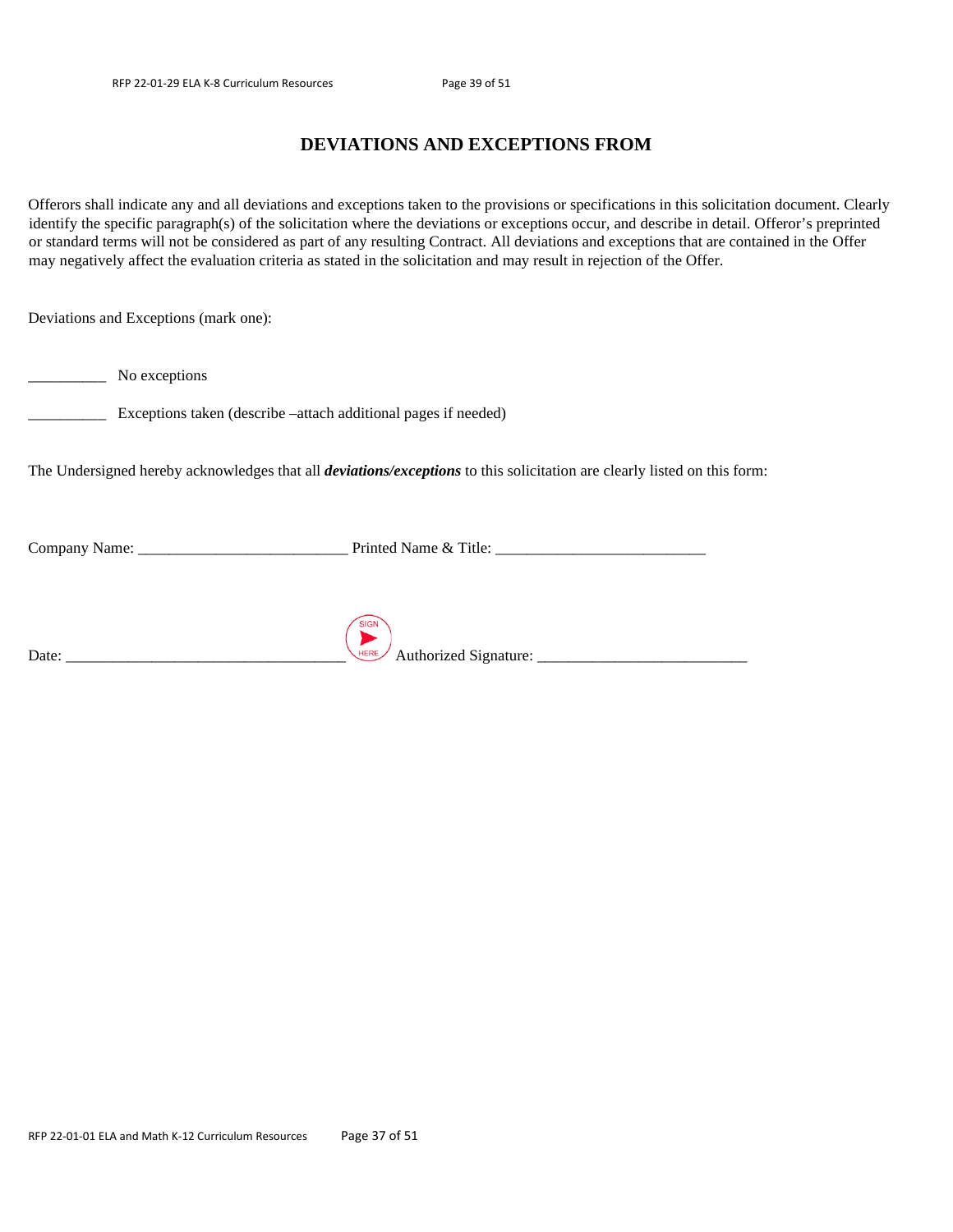# **CONFIDENTIAL/PROPRIETARY SUBMITTALS FORM**

Confidential/Proprietary Submittals (mark one):

\_\_\_\_\_\_\_\_\_\_ No confidential/proprietary materials have been included with this offer

\_\_\_\_\_\_\_\_\_\_ Confidential/Proprietary materials included. Offerors should identify below any portion of their bid deemed confidential or proprietary (see Uniform Terms and Conditions). Identification in this section does not guarantee that disclosure will be prevented but that the item will be subject to review by the Offerors and the District prior to any public disclosure. Requests to deem the entire bid or price as confidential will not be considered. A complete copy of the Bid response with the Confidential/Proprietary material redacted must be submitted with your Offer and so identified. Failure to submit a redacted copy may result in denial of request.

| $\overline{\phantom{0}}$<br>,<br>н<br>на<br>__ | ше<br>~<br>.<br>- - |  |
|------------------------------------------------|---------------------|--|
|                                                |                     |  |

|             | SIGN                                    |
|-------------|-----------------------------------------|
| Date:<br>__ | <b>HERE</b><br>thorizad<br>∠nature<br>. |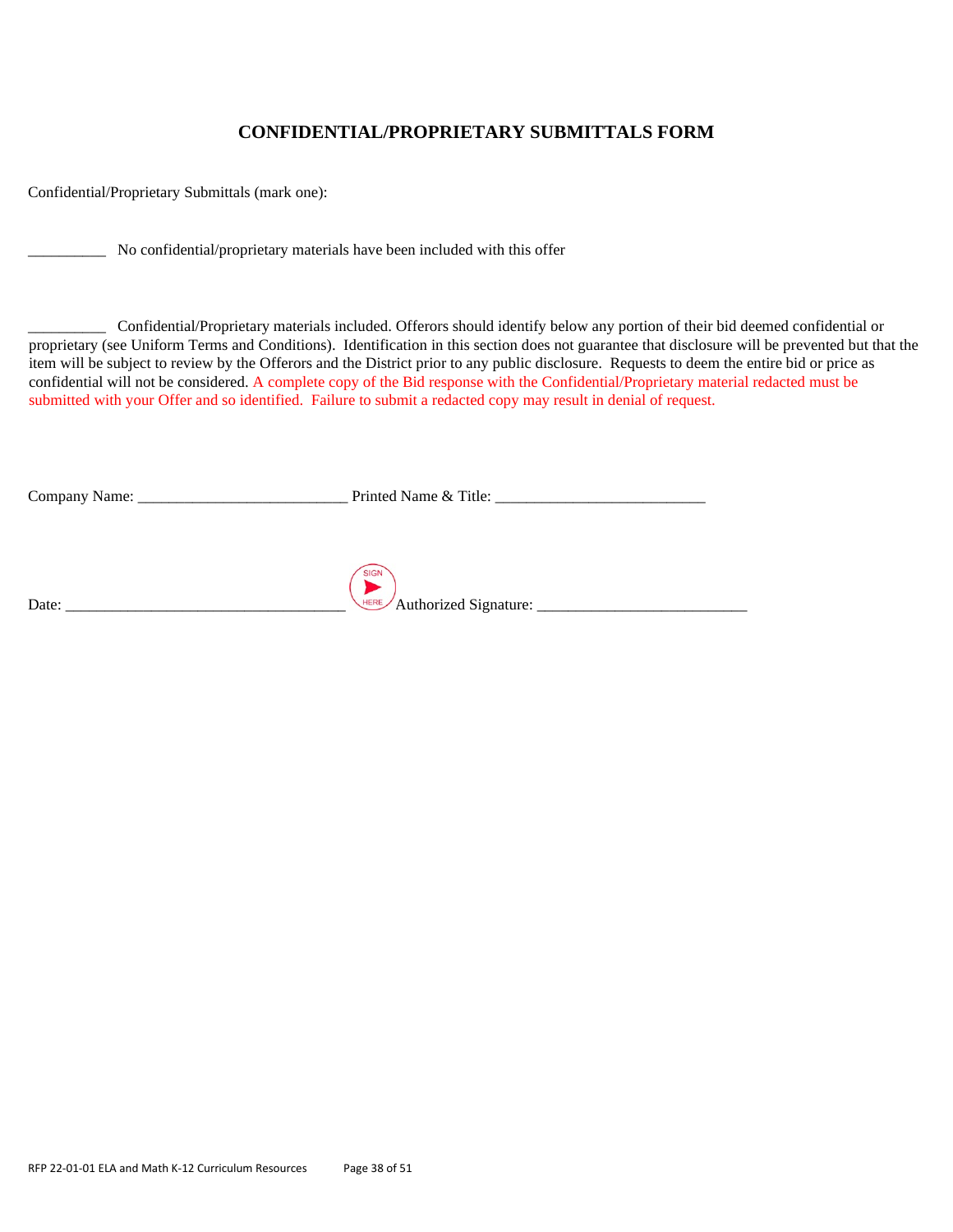# **ADDITIONAL MATERIALS SUBMITTAL FORM**

Additional Materials Submitted (Mark One):

\_\_\_\_\_\_\_\_\_\_ No additional materials have been included with this offer

\_\_\_\_\_\_\_\_\_\_ Additional Materials attached (describe—attach additional pages if needed)

Company Name: \_\_\_\_\_\_\_\_\_\_\_\_\_\_\_\_\_\_\_\_\_\_\_\_\_\_\_ Printed Name & Title: \_\_\_\_\_\_\_\_\_\_\_\_\_\_\_\_\_\_\_\_\_\_\_\_\_\_\_ SIGN Date: \_\_\_\_\_\_\_\_\_\_\_\_\_\_\_\_\_\_\_\_\_\_\_\_\_\_\_\_\_\_\_\_\_\_\_\_ Authorized Signature: \_\_\_\_\_\_\_\_\_\_\_\_\_\_\_\_\_\_\_\_\_\_\_\_\_\_\_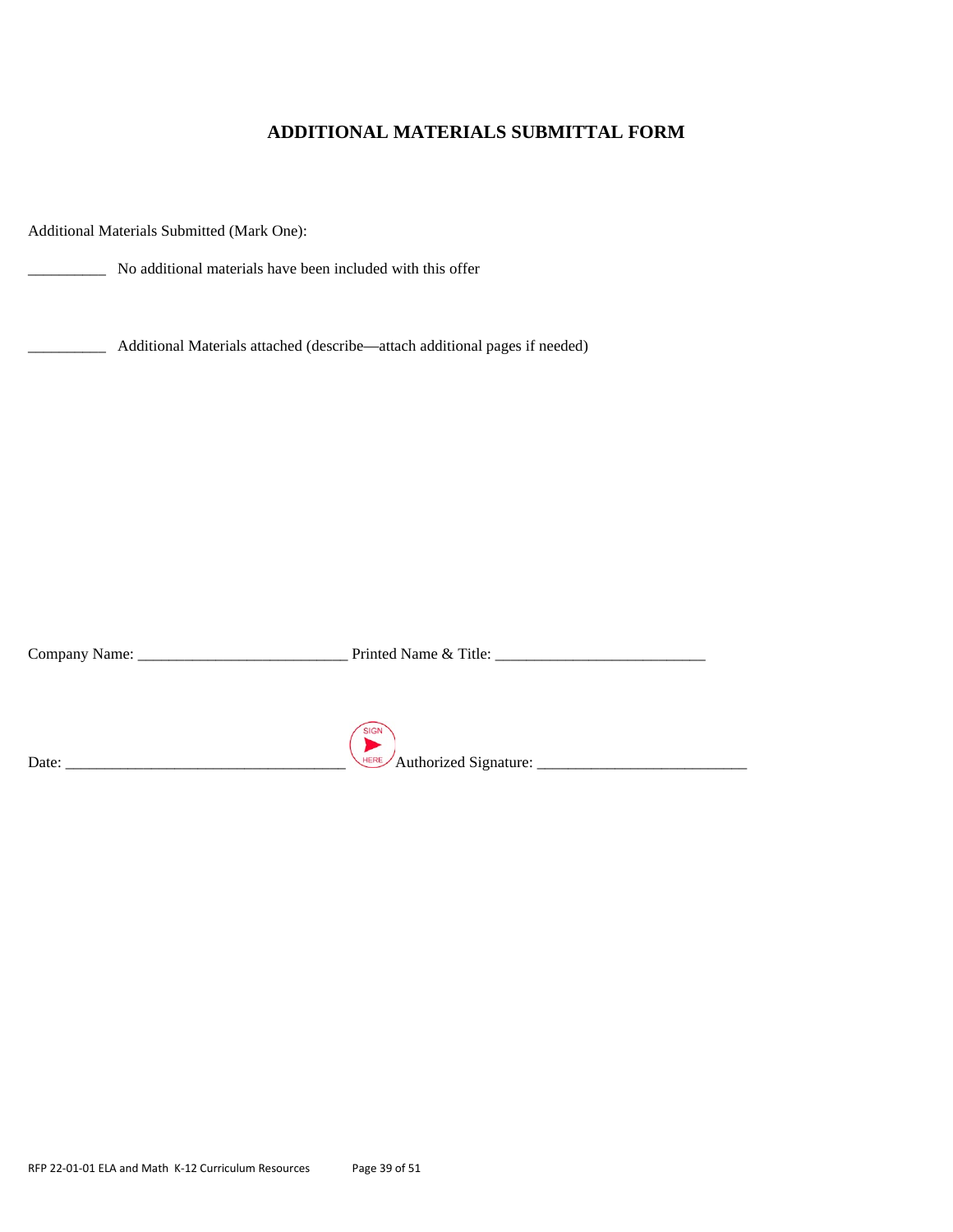# **AMENDMENT ACKNOWLEDGMENT FORM**

This page is used to acknowledge any and all amendments that might be issued. Any amendments issued within three (3) days of the solicitation due date, will included a new due date to allow for addressing the amendment issues. Your signature indicates that you took the information provided in the amendments into consideration when providing your complete Offer response.

| Please sign and date                                                                       |           |      |
|--------------------------------------------------------------------------------------------|-----------|------|
|                                                                                            |           |      |
|                                                                                            | Signature | Date |
|                                                                                            |           |      |
|                                                                                            |           |      |
|                                                                                            | Signature | Date |
|                                                                                            |           |      |
|                                                                                            |           |      |
|                                                                                            | Signature | Date |
|                                                                                            |           |      |
|                                                                                            |           |      |
|                                                                                            |           |      |
|                                                                                            |           |      |
|                                                                                            |           |      |
|                                                                                            |           |      |
| If no amendments were issued, indicate below, sign the form and return with your response. |           |      |
|                                                                                            |           |      |
|                                                                                            |           |      |
|                                                                                            |           |      |
|                                                                                            |           |      |
|                                                                                            |           |      |
|                                                                                            |           |      |
|                                                                                            |           |      |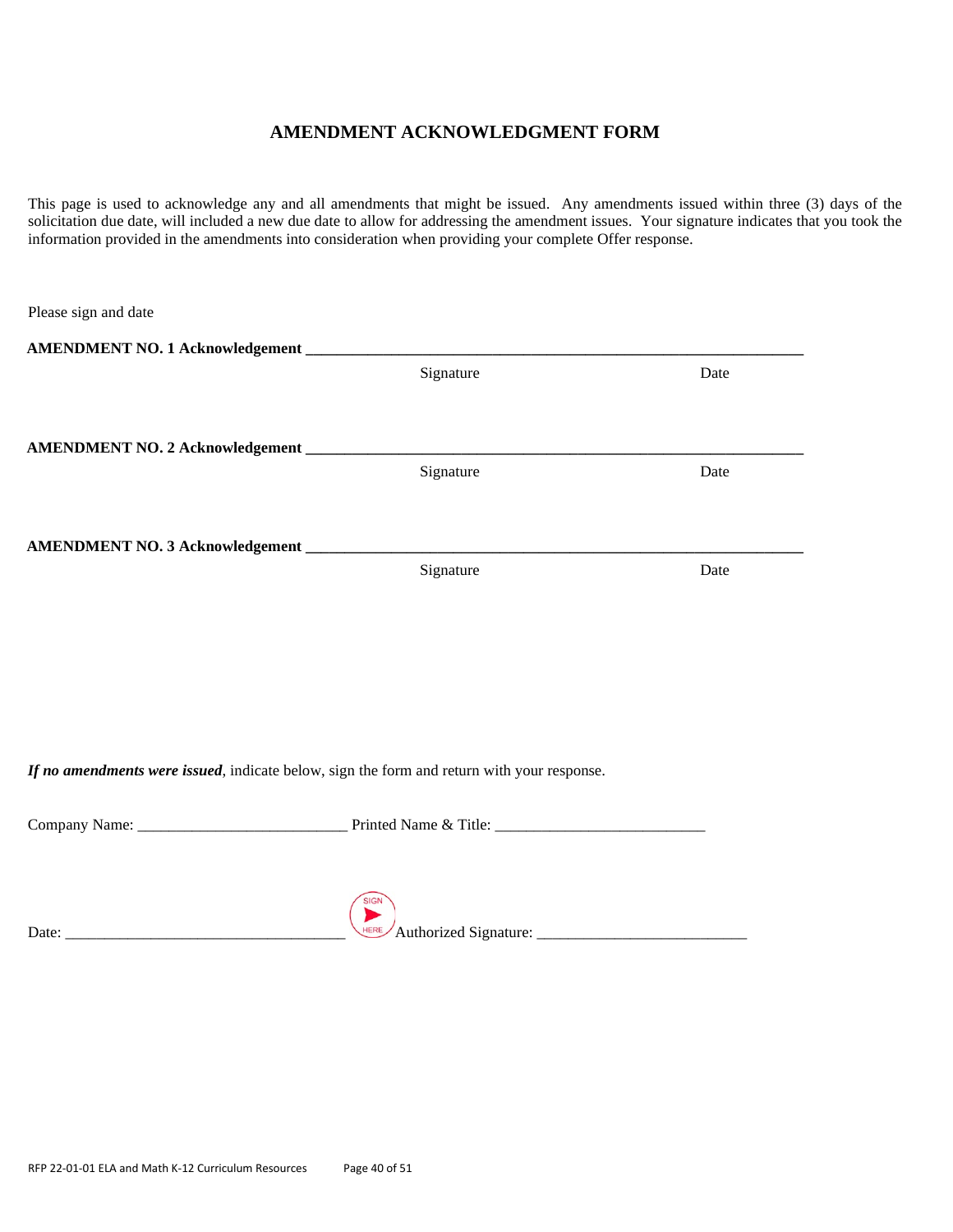# **NON-COLLUSION AFFIDAVIT**

| State of  |  |
|-----------|--|
|           |  |
| County of |  |

Before me, the undersigned, personally appeared

|     | , affiant, |  |
|-----|------------|--|
|     | (Name)     |  |
| the |            |  |
|     | (Title)    |  |
|     |            |  |

) ss.

(Contractor/Offeror)

the persons, corporation, or company who makes the accompanying Proposal, having first been duly sworn, deposes and says:

 $SIGN$ 

That such Proposal is genuine and not sham or collusive, nor made in the interest of, or behalf of, any persons not herein named, and that the Offeror has not directly or indirectly induced or solicited any other Offeror to put in a sham Proposal, or any other person, firm or corporation to refrain from submitting a Proposal, and that the Offeror has not in any manner sought by collusion to secure for itself an advantage over any other Offeror; and

That Offeror has taken steps and exercised due diligence to ensure that Offeror has not offered, conferred, or agreed to confer any personal gift or benefit on a person who supervises or participates in contracts, purchases, payments, claims or other financial transactions, or on a person who supervises or participates in planning, recommending, selecting or contracting for materials, services, goods, construction or construction services of the District, in accordance with A.R.S. § 15-213(O), A.A.C. R7-2-1042(A.1.L), and A.A.C. R7-2-1003(J).

| (Signature of Affiant)                                                                                                                                                                                                                                                                                                                             |                                    |         |  |
|----------------------------------------------------------------------------------------------------------------------------------------------------------------------------------------------------------------------------------------------------------------------------------------------------------------------------------------------------|------------------------------------|---------|--|
|                                                                                                                                                                                                                                                                                                                                                    |                                    | (Title) |  |
| Subscribed and sworn to before me                                                                                                                                                                                                                                                                                                                  |                                    |         |  |
|                                                                                                                                                                                                                                                                                                                                                    |                                    |         |  |
|                                                                                                                                                                                                                                                                                                                                                    |                                    |         |  |
| Signature of Notary Public in and for the                                                                                                                                                                                                                                                                                                          |                                    |         |  |
|                                                                                                                                                                                                                                                                                                                                                    |                                    |         |  |
|                                                                                                                                                                                                                                                                                                                                                    |                                    |         |  |
| Remote online notarization is acceptable in accordance with A.R.S. §§ 41-371 through 41-380 and should contain a statement substantially as follows: "This remote online<br>notarization involved the use of communication technology." Resources regarding online notaries for Arizona can be found at: https://azsos.gov/business/notary/enotary | <b>THIS FORM MUST BE NOTARIZED</b> |         |  |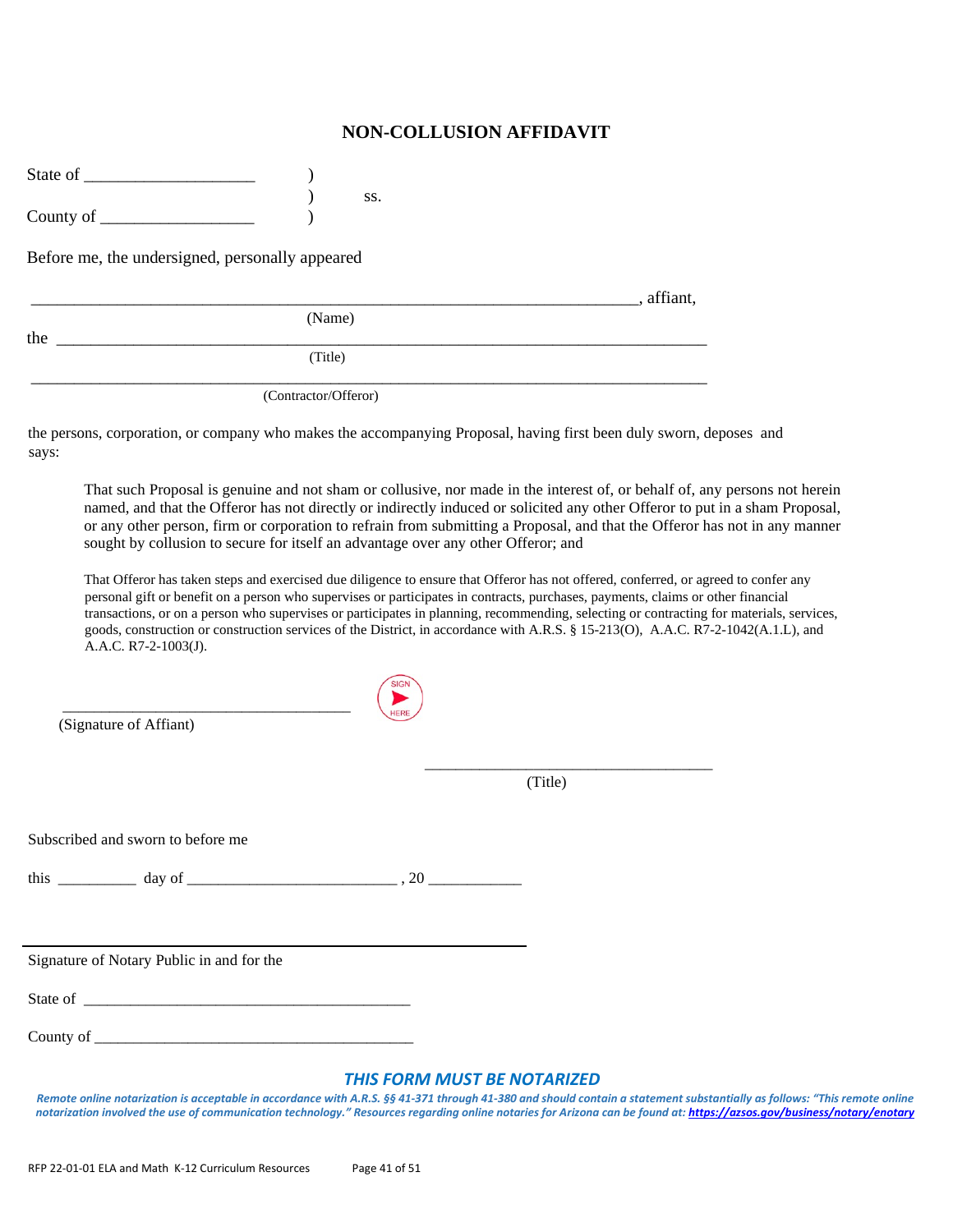List a minimum of three (3) references for present and former clients similar to the Grand Canyon USD #4 using similar types of services. References from K-12 school districts are preferred.

| Contact                                                              |                                       | Name: |
|----------------------------------------------------------------------|---------------------------------------|-------|
|                                                                      |                                       |       |
| Phone:                                                               |                                       |       |
| Services Provided:                                                   |                                       |       |
|                                                                      |                                       |       |
|                                                                      |                                       |       |
|                                                                      |                                       |       |
| Firm: $\qquad \qquad$                                                |                                       |       |
| <u> 1980 - John Stone, amerikansk politiker (d. 1980)</u><br>Contact |                                       | Name: |
|                                                                      | E-mail:______________________________ |       |
| Phone:                                                               |                                       |       |
| Services Provided:                                                   |                                       |       |
|                                                                      |                                       |       |
|                                                                      |                                       |       |
|                                                                      |                                       |       |
|                                                                      |                                       |       |
| <b>Contact Name:</b>                                                 |                                       |       |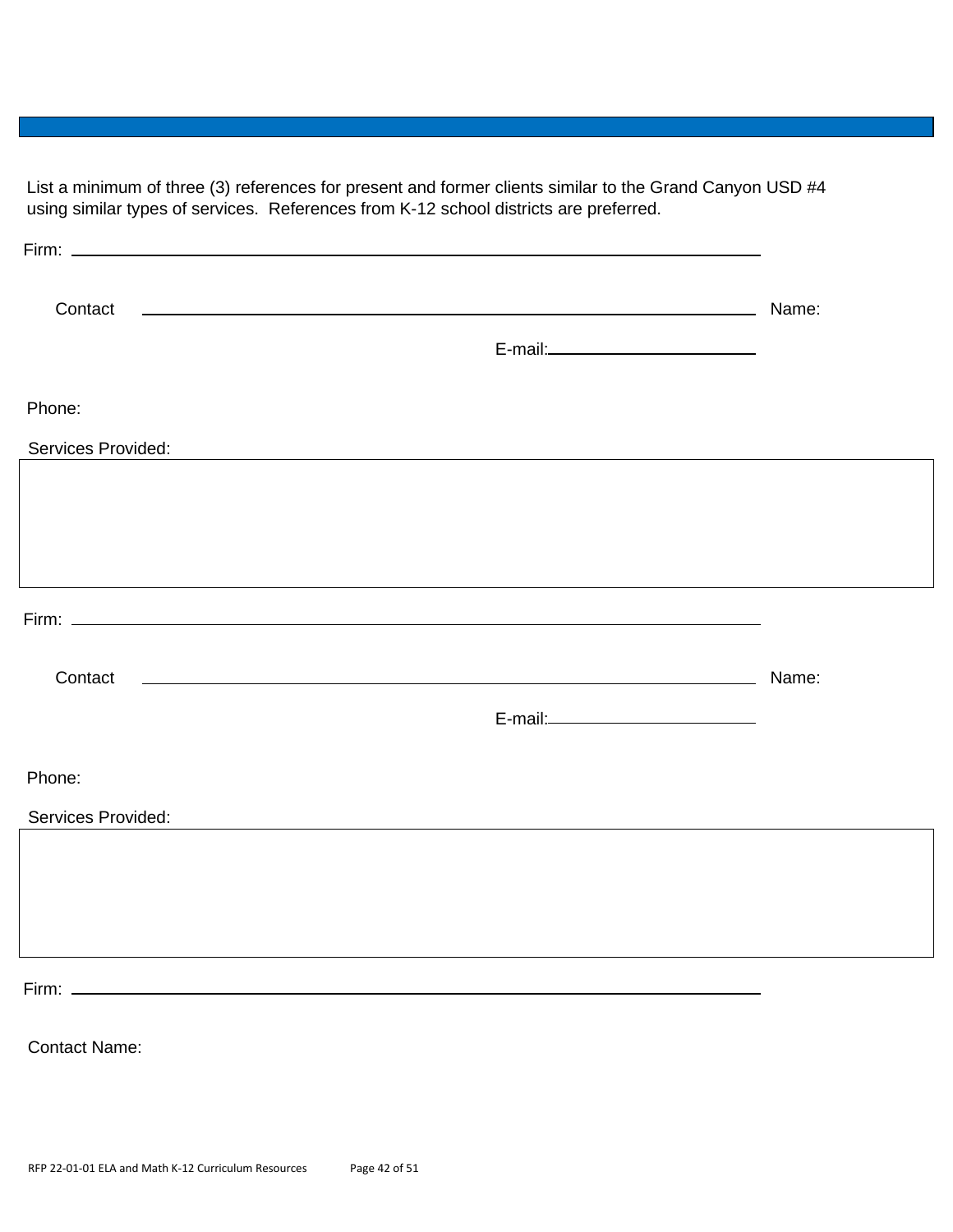Phone:

E-mail:

Services Provided:

|  | Buyer: Vickie Swatski, Purchasing Supervisor                                                       | Office Phone: 928-638-2461 ex. 456 | Email: vswatski@grandcanyonschool.org                                                                             |
|--|----------------------------------------------------------------------------------------------------|------------------------------------|-------------------------------------------------------------------------------------------------------------------|
|  | Language Arts and Math K-12 Curriculum Resources. Please take a few minutes to complete this form. |                                    | Your company has been listed as a reference in a response to a proposal issued by Grand Canyon USD #4 for English |
|  | Please reply no later than: Wednesday, June 22, 2022 at 2:00 p.m.                                  |                                    | Offeror will send the form to their clients. The Client will return the form to: vswatski@grandcanyonschool.org   |
|  |                                                                                                    |                                    |                                                                                                                   |
|  | Name of Client's Company: Name of Client's Company:                                                |                                    |                                                                                                                   |
|  |                                                                                                    |                                    |                                                                                                                   |
|  | Referenced: English Language Arts (ELA) and Math K-12 Curriculum Resources                         |                                    |                                                                                                                   |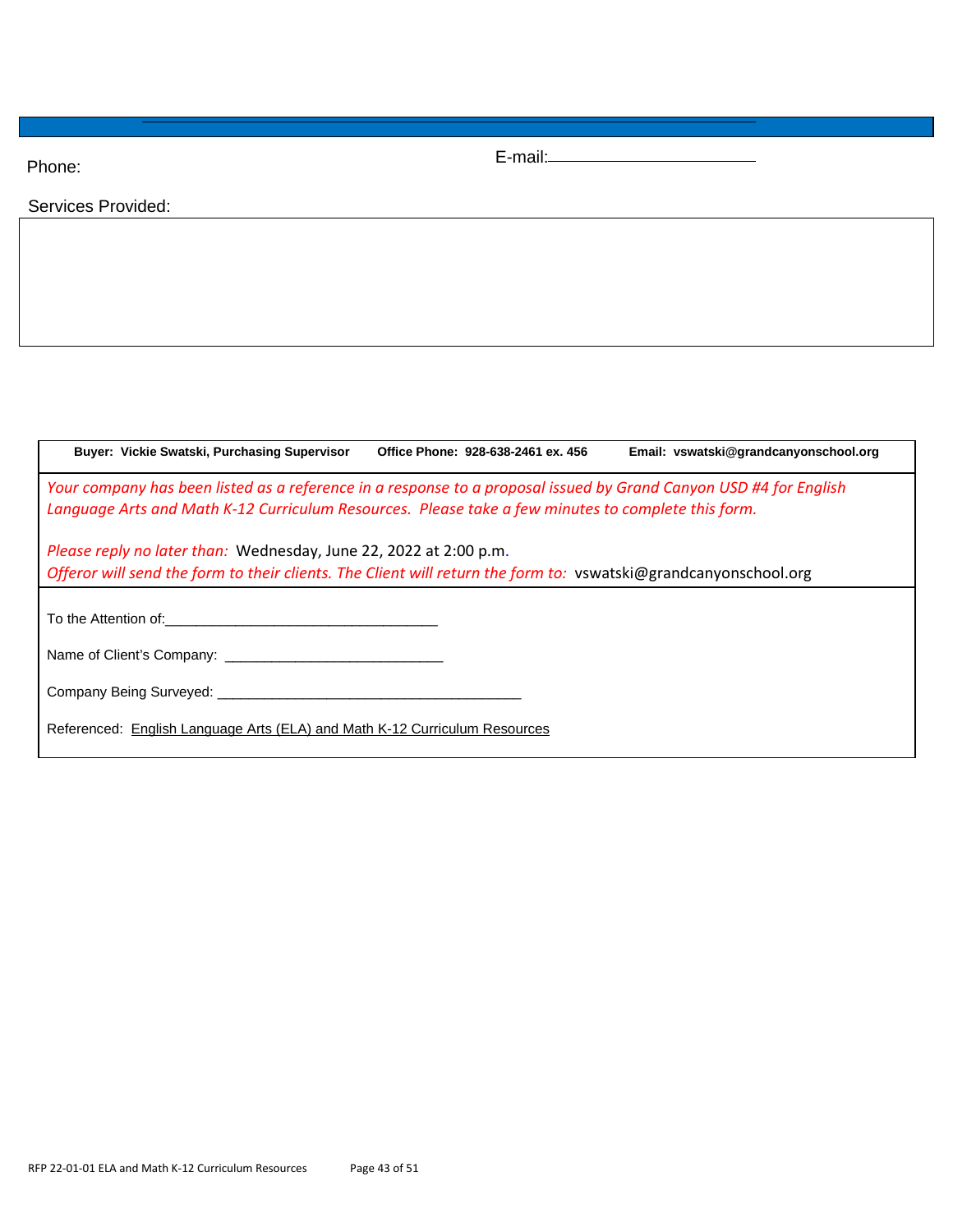*Your experience with this vendor is very important to us. Please take a few minutes to respond to the following questions:* 

- 1. In what capacity do you know the vendor?
- 2. Please describe the services performed by the vendor for your district/organization.

Please evaluate the performance of the company. Ten (10) means you are always satisfied and have no questions about hiring them again, five (5) means you are sometimes satisfied, and one (1) means you are dissatisfied and would never hire them again because of very poor performance. If you do not have sufficient knowledge of past performance in a particular area, leave it blank.

| <b>Number</b>           | <b>Criteria</b>                                                                                | <b>Unit</b>        | <b>Score</b> |
|-------------------------|------------------------------------------------------------------------------------------------|--------------------|--------------|
| $\overline{\mathbf{1}}$ | Ability to Manage Cost                                                                         | $(1-10)$           |              |
| $\mathbf{2}$            | <b>Quality of Customer Service</b>                                                             | $(1-10)$           |              |
| 3<br>4                  | Quick Response Time                                                                            | $(1-10)$           |              |
| 5                       | Ability to Maintain Confidentiality                                                            | $(1-10)$           |              |
| 6                       | Close Out Process (invoicing, no unexpected<br>fees)                                           | $(1-10)$           |              |
| $\overline{7}$          | Communication                                                                                  | $(1-10)$           |              |
| 8                       | Ability to Follow Rules, Regulations and<br>Requirements                                       | $(1-10)$           |              |
|                         | Overall Customer Satisfaction Based on<br>Performance (Comfort level in using vendor<br>again) | $(1-10)$           |              |
|                         |                                                                                                |                    |              |
| <b>Client Signature</b> |                                                                                                | Date               |              |
| <b>Printed Name</b>     |                                                                                                | <b>Title</b>       |              |
|                         | Company Name of Client Being Survey                                                            | Phone Number/Email |              |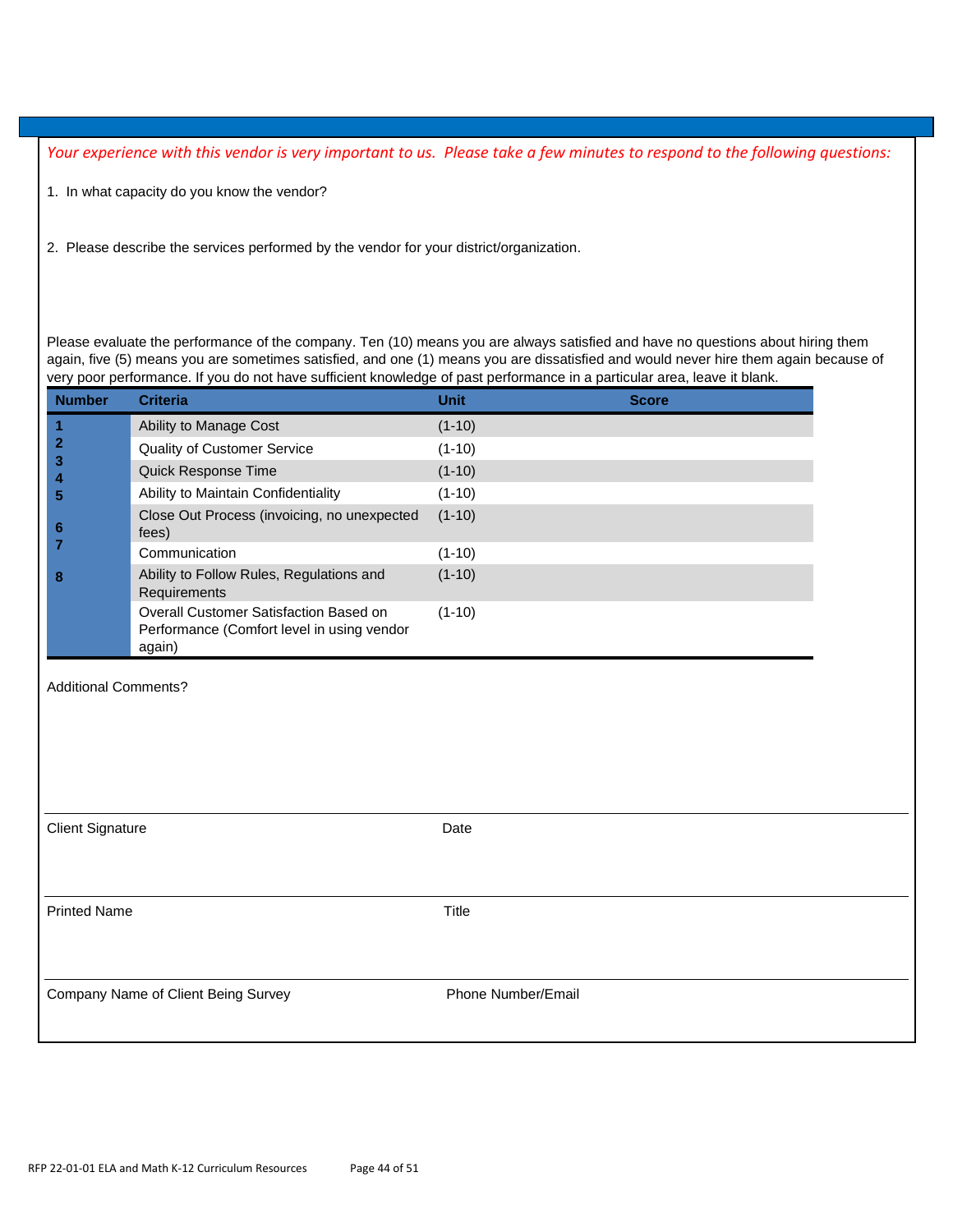| <b>BRANCH/ORDER INFORMATION</b>       |                   | <b>REMITTANCE INFORMATION</b>                       |                   |
|---------------------------------------|-------------------|-----------------------------------------------------|-------------------|
| LEGAL NAME OF ORGANIZATION/INDIVIDUAL |                   | MAKE CHECKS PAYABLE TO                              |                   |
| CONTACT NAME / TITLE                  |                   | PAYMENT ADDRESS                                     |                   |
| <b>CONTACT EMAIL ADDRESS</b>          |                   | CITY, STATE, ZIP                                    |                   |
| PHONE NUMBER                          | <b>FAX NUMBER</b> | PHONE NUMBER                                        | <b>FAX NUMBER</b> |
| <b>EMAIL FOR PURCHASE ORDERS</b>      |                   | FEDERAL TAX ID NUMBER                               |                   |
| <b>WEBSITE ADDRESS</b>                |                   | AZROC # OR TECHNICAL REGISTRATION # (IF APPLICABLE) |                   |

ī

#### **VENDOR ACKNOWLEDGEMENTS**   $\blacksquare$

| MY BUSINESS ENTERPRISE IS: $\Box$ MINORITY (MBE) $\Box$ WOMAN OWNED (WBE) $\Box$ MINORITY/WOMEN (MWBE)                                                                                                                                    |
|-------------------------------------------------------------------------------------------------------------------------------------------------------------------------------------------------------------------------------------------|
|                                                                                                                                                                                                                                           |
|                                                                                                                                                                                                                                           |
| MY BUSINESS REMITS ARIZONA STATE SALES TAX: $\Box$ NO $\Box$ YES IF YES, TAX RATE _______________________%                                                                                                                                |
|                                                                                                                                                                                                                                           |
|                                                                                                                                                                                                                                           |
| I AM A RELATIVE OF A TESD EMPLOYEE/BOARD MEMBER: □ NO □ YES IF YES, EXPLAIN (PLEASE ATTACH ADDITIONAL SHEET IF NECESSARY):                                                                                                                |
| WITHIN THE PAST FIVE YEARS, HAS THE VENDOR, ANY PRINCIPAL, OWNER, OFFICER, MAJOR STOCKHOLDER, OR ANY PERSON INVOLVED IN<br>THE BIDDING, CONTRACTING, OR LEASING PROCESS BEEN THE SUBJECT OF ANY OF THE FOLLOWING:                         |
| IS YOUR FIRM UNDER AN INVESTIGATION FOR A CIVIL OR CRIMINAL VIOLATION FOR ANY BUSINESS RELATED CONDUCT BY ANY<br>1)<br>FEDERAL, STATE OR LOCAL AGENCY: NO PES IF YES, EXPLAIN (PLEASE ATTACH ADDITIONAL SHEET IF NECESSARY):              |
| HAS YOUR FIRM RECEIVED A FEDERAL, STATE OR LOCAL GOVERNMENT SUSPENSION OR DEBARMENT FROM THE CONTRACTING<br>2)<br><b>PROCESS:</b> $\bigcap$ <b>NO</b> $\bigcap$ <b>YES</b> IF YES, EXPLAIN (PLEASE ATTACH ADDITIONAL SHEET IF NECESSARY): |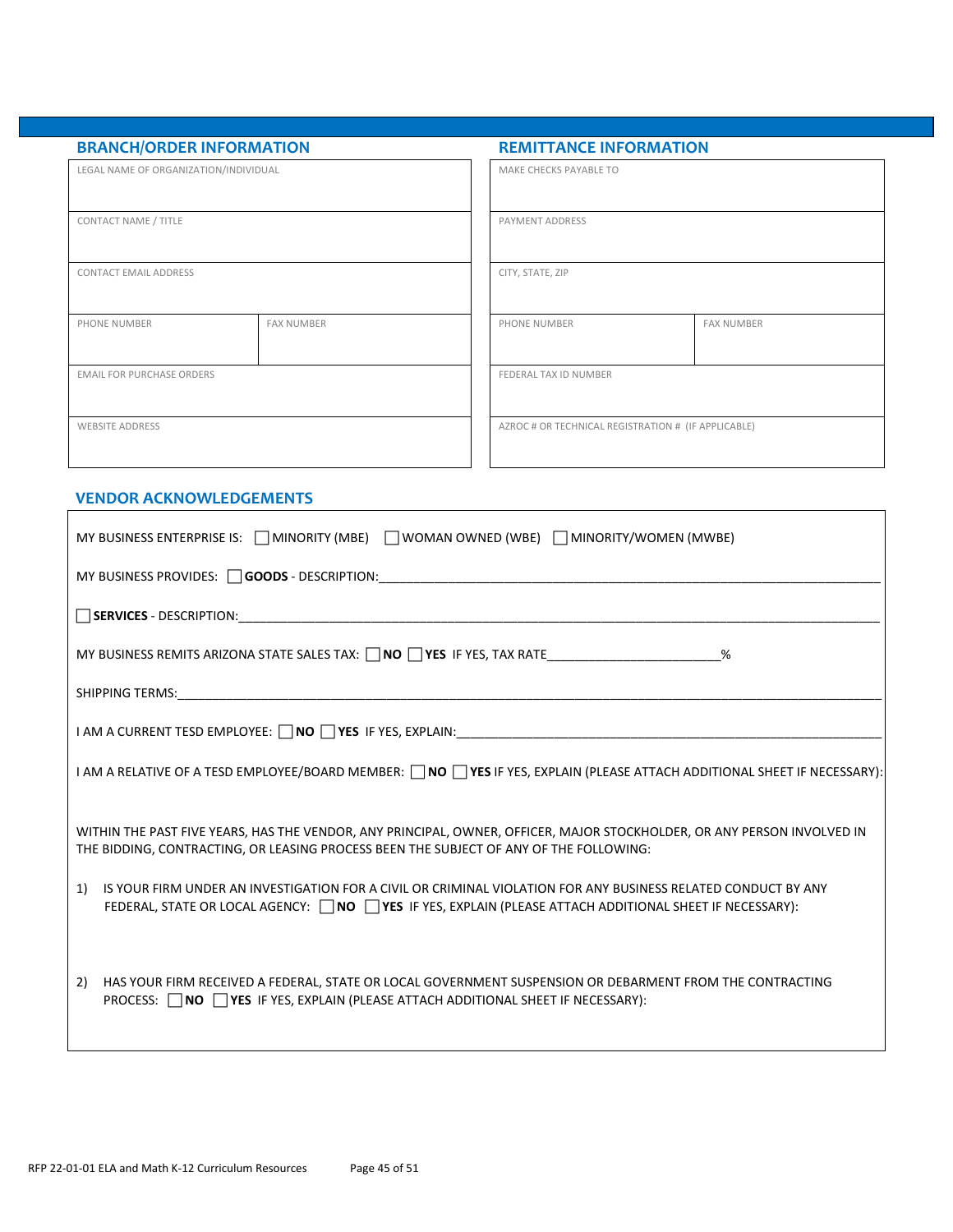**BY SIGNATURE BELOW, I CERTIFY THAT:** 

1. I am duly authorized to certify the information requested herein and to the best of my knowledge, the elements of the information provided herein are accurate and true as of this date.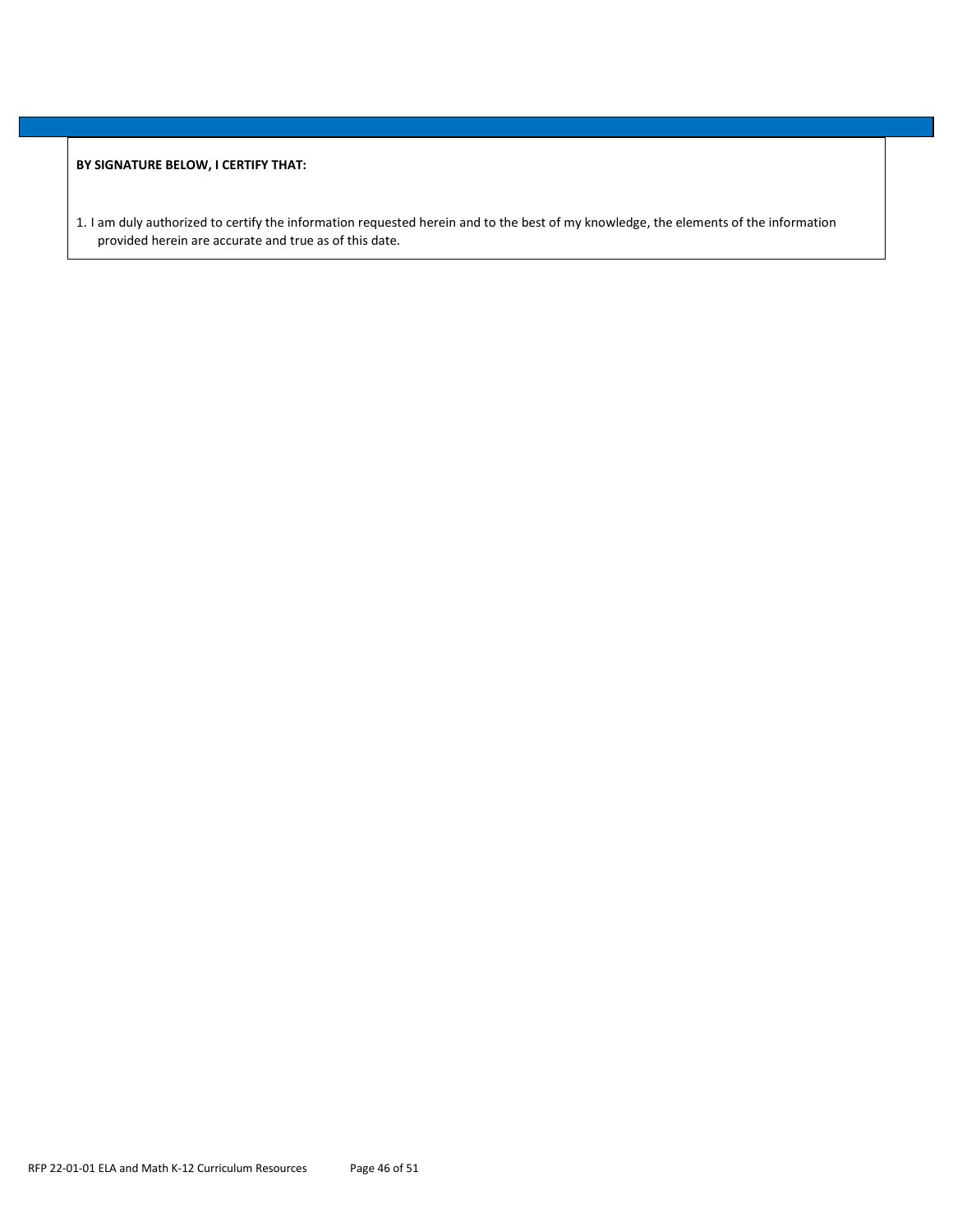- 2. Filing of this Vendor Application Form supplies information only and does not constitute an assumed obligation by TESD to guarantee contractual awards or agreements to my organization.
- 3. Updating information contained on this form is solely the duty of my organization.
- 4. I read and will fully comply with the TESD Purchase Order Terms & Conditions found at https://www.tempeschools.org/ourdistrict/departments/purchasing/po-terms-conditions
- 5. My organization will NOT provide any product or service without first having in our possession an authorized TESD Purchase Order. No products or services will be provided based on a verbal promise.
- 6. I understand that payment for any product or service provided without an authorized Purchase Order is NOT the responsibility of TESD and that I will have to obtain payment from the individual requestor.
- 7. My organization will direct all communication regarding TESD Purchase Orders to the TESD Purchasing Office.
- 8. My organization will provide the Purchase Order Number on all invoices submitted to TESD with Net 30 payment terms. I understand that invoices received without this information will not be paid.
- 9. Completion of this form does not provide inclusion in the TESD Offeror's List for solicitations, and I understand that separate registration at www.azpurchasing.org is required to be included in future bid/proposal opportunities.

| SIGNATURE | PRINT NAME | DATE |
|-----------|------------|------|
|           |            |      |
|           |            |      |

# **A CURRENT IRS FORM W9 MUST BE ATTACHED TO THIS APPLICATION**

# **HTTP://WWW.IRS.GOV/PUB/IRS‐PDF/FW9.PDF**

# **INCOMPLETE FORMS WILL NOT BE PROCESSED**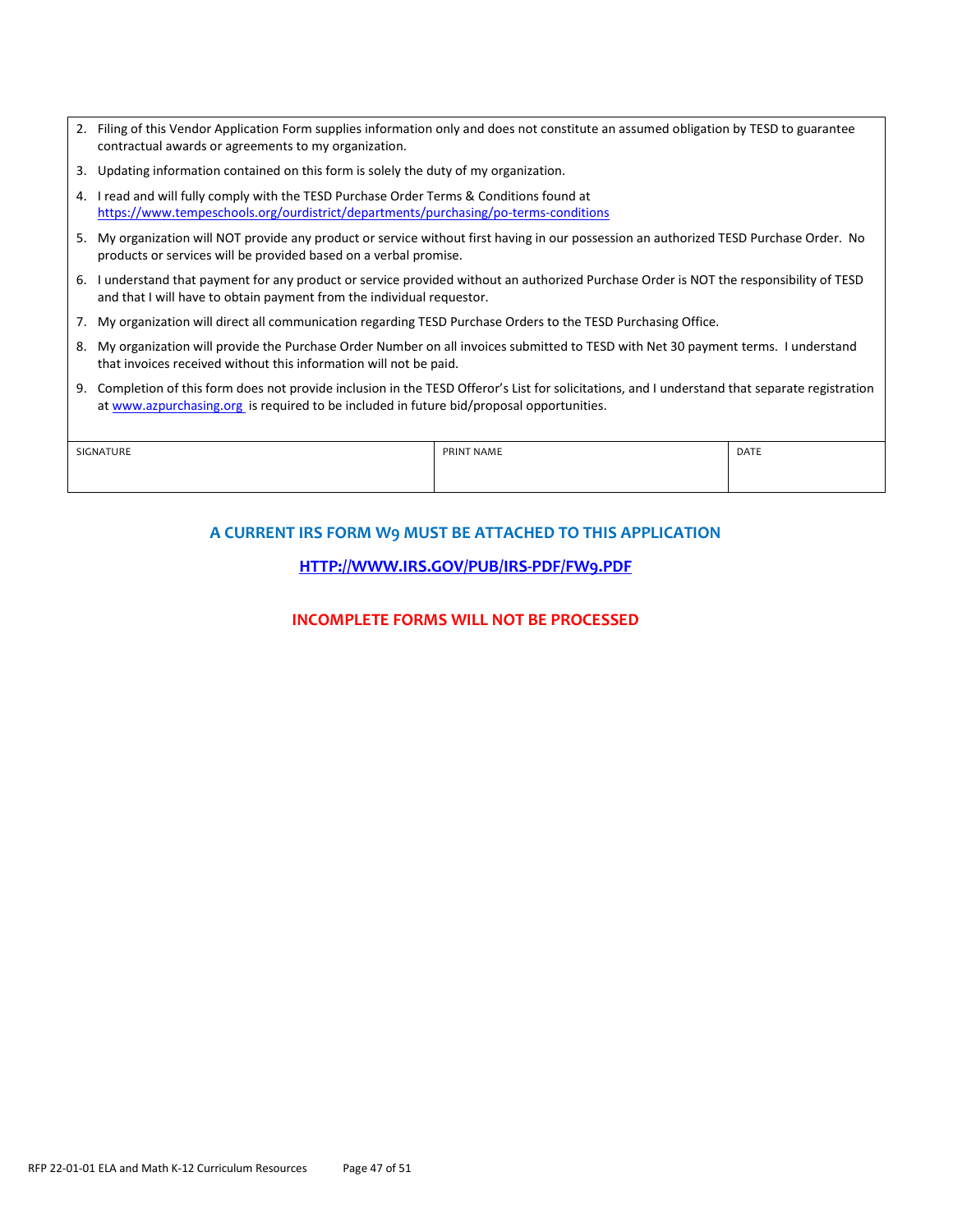#### **Vendor Conflict of Interest Disclosure Form**

### *FORM(S) SHALL BE COMPLETED BY CONTRACTOR AND ANY PROPOSED SUBCONTRACTOR*

All vendors interested in conducting business with Tempe School District No. 3 (District) shall complete and return the Vendor Conflict of Interest Disclosure Form in order to be eligible to be awarded a contract resulting from this solicitation. All vendors shall comply with the conflict of interest rules as stated within the certification below and as prescribed by the State of Arizona.

If a vendor has a relationship with a District officer or employee or a relative (spouse, child, child's child, parent, grandparent, brother or sister of the whole or half blood and their spouses and the parent, brother, sister or child of a spouse) of a District official or employee, the vendor shall disclose the information required below.

#### **CERTIFICATION:** I hereby attest:

- 1. No District officer or employee has or relative has a substantial interest (as defined in Arizona Revised Statute 38-502) in vendor's company or is deriving personal financial gain from this contract.
- 2. Vendor hereby declares that it has not and will not offer any personal gift or benefit (payment, distribution, expenditure, advance, deposit or donation of monies, any intangible personal property or any kind of tangible personal or real property not including food or beverage or expenses or sponsorships relating to a special event or function to which District officers or employees are invited) to any District officer or employee.
- 3. Please note any exceptions below:

| <b>Type Vendor Name</b>                                                                                                                                                                                            | <b>Type Vendor Phone Number and Email Address</b> |
|--------------------------------------------------------------------------------------------------------------------------------------------------------------------------------------------------------------------|---------------------------------------------------|
|                                                                                                                                                                                                                    |                                                   |
| <b>Conflict of Interest Disclosure</b>                                                                                                                                                                             |                                                   |
| Name of the District officer or employee and relative (if<br>applicable) with whom there may be a potential conflict of<br>interest. If not applicable, type NONE.<br>Relationship to District officer or employee |                                                   |
| Interest in vendor's company                                                                                                                                                                                       |                                                   |
| Other                                                                                                                                                                                                              |                                                   |

I certify that the information provided is true and correct to the best of my knowledge by my signature:

| Vendor Authorized Representative | Date    |
|----------------------------------|---------|
| $\sim$                           | Printed |

Name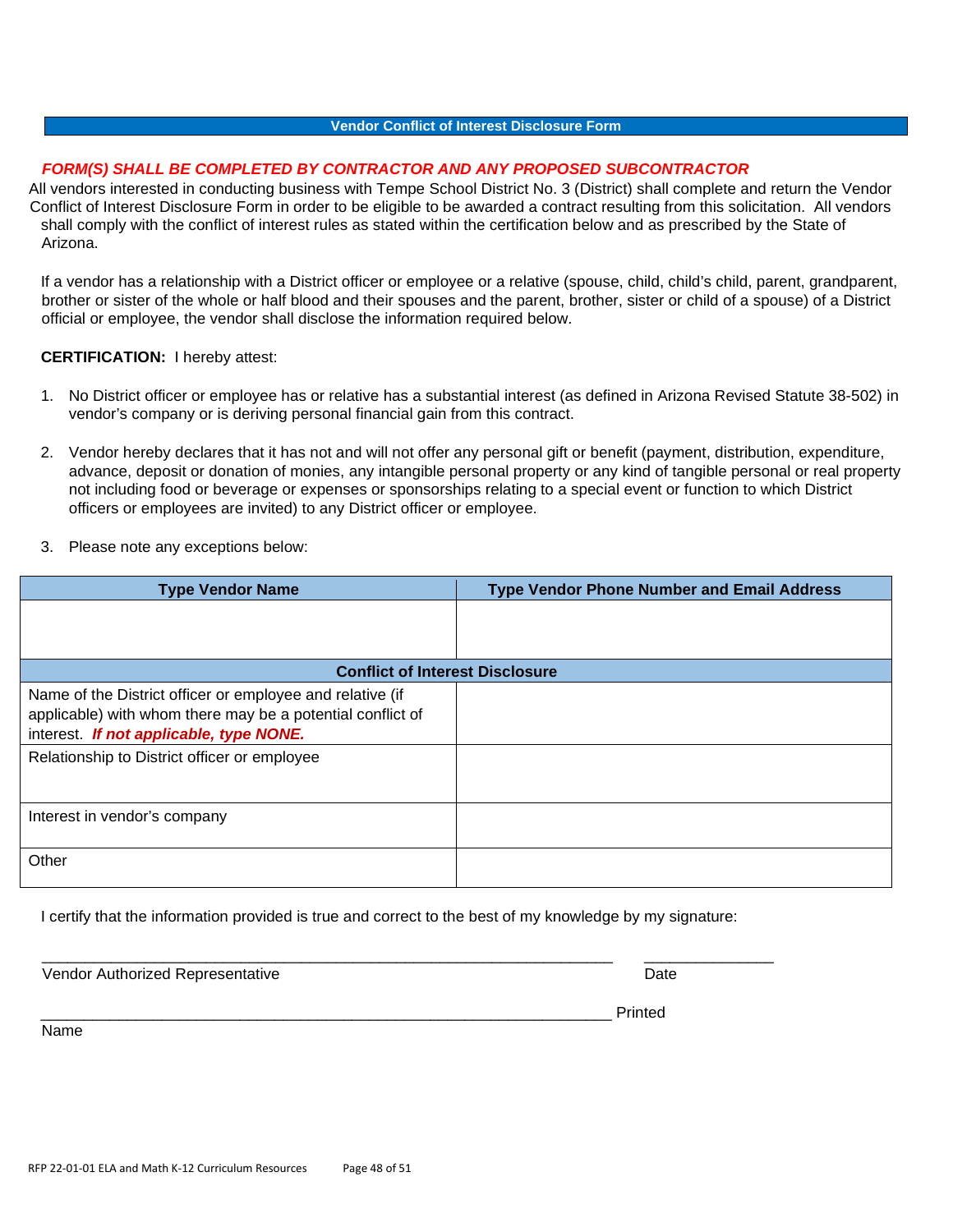# *District Use Only*

|            | Yes, named officer or employee was involved in the procurement process or decision.    |  |  |
|------------|----------------------------------------------------------------------------------------|--|--|
|            | No, named officer or employee was not involved in the procurement process or decision. |  |  |
| Signature: |                                                                                        |  |  |
| Title:     |                                                                                        |  |  |
|            |                                                                                        |  |  |

# **Material Information Form**

# **VENDOR NAME: \_\_\_\_\_\_\_\_\_\_\_\_\_\_\_\_\_\_\_\_\_\_\_\_\_\_\_\_\_\_\_\_\_\_\_\_\_\_\_\_\_\_\_\_\_\_\_\_\_\_\_\_\_\_\_\_\_\_\_\_\_\_\_\_\_\_\_\_\_\_\_\_\_\_\_\_\_\_\_\_**

# **TEXTBOOK AND ANCILLARY MATERIAL INFORMATION FORM**

Please provide the following information for each basic textbook/supplemental submitted for adoption consideration. Please submit current catalogs with submittal forms. **\*\*ALL FORMS MUST BE TYPED\*\*** 

| <b>Publisher Information:</b>                                                                             |                                                                                                                                                                                                                                                                                                                                          |  |  |
|-----------------------------------------------------------------------------------------------------------|------------------------------------------------------------------------------------------------------------------------------------------------------------------------------------------------------------------------------------------------------------------------------------------------------------------------------------------|--|--|
| <b>NAME OF PUBLISHER &amp; ADDRESS:</b>                                                                   | <b>COURSE FOR WHICH BOOK IS</b><br><b>SUBMITTED:</b><br><b>English Language Arts and Math Curriculum</b><br>$K - 12$                                                                                                                                                                                                                     |  |  |
| <b>Textbook Rep. Name, Address &amp; Telephone</b><br>Number:                                             | Is publisher willing to do a correlation with State<br>Standards?<br>$\Box$ NO<br>YES<br>Will basic textbook & ancillary materials being<br>considered for adoption be available for a six year<br>adoption period:<br>$\Box$ YES<br>$\Box$ NO<br>Will ALL material be available by June 30,<br>2022?<br>$\Box$ NO<br>$\blacksquare$ YES |  |  |
| <b>Basic Textbook Information: Only Textbooks/materials submitted will be considered for</b><br>adoption: |                                                                                                                                                                                                                                                                                                                                          |  |  |
| <b>Textbook Title:</b>                                                                                    |                                                                                                                                                                                                                                                                                                                                          |  |  |
| <b>Author/Editor Name:</b>                                                                                |                                                                                                                                                                                                                                                                                                                                          |  |  |
| <b>Copyright Date:</b>                                                                                    |                                                                                                                                                                                                                                                                                                                                          |  |  |
| <b>ISBN Number:</b>                                                                                       |                                                                                                                                                                                                                                                                                                                                          |  |  |